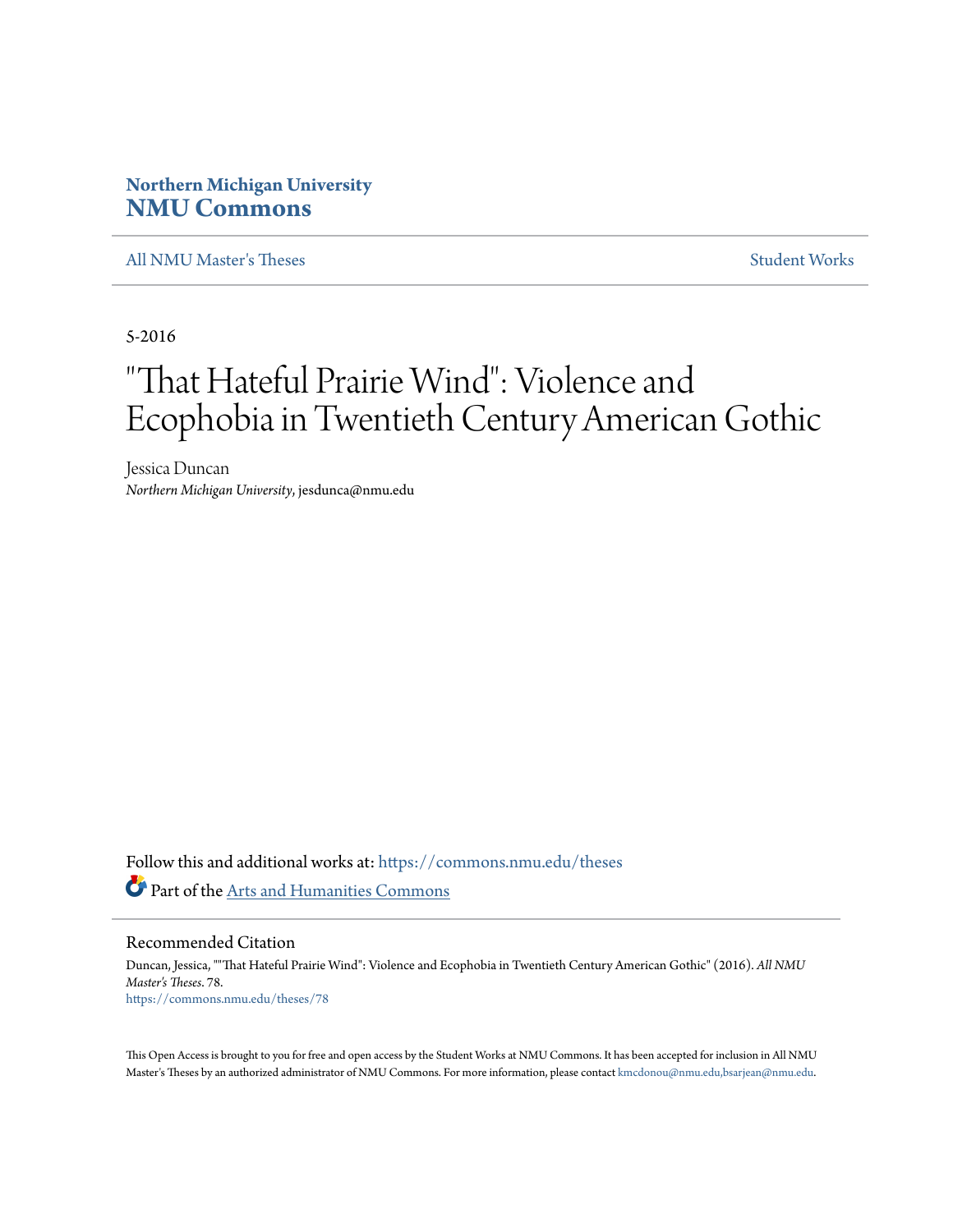# "THAT *HATEFUL* PRAIRIE WIND": VIOLENCE AND ECOPHOBIA IN TWENTIETH CENTURY AMERICAN GOTHIC

By

Jessica Duncan

# THESIS

Submitted to Northern Michigan University In partial fulfillment of the requirements For the degree of

# MASTER OF ARTS

Office of Graduate Education and Research

May 2016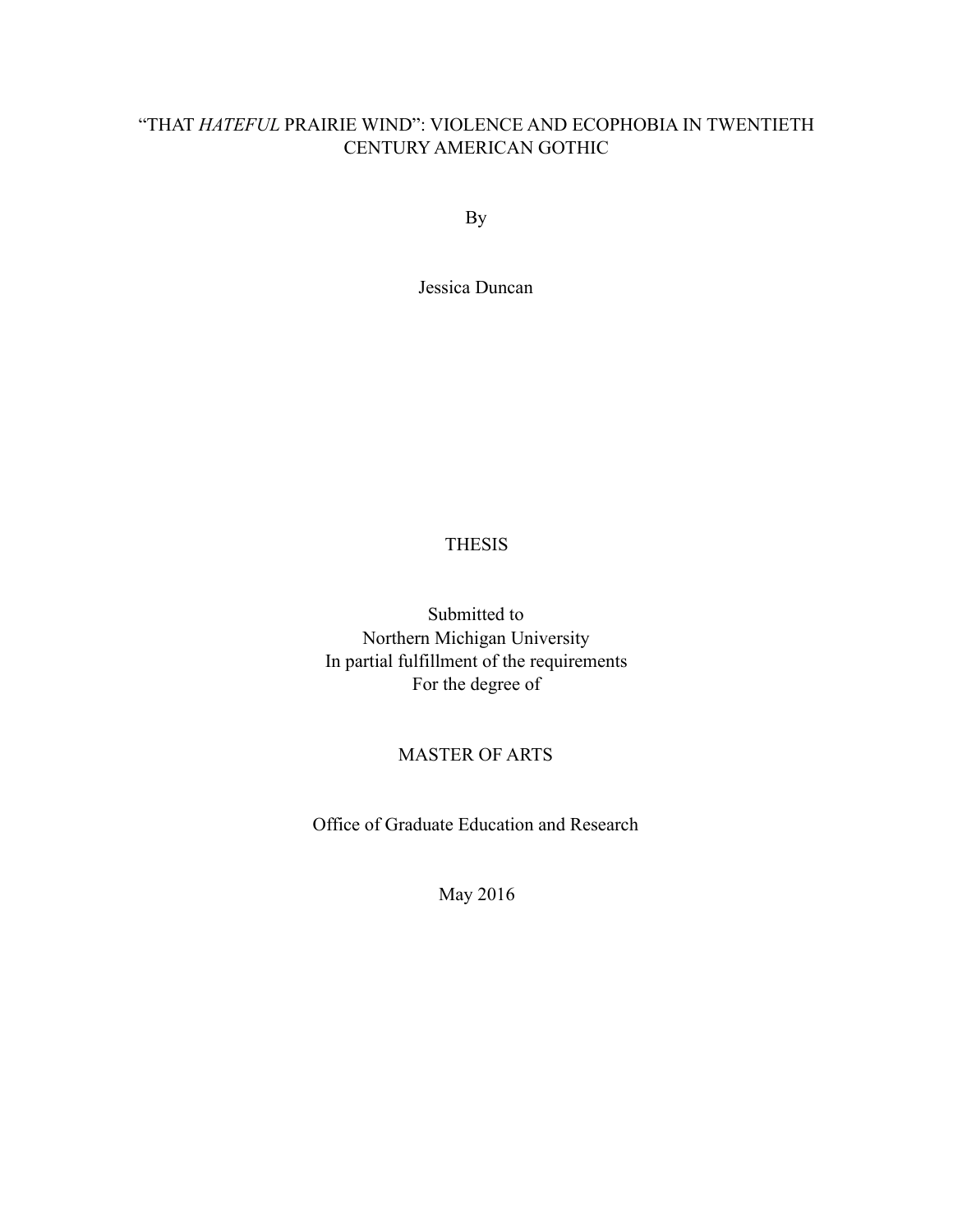# SIGNATURE APPROVAL FORM

"That *Hateful* Prairie Wind": Violence and Ecophobia in Twentieth Century American Gothic

This thesis by Jessica Duncan is recommended for approval by the student's Thesis Committee and Department Head in the Department of English and by the Assistant Provost of Graduate Education and Research.

 $\mathcal{L}_\text{max}$  , and the contribution of the contribution of the contribution of the contribution of the contribution of the contribution of the contribution of the contribution of the contribution of the contribution of t

 $\mathcal{L}_\text{max}$  , and the contribution of the contribution of the contribution of the contribution of the contribution of the contribution of the contribution of the contribution of the contribution of the contribution of t

Committee Chair: Dr. Caroline Krzakowski Date

First Reader: Dr. Lisa Eckert Date

Second Reader: N/A Date

Department Head: Dr. Lynn Domina Date

 $\mathcal{L}_\text{max}$  , and the contribution of the contribution of the contribution of the contribution of the contribution of the contribution of the contribution of the contribution of the contribution of the contribution of t

 $\mathcal{L}_\text{max}$  , and the contribution of the contribution of the contribution of the contribution of the contribution of the contribution of the contribution of the contribution of the contribution of the contribution of t

 $\mathcal{L}_\text{max}$  , and the contribution of the contribution of the contribution of the contribution of the contribution of the contribution of the contribution of the contribution of the contribution of the contribution of t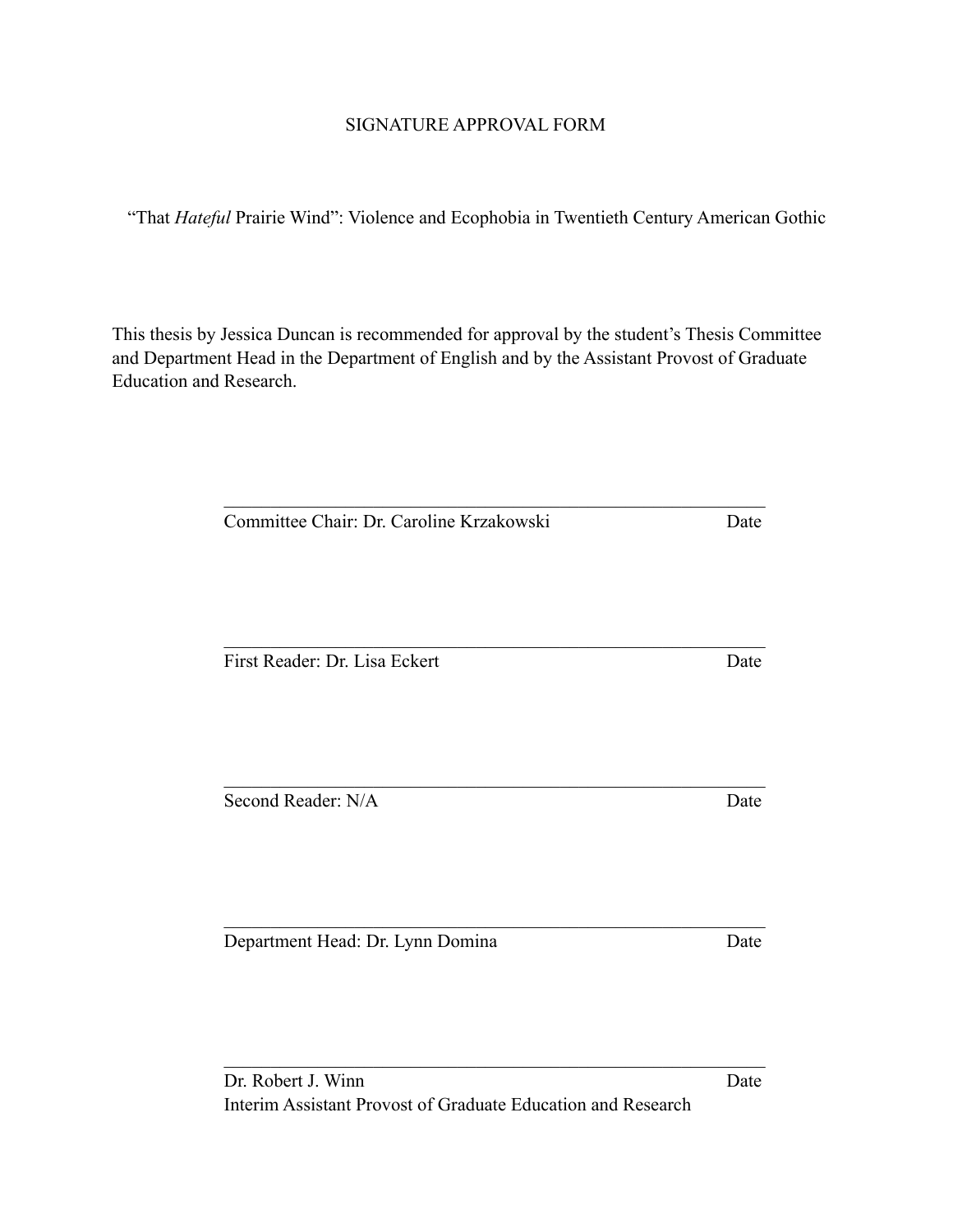# ABSTRACT

# "THAT *HATEFUL* PRAIRIE WIND": VIOLENCE AND ECOPHOBIA IN TWENTIETH CENTURY AMERICAN GOTHIC

By

## Jessica Duncan

 As ecocriticism continues to grow and unfold, ecocritics must continue to determine its overall goals and boundaries. This paper tests the waters of some new ecocritical terminology, namely Simon Estok's term, "ecophobia," by examining the intersection of American Gothic and Ecocriticism. Ecophobia refers to fear and contempt of the natural world, as a way of understanding human relationships with the nonhuman world. This paper also examines ecophobic tendencies of characters in two twentieth century Gothic novels, Toni Morrison's *The Bluest Eye* and Truman Capote's *In Cold Blood*. American Gothic novels often represent patterns of historical violence. Therefore, analyzing moments of ecophobia within these novels allows me to draw a connection between harmful constructs of nature and human oppression. Overall, this paper examines the intersections of American Gothic literature, ecophobia,

As ecocriticism continues to grow and unfold, ecocritics must continue to determine its overall goals and boundaries. This paper explores the boundaries of Simon Estok's term, "ecophobia," which refers to fear and contempt of the natural world. I argue that because humans are natural entities, ecophobia can also be defined as fear and contempt of other humans. In order to understand what human-directed ecophobia looks like, I turn to two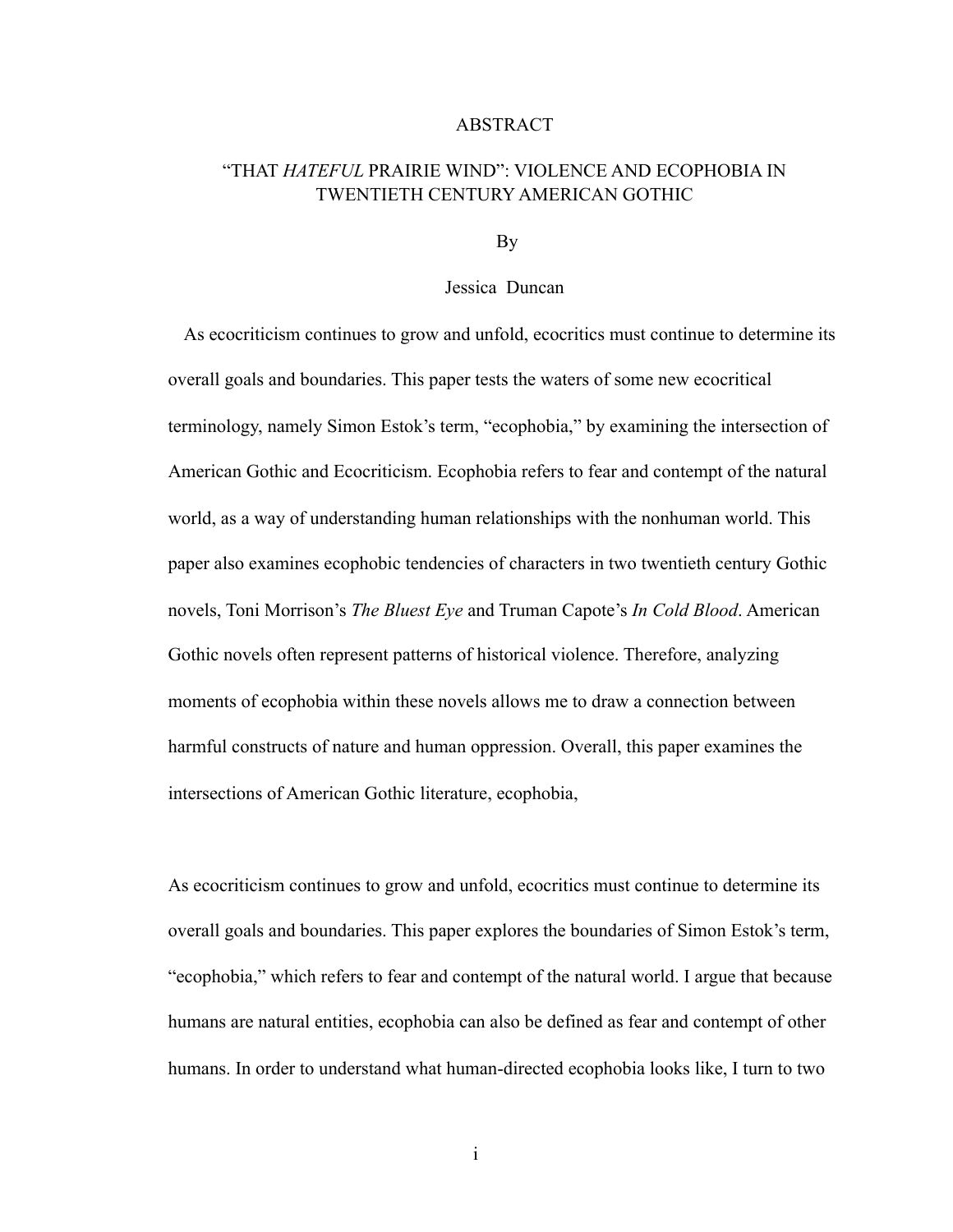twentieth century Gothic novels, Toni Morrison's *The Bluest Eye* (1994) and Truman Capote's *In Cold Blood* (1965). As Tom Hillard writes, in order to begin to understand ecophobia, we should first analyze texts that deal explicitly with fear. While these texts may seem disparate, I argue that they both contain characters of minority status who exhibit signs of ecophobia toward both the nonhuman natural world and toward themselves. This ecophobia is a product of the dark and haunting violence which looms under the surface of U.S. history. As Michele Satterlee writes, cultural trauma can often be tied to landscape. This paper explores how U.S. historical violence creates a cultural trauma among many minorities, and in turn, it is this cultural trauma (or memory) that influences the way characters in *In Cold Blood* and *The Bluest Eye* interact with the natural world. This paper explores the boundaries of ecophobia by unpacking the specific intersections of ecophobia, the Gothic, and landscapes of cultural trauma. It is at these intersections that I am able to highlight the connection between contempt of the natural world and systems of human oppression.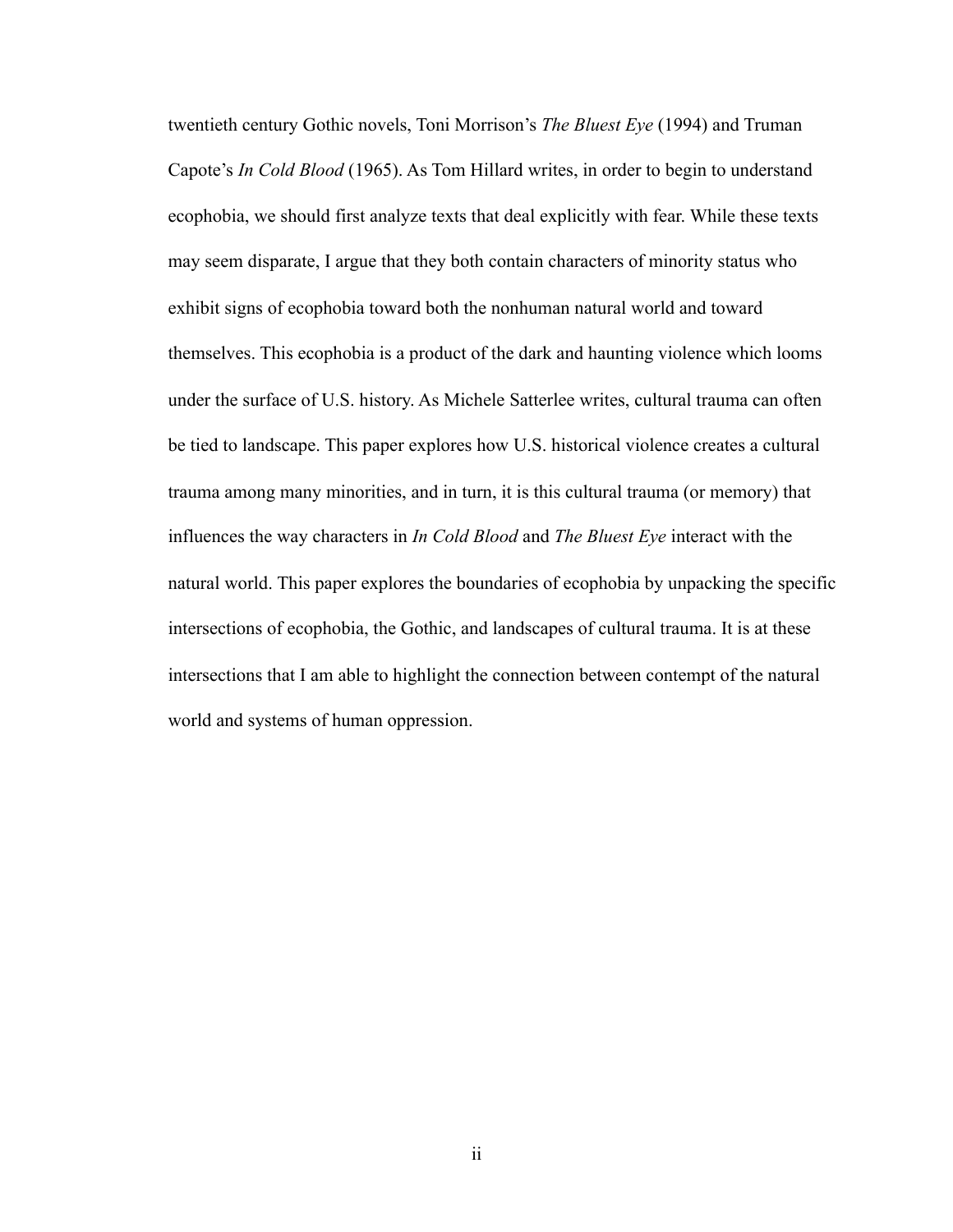Copyright by

# JESSICA DUNCAN

May 2016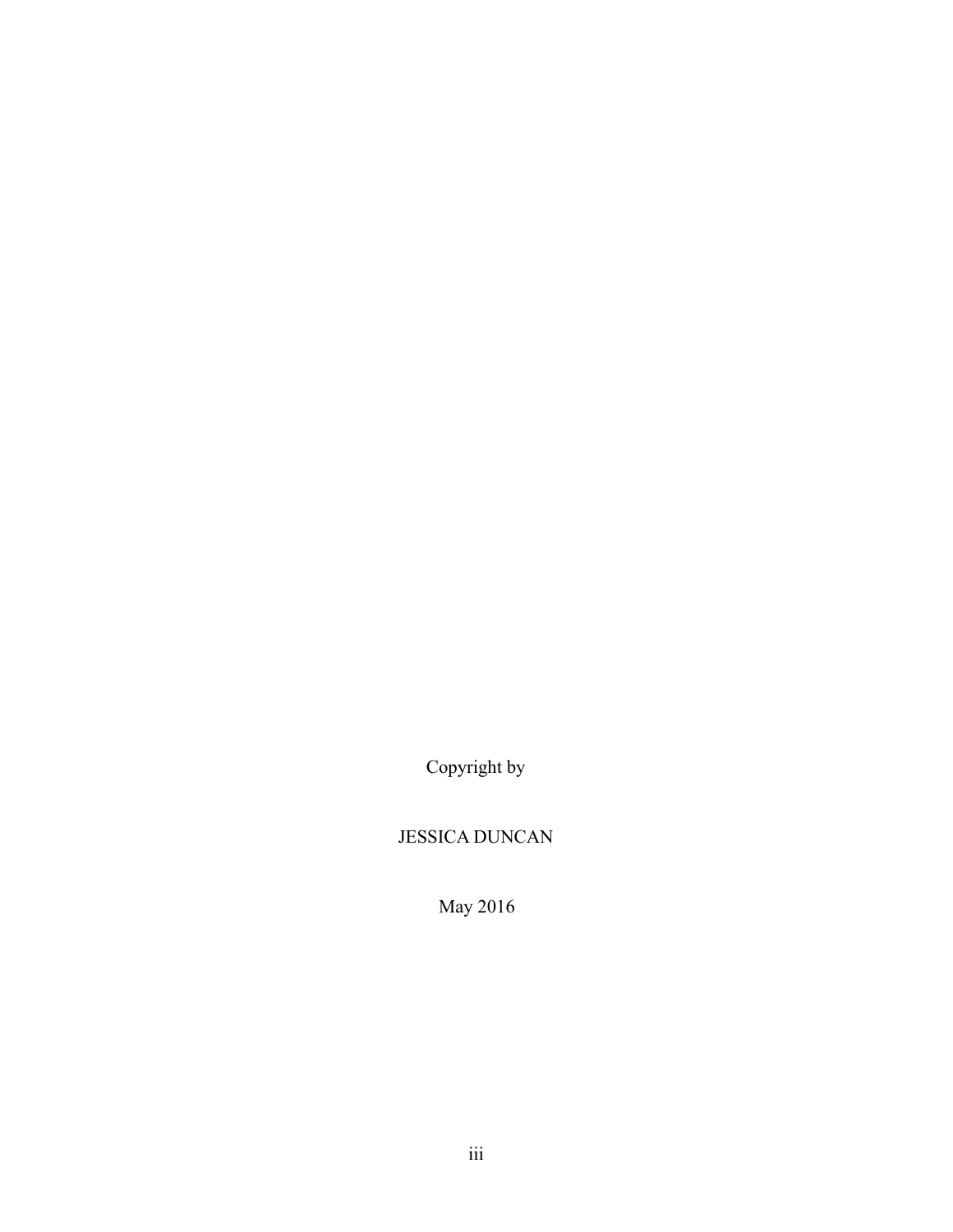# DEDICATION

This thesis is dedicated to Sarah Helen Bates, who changed my life everyday before my second cup of coffee.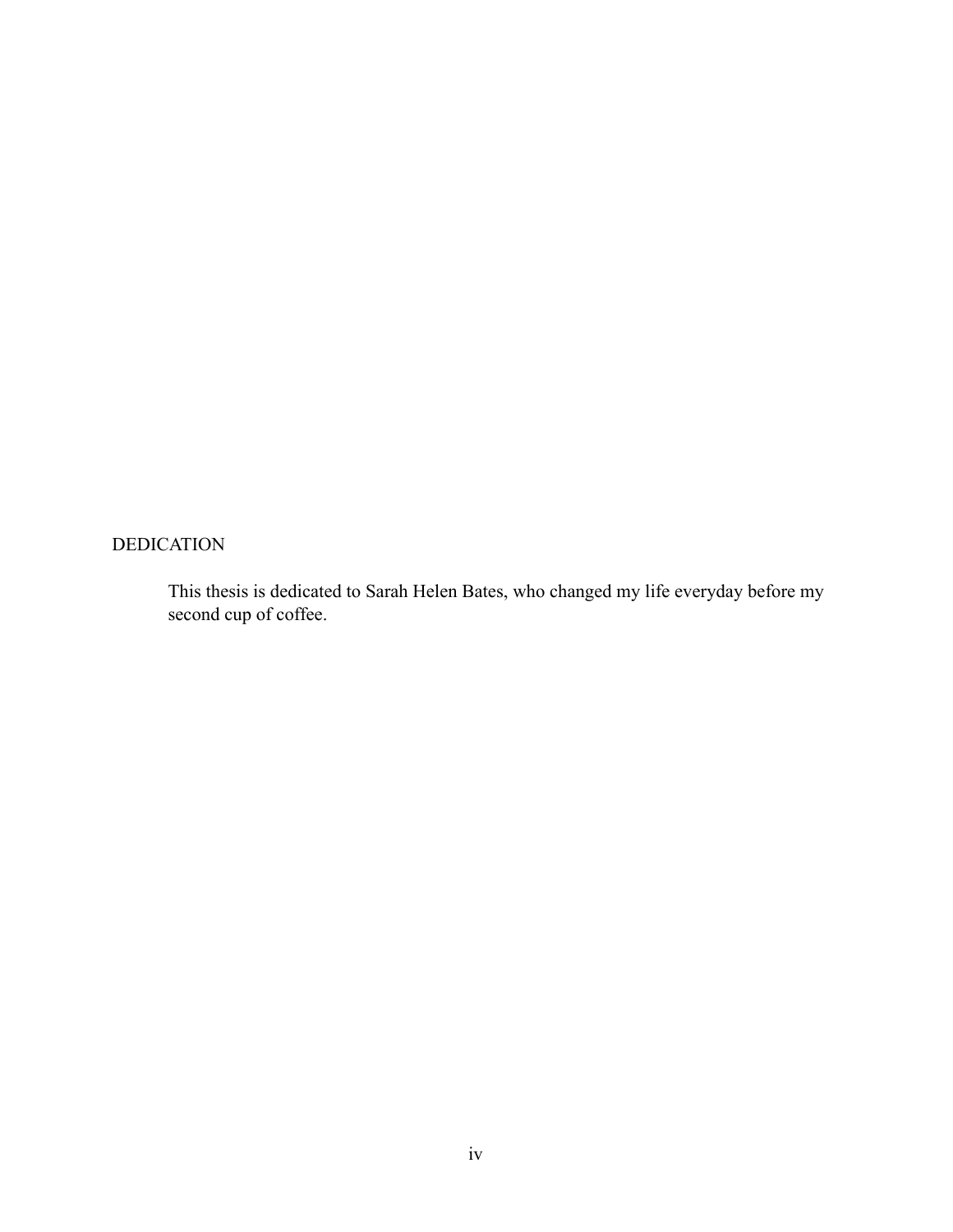## ACKNOWLEDGEMENTS

 I would like to thank my director, Dr. Caroline Krzakowski, for her unwavering support and guidance from the very beginning of this project. Her presence and investment in my ideas has meant so much to me during this process. I would also like to thank Dr. Lisa Eckert, for helping me to develop as a student and a teacher in times when I felt lost. My life at Northern Michigan University would not have been the same without the love and professional support of Professor Soldner, Dr. Liz Monske, and Dr. Lynn Domina. I would also like to thank Dr. Jaspal Singh, for providing a classroom space where I was able to challenge the world around me; Dr. Russ Prather, for giving kind and positive advice during these last few weeks of this project; and my parents, who love me no matter what. Lastly, I would like to thank the Olson library staff, for quick retrievals and patient overdue notices. Without these people, this project could not have been completed.

 This thesis follows the format prescribed by the *MLA Style Manual* and the Department of English.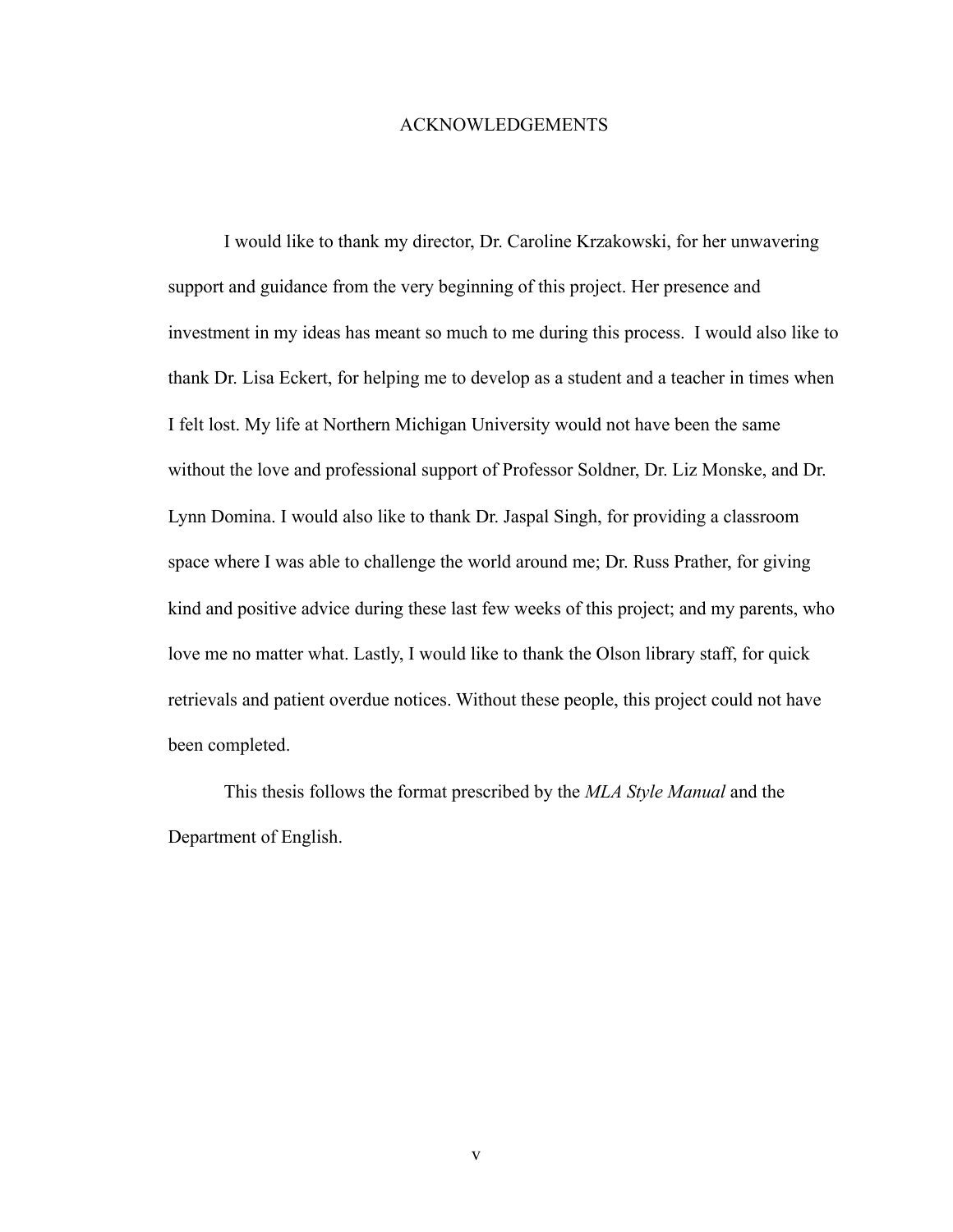# TABLE OF CONTENTS

| Chapter Two: Place and Ecophobic Violence in Truman Capote's In Cold Blood20 |  |
|------------------------------------------------------------------------------|--|
|                                                                              |  |
|                                                                              |  |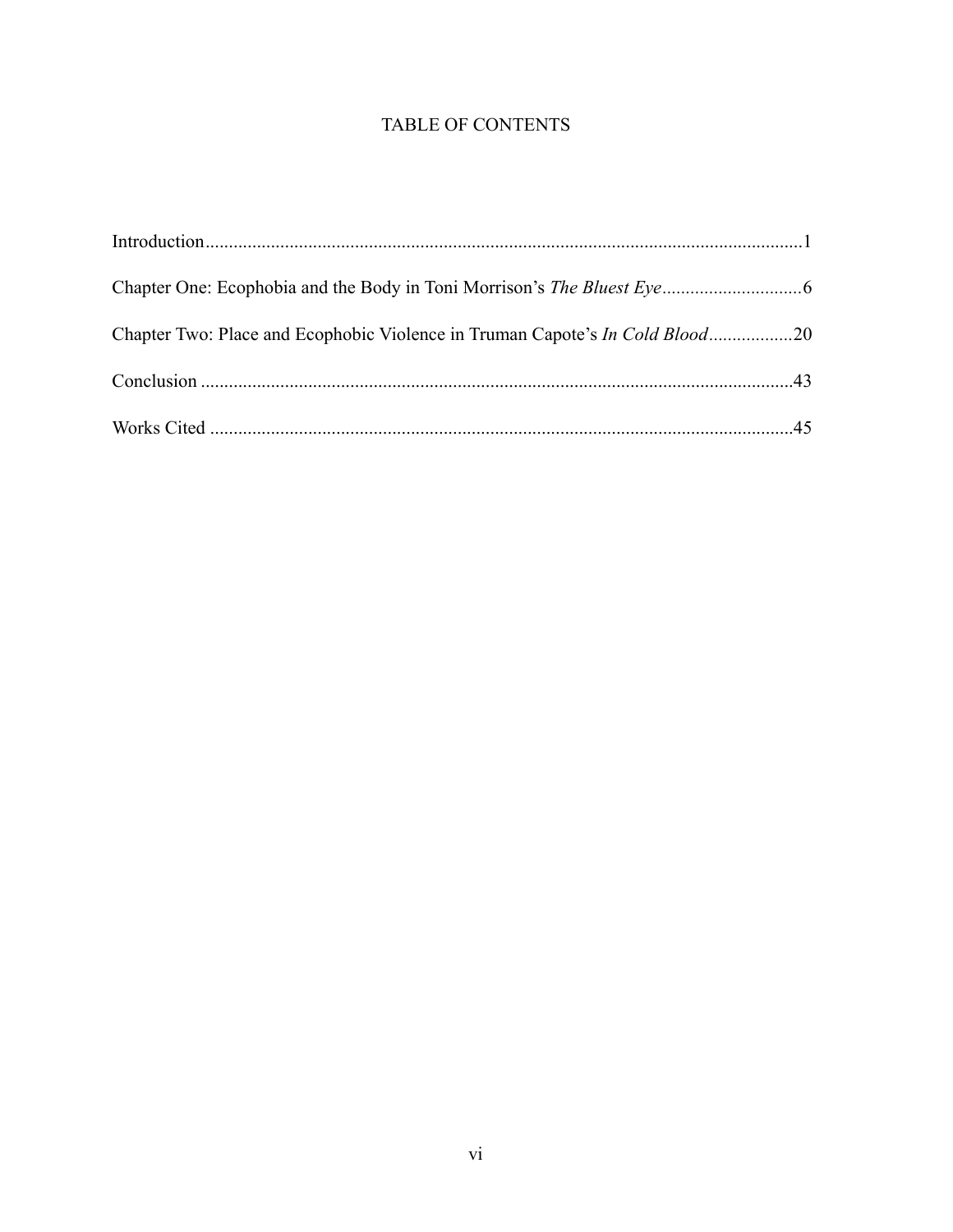## **INTRODUCTION**

In the Spring of 2009, Simon Estok wrote an article for *ISLE* (*Interdisciplinary Studies in Literature and Environment*) that was meant to spark a resurgence of interest in ecocriticism, which had been losing some momentum. Estok writes that while some ecocritical works, such as Peter Singer's, are influential in movements against environmental degradation, many other ecocritics fail to establish the larger goals of this body of criticism. In his article, "Theorizing in a Space of Ambivalent Openness," Estok coins the term *ecophobia*. Ecophobia, in its simplest definition, is "contempt for the natural world" (Estok 204). This contempt can take form in various actions against the natural environment, from factory farming to the fences we build around our backyards. It is Estok's belief that "control of the natural environment, understood as a god-given right in western culture, implies ecophobia, just as the use of African slaves implies racism" (Estok 207, 208). Just as racism is used to justify human slavery, ecophobia too becomes the justification for the harmful ways humans treat the nonhuman world. However, humans are also a part of nature, and the way we view the natural world often also influences the way we view other humans.

 In his article, Estok urges ecocritics to understand that investigating literature from this critical perspective could have tremendous impacts on all of the natural world, both human and nonhuman. Further, ecocritics must approach this subject matter with urgency. As U.S. society in particular grapples with issues of social justice, it is important to realize that environmental issues are also social justice issues. This thesis will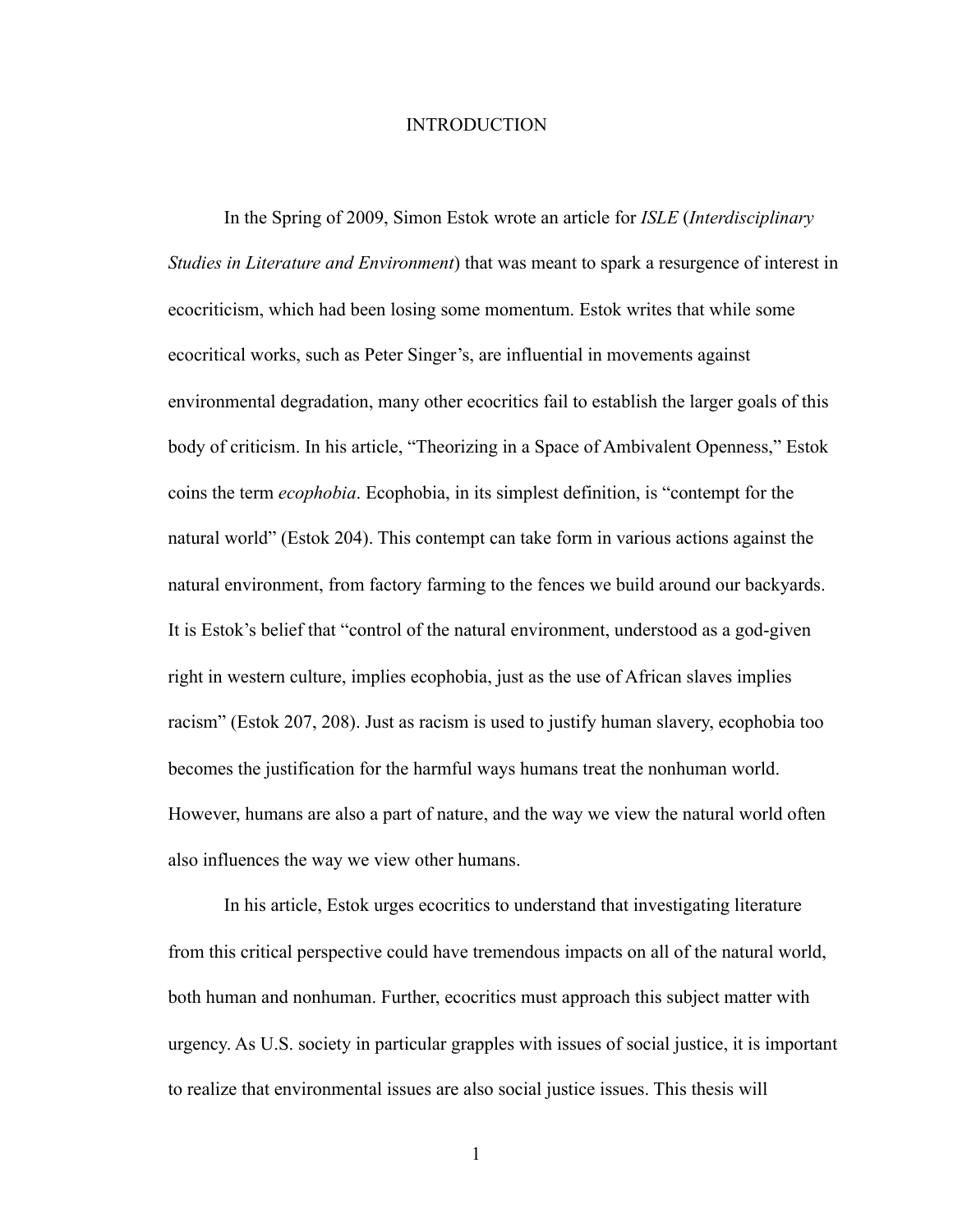contribute to the examination of ecophobia and the harmful consequences of viewing the natural world as an entity to be controlled, maintained, or even protected. In order to investigate the various forms of ecophobia, I look to Toni Morrison's *The Bluest Eye*  (1994) and Truman Capote's *In Cold Blood* (1965), which I argue are both examples of twentieth century Gothic novels. Examining these texts with an ecocritical lens allows me to identify moments of ecophobia. Then, I am able to unpack these moments and examine how contempt of the natural world is related to human oppression.

 Soon after Estok's call to activism, *ISLE* published an article by Tom Hillard titled "Deep Into That Darkness Peering," which deals with the specific intersection of ecophobia and the Gothic. In Hillard's response to Estok, he argues that as ecocritics investigate ecophobia, we should first begin with texts that deal explicitly with fear. Thus, "examining this darker side of nature writing, with its emphasis on fear, inevitably intersects with an examination of Gothic fiction and literature" (Hillard 688). In addition to Hillard's argument, it is my belief that Gothic writing, specifically in the United States, deals with a violent history of which US-Americans are still feeling the consequences. Thus, observation of American Gothic fiction and nonfiction has the capacity to incite the activism and praxis that Estok is so concerned with.

 In both chapters, I investigate the history of violence in the U.S. and the ways in which American Gothic novels address that violence. In order to do this I first look back at early examples of the Gothic novel, namely Mary Shelley's *Frankenstein,* as well as Maggie Kilgour's critical text, *Rise of the Gothic Novel*. However, because so much of the Gothic is reactionary to varying social anxieties, and the U.S. has its own set of fears, I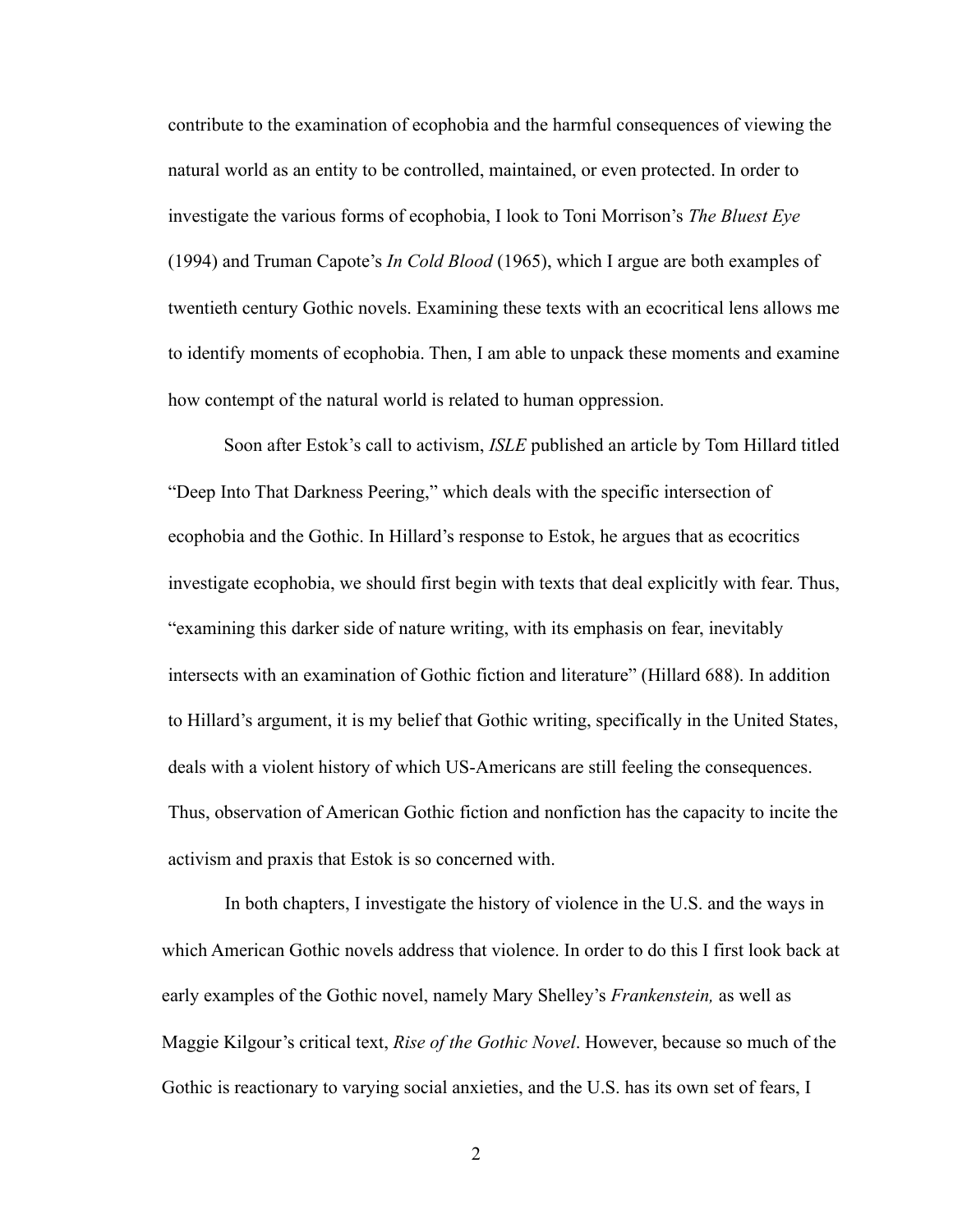turn to Robert K. Martin and Eric Savoy to understand the ways American Gothic novels rewrite and redefine traditional concepts of the European Gothic. Defining elements of American Gothic allows me to discover the similarities between two seemingly different novels, *In Cold Blood* and *The Bluest Eye*. Because characters in both of these novels exhibit signs of ecophobia, I am able to establish that American Gothic novels, both fiction and nonfiction, often reflect underlying contempt for the natural world. Further, this ideology is used repeatedly to justify violence and displacement among inhabitants of the U.S., specifically Native Americans and African Americans. In Capote's novel, this fear and contempt is often aimed at the Kansan agricultural landscape, whereas in Morrison's novel, ecophobia is directed at the human body. What these two novels share, however, is the arousal of fear and contempt in characters when they are faced with parts of the natural world that hold cultural and historical meaning.

 In Capote's novel, a character feels an arousal of contempt as he realizes the symbolic meaning of a particular place within the North American landscape. According to Yi-Fu Tuan, place is subject to each individual's experience, and "if we think of space as that which allows movement, then place is pause; each pause in movement makes it possible for location to be transformed into place" (Tuan 6). Thus, there is a difference not only between space and place, but also location and place. Places leave opportunity for reflection and connective experience with landscape, architecture, and other people. Places hold meaning, even negative meaning. These definitions of place are particularly interesting in relation to U.S. history and the U.S. landscape. To some Native Americans, "landscape is personal and tribal history made visible. The native's identity—his place in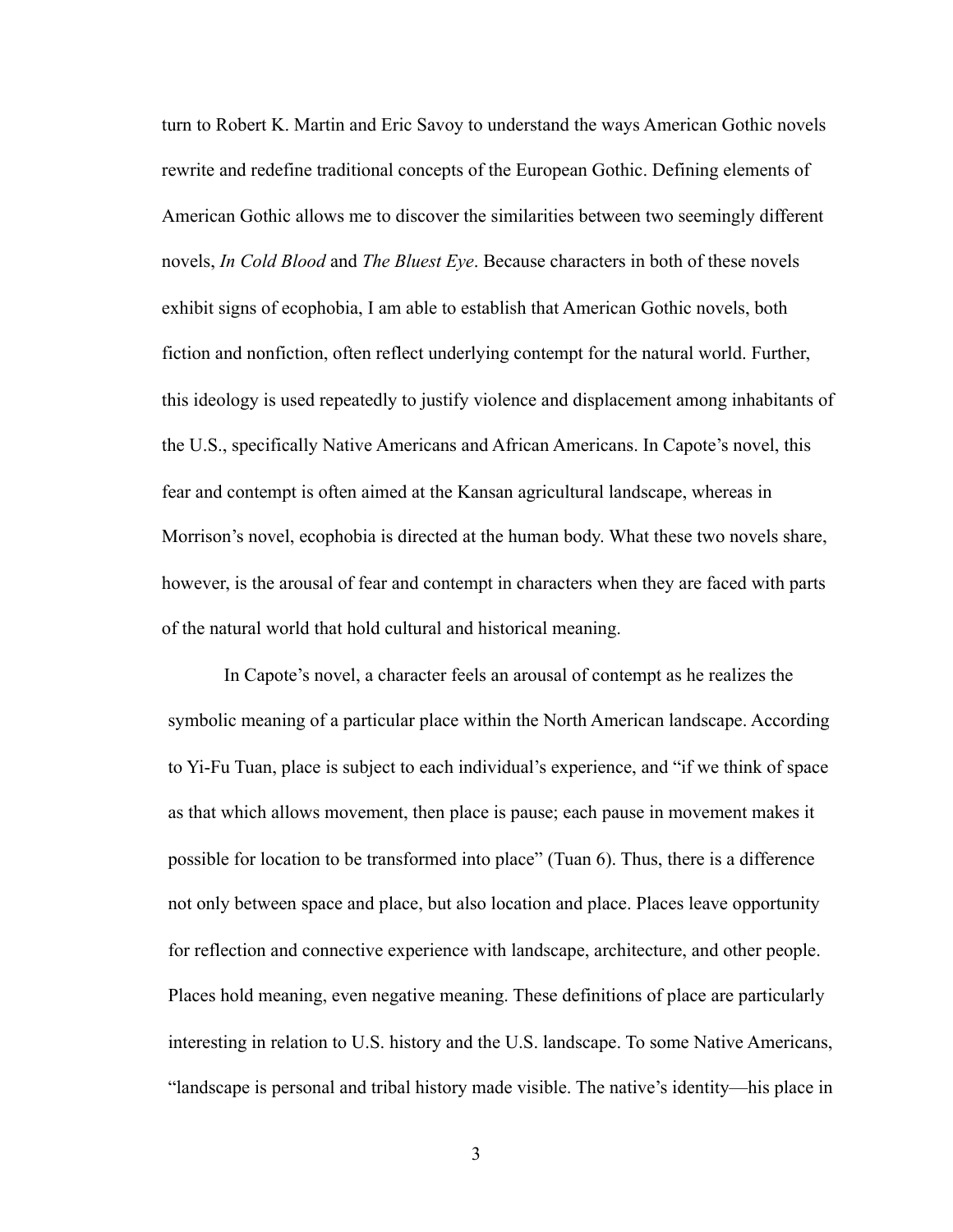the total scheme of things—is not in doubt, because the myths that support it are as real as the rocks and waterhole he can see and touch" (Tuan 158). The use of landscape as identity-maker can be seen in many written texts by Native Americans. In some contemporary Native American texts, such as Leslie Marmon Silko's *Ceremony*, places can hold the memory of cultural trauma, meaning "the suffering experienced by a group of people caused only by their affiliation with a certain racial or ethnic group" (Satterlee 74). Furthermore, in these novels, "individual trauma is rooted within a cultural context and tied to a specific landscape" (Satterlee 74). In other words, both places and landscapes can provide moments to pause and connect oneself to rest of the world. Keith H. Basso, a cultural and linguistic anthropologist, believes that "'knowledge of places is closely linked to knowledge of the self, to grasping one's position in the larger scheme of things, including one's own community, and to securing a confident essence of who one is as a person'" (Clark 2). Understanding the histories of where we are, geographically, socially, and culturally, is a crucial stage in self-awareness. Furthermore, recognizing that places themselves can hold cultural trauma is vital to understanding instances of ecophobia in both *The Bluest Eye* and *In Cold Blood*.

 The two novels addressed in this thesis, at first, seem to be very different. Toni Morrison's novel is considered fiction, although it takes place in her hometown of Lorain, Ohio. Conversely, Truman Capote identified his own work as the first nonfiction novel, despite also claiming to utilize elements of fiction in his writing. While these novels are seemingly very different, they in fact share several important similarities. First, both novels are examples of twentieth century American Gothic, which means that both novels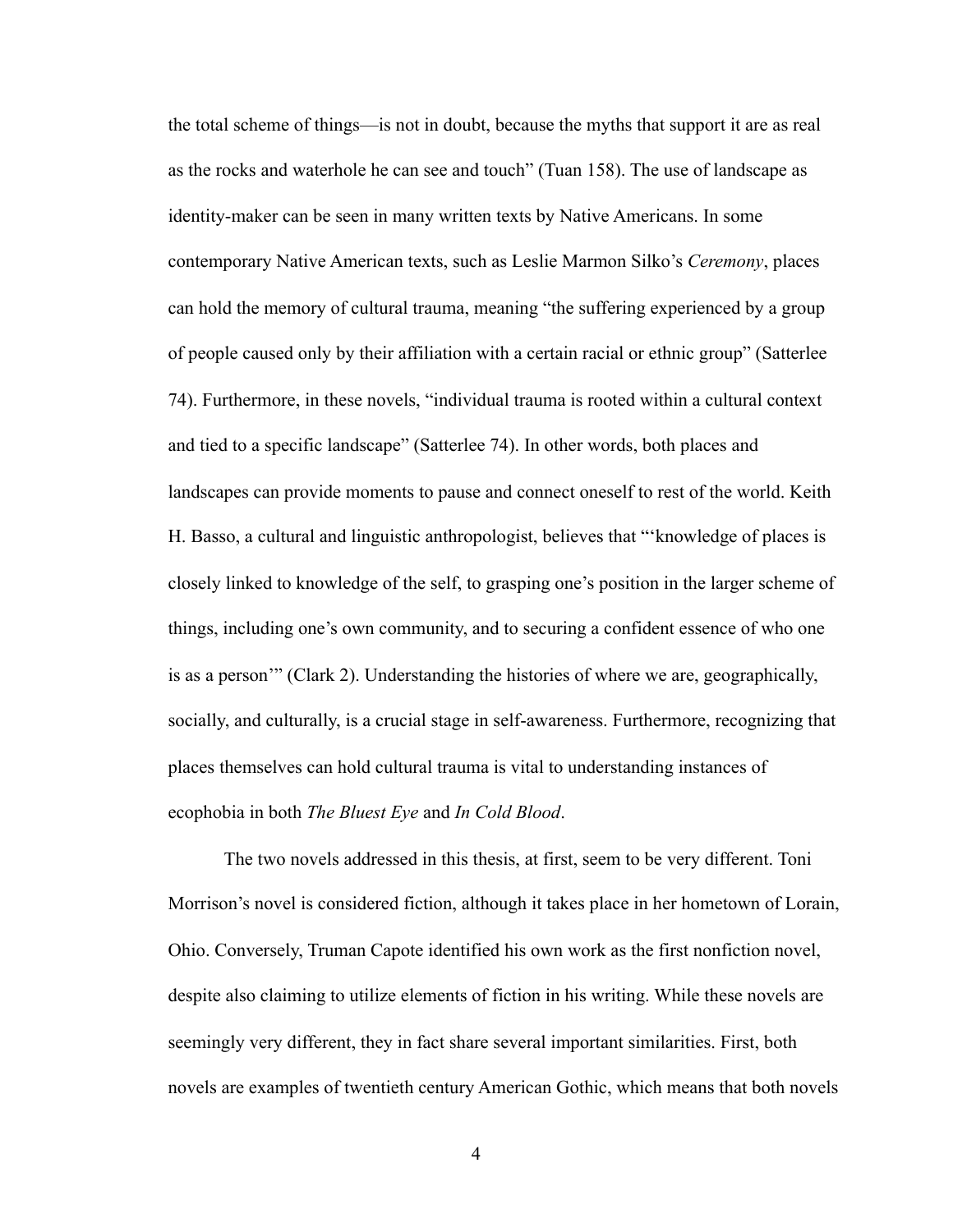address the anxieties of U.S. society. Further, both novels investigate these anxieties through marginalized characters, one Native American and the other African American. Thus, although Capote's novel is labelled nonfiction and Morrison's is labelled fiction, both texts set out to expose the violent truths which are hidden in U.S. society. More specifically, both novels include characters whose ancestral histories influence their experience with the natural world, those experiences often being ecophobic.

 However, what is most interesting about the ecophobic experiences of these characters is not their similarities, but their differences. For example, in Capote's novel, Perry Smith experiences ecophobia while looking upon a geographical landscape which simultaneously represents the violent histories of his ancestors and the economic success he has been denied throughout his life. In this small moment, Perry experiences such ecophobia that he commits murder. In this thesis, I also refer to landscape when discussing ecophobia in Toni Morrison's novel. However, this landscape is not geographical, but corporeal. Pecola Breedlove, one of the main characters of the novel, experiences ecophobia of her own body, specifically of her dark eyes and skin. Thus, in both novels, characters exhibit ecophobia when they are unable to reconcile their cultural traumas and secure their identities during their experiences with the natural world. This thesis seeks to unpack these nuanced ecophobic moments in order to understand the effects of ideologies which promote control and fear of the natural world.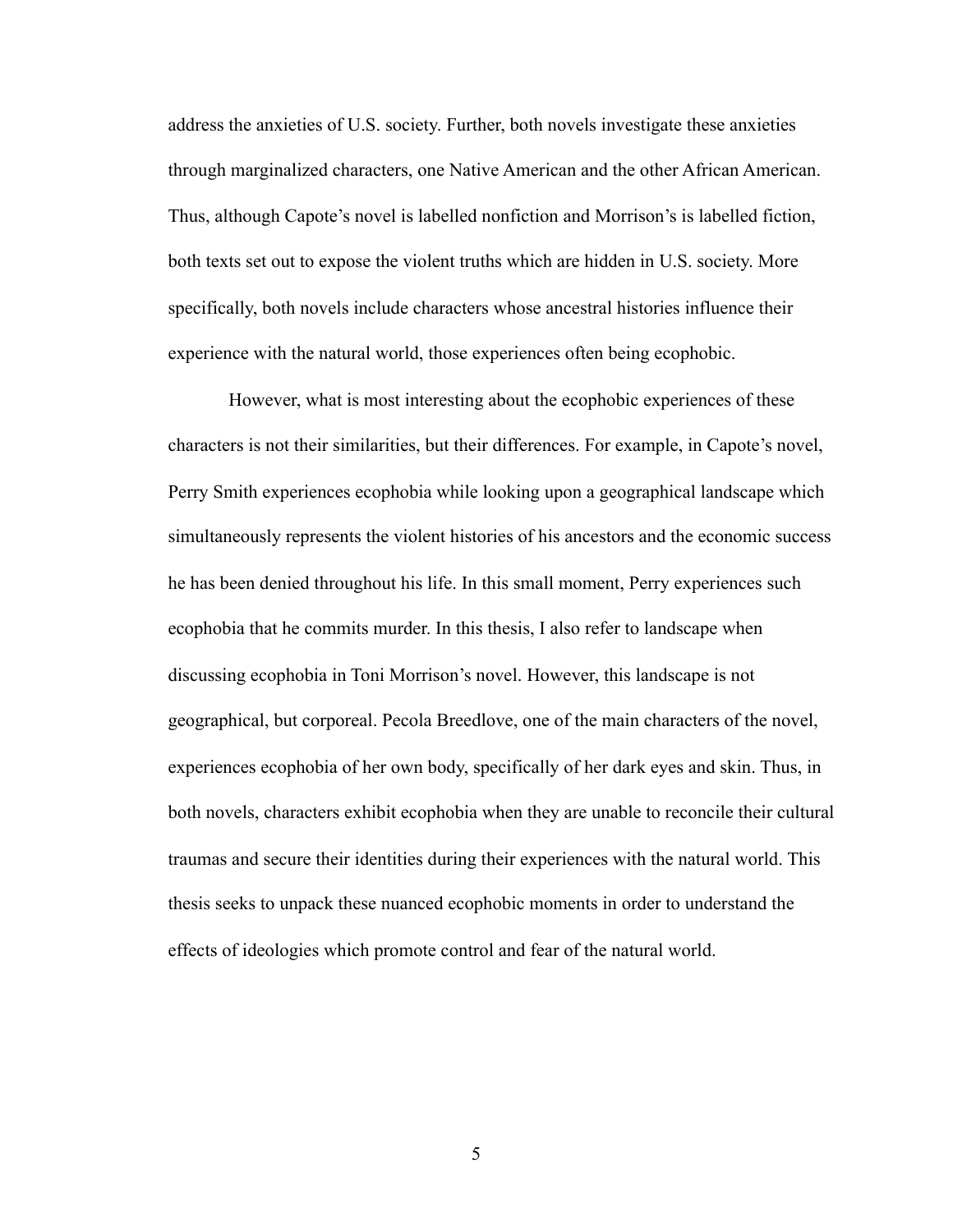# CHAPTER ONE: ECOPHOBIA AND THE BODY IN TONI MORRISON'S *THE BLUEST EYE*

#### **Violence and American Gothic**

While many critics have attempted to label Toni Morrison's novels as examples of American Gothic writing, Morrison herself does not prefer to be identified as a Gothic writer. She has stated in several interviews that she is a "black woman novelist" ("In Depth with Toni Morrison"), although some critics explain that this could be "a reaction to the 'gothic's typical association with the 'unreal' and the sensational'" (Wester 378). Morrison's work, however, does not so much deal with the unreal as with the unseen. Her writing gives voice to the perspective often assumed but rarely represented in the U.S. canon. For example, most slave narratives were either written by white men or under the control of white editors. Morrison herself explains this unseen presence in her essay, "Black Matters," in which she argues that "a real or fabricated Africanistic presence has been crucial to writers' sense of their Americanness. And it shows: through significant and underscored omissions, startling contradictions, heavily nuanced conflicts, and the way their work is peopled with the signs and bodies of this presence" ("Black Matters"). In other words, even if African Americans were not explicitly present in U.S.-American literature, "coded language" and "purposeful restriction" signifies the nation's struggles with race relations ("Black Matters"). According to Morrison, it is this hidden but haunting reality which gives US-American literature its Gothic feel, even into the twentieth century.

 What is particularly haunting about Morrison's work is, in fact, not what is unreal or supernatural, but quite the opposite. The very real anxieties of the African American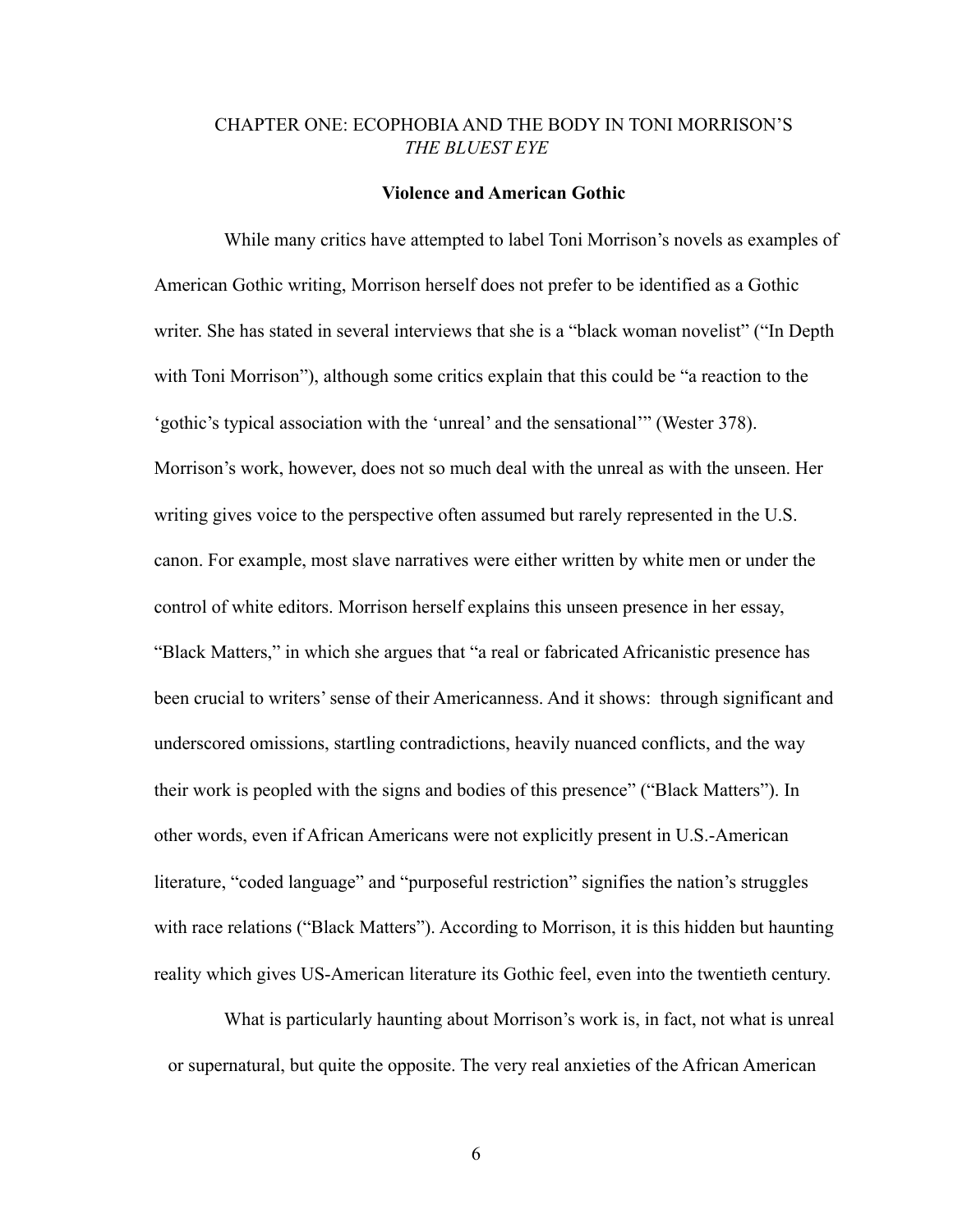experience are much more frightening to the reader because of its closeness to reality. In this way, Morrison's fiction novels rewrite and expand the definition of the Gothic in order to bring to light hidden terrors of the "American" experience. In other words, "what *Beloved* and Morrison's other texts illustrate are the ways the Gothic may be deployed as a historical mode, using the disquieting and perplexing realities of African American existence, rather than imagined terrors, to sustain its aura of apprehension" (Wester 378). Therefore, even though novels like *Beloved* portray supernatural elements, such as ghosts, it is the dark reality of the United States' violent history which is truly terrifying. In the past, "it has been easier to read blackness in terms of demonology than of race" (Martin xi). But Morrison's novels make this symbolic reading of American literature inadequate. Her narratives demand a recognition of the historical horrors of the U.S. In this way, Morrison's Gothic is a rewriting of the traditional, "politically conservative" Gothic "that gives expression to the anxieties of a class threatened with violent dissolution" (Martin 130). Instead, her writing "can allow for the voice of the culturally repressed and hence act out a resistance to the dominant culture" (Martin 130). In other words, Morrison utilizes the Gothic in order to bring the once invisible Africanistic presence into focus and expose historically inadequate representations of African Americans.

 However, Morrison is not only interested in portraying the realities of the African American experience, but also of investigating the psychology of those who could enact such violence, the oppressors. In her essay, "Black Matters," Morrison draws a direct correlation between many of the motivating ideals among U.S. settlers and colonialists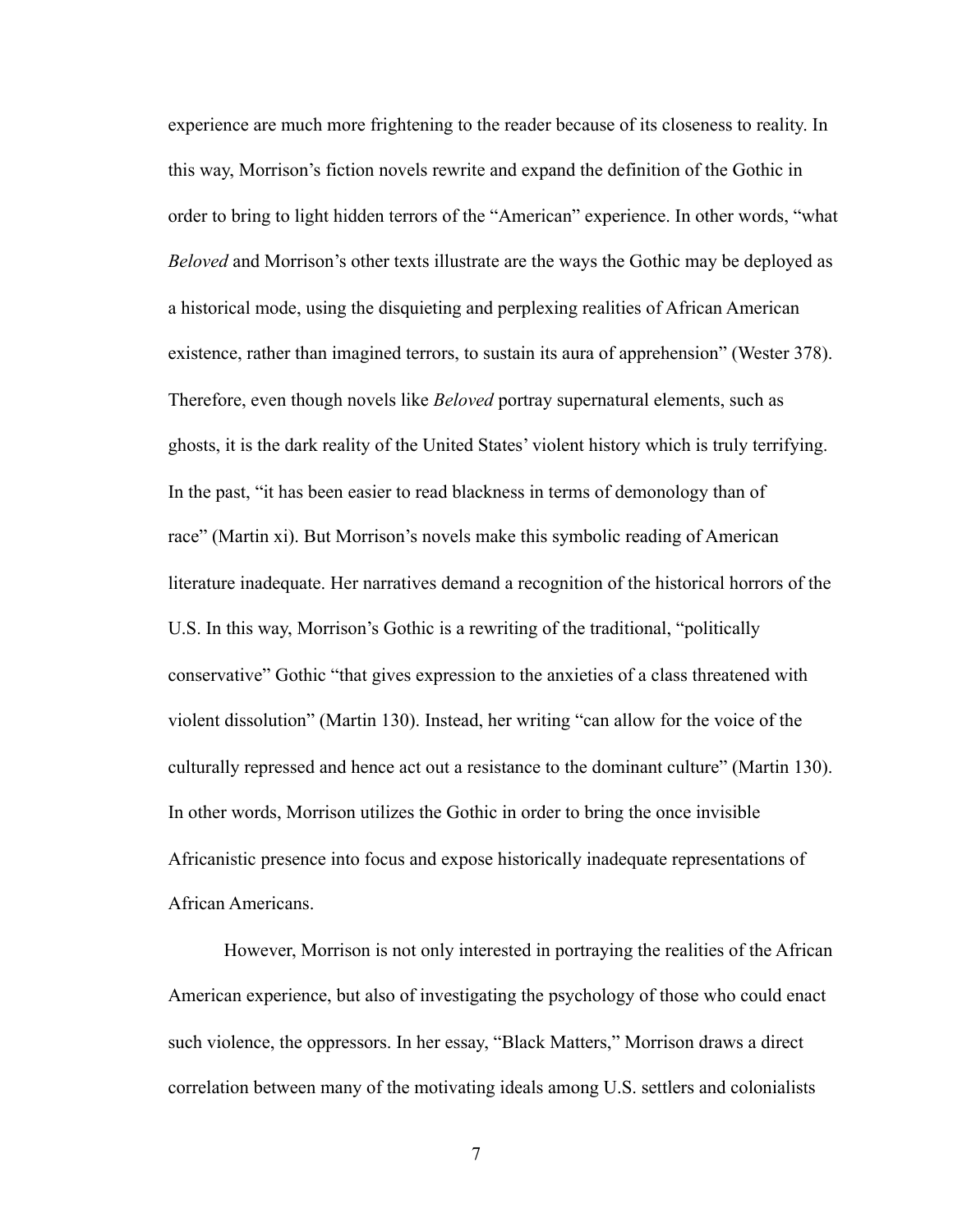and the way those concepts play out in the enslavement of both Native Americans and African Americans:

"Autonomy—freedom—translates into the much championed and revered 'individualism'; newness translates into 'innocence'; distinctiveness becomes difference and strategies for maintaining it; authority becomes a romantic, conquering 'heroism' and 'virility' and raises the problematics of wielding absolute power over the lives of others. These four are made possible, finally, by the fifth: absolute power called forth and acted out against, upon, and within a natural and mental landscape conceived of as a 'raw, half-savage world'" ("Black Matters").

In this passage, Morrison illustrates how "American" ideologies about freedom and individualism are grounded ecophobic ideas about both the human and nonhuman Other. Colonialists strive to maintain difference between themselves and the "raw, half-savage world," savage implying historical notions about both landscape and the Native American people, by controlling the Other with violence. This violence occurs in the relocation of Native Americans to reservations and the enslavement of Africans in early U.S. history. And because all humans are part of the natural world, these methods of control, contempt, and violence against other human beings exemplify ecophobia. Furthermore, studying ecophobic tendencies of American Gothic characters can help ecocritics to further understand the relationship between the human and nonhuman natural worlds.

# **Ecophobia and the Body**

 While the term ecophobia may, at first, suggest only fear and contempt of geographical landscapes and nonhuman animals, Toni Morrison's novel calls attention to how ecophobia can be applied to the landscape of the human body. While *The Bluest Eye*  is set around the 1940s, the type of ecophobia present in the novel is very much relevant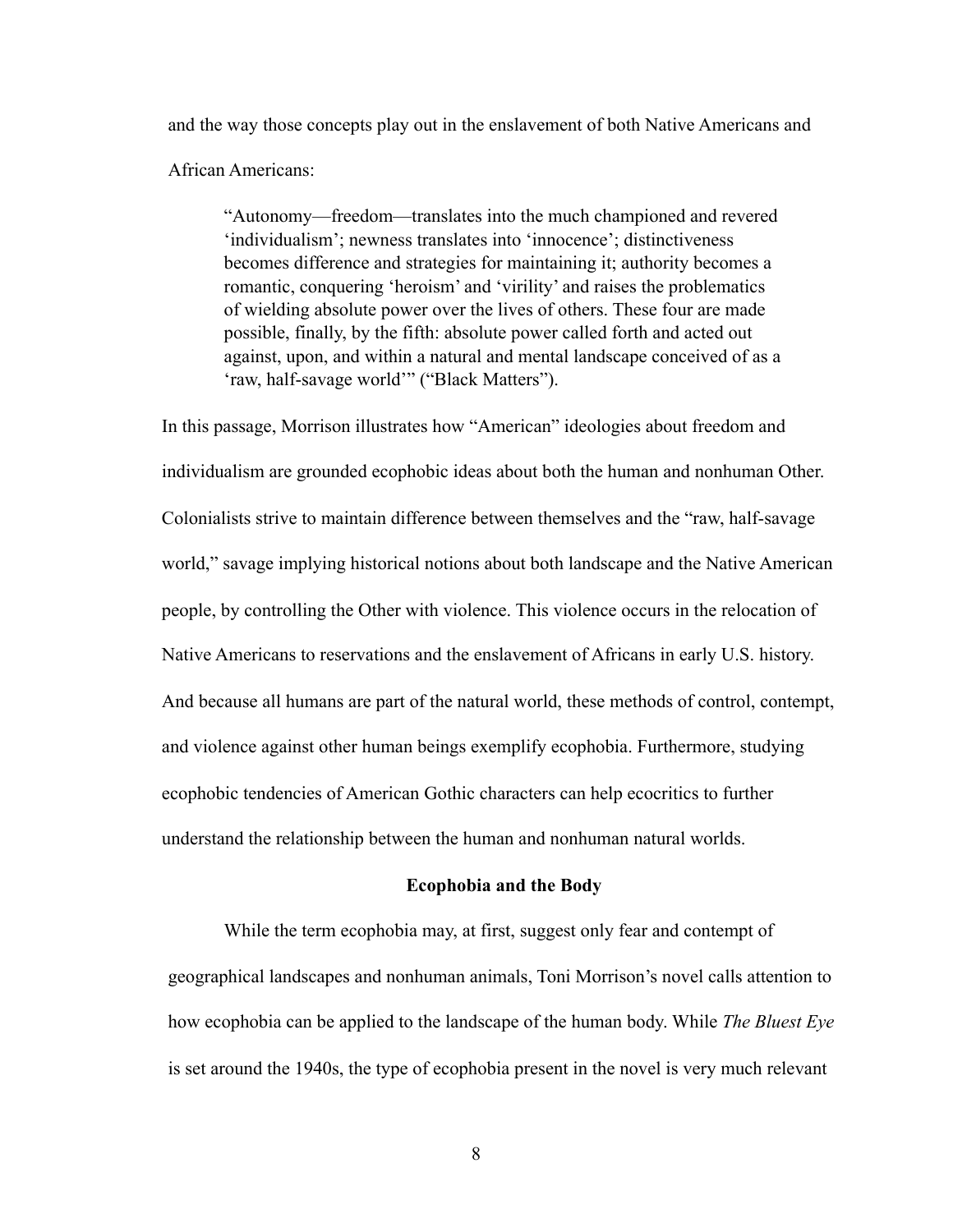to issues of social justice in the U.S. today. In 2008, Charles Johnson, a novelist, criticized Toni Morrison's body of work, claiming that "slavery-era stories and segregation-era stories are stories about the past" (Ghansah). Four years after this comment, an African American teenager, Trayvon Martin, was shot by a white man in the name of self-defense. Two years after this incident, Michael Brown was killed by a white police officer in Ferguson, Missouri, where his body lay in the street for hours afterward. In 2015, at least 102 unarmed black people were killed by police in the United States ("Unarmed Victims"). Thus, while slavery and segregation are illegal in the U.S., to imply that Morrison's work is any less relevant at this time in our nation is undoubtedly incorrect. In fact, Morrison's work becomes more urgent as our country continues to confront the violence enacted upon African Americans.

 The terms race and racism have long been debated. Specifically in the United States, race seems most often to suggest certain physical characteristics of a person. However, "race is a complicated and far from obvious concept, even when—perhaps especially when—it appears most physically precise" (Fields 150). In other words, while throughout U.S. history a difference in race most often suggested a difference in skin color, the slavery and segregation of African Americans, in actuality, had little to do with skin color and more to do with justifying an ideology. For example, according to Barbara Fields, the construction of race was born from a society that needed a way to justify human slavery. She writes that the difference between races, particularly black and white races, "took time to become distinct" (Fields 152). In fact, it wasn't until "'the very point in time when large numbers of men and women were beginning to question the moral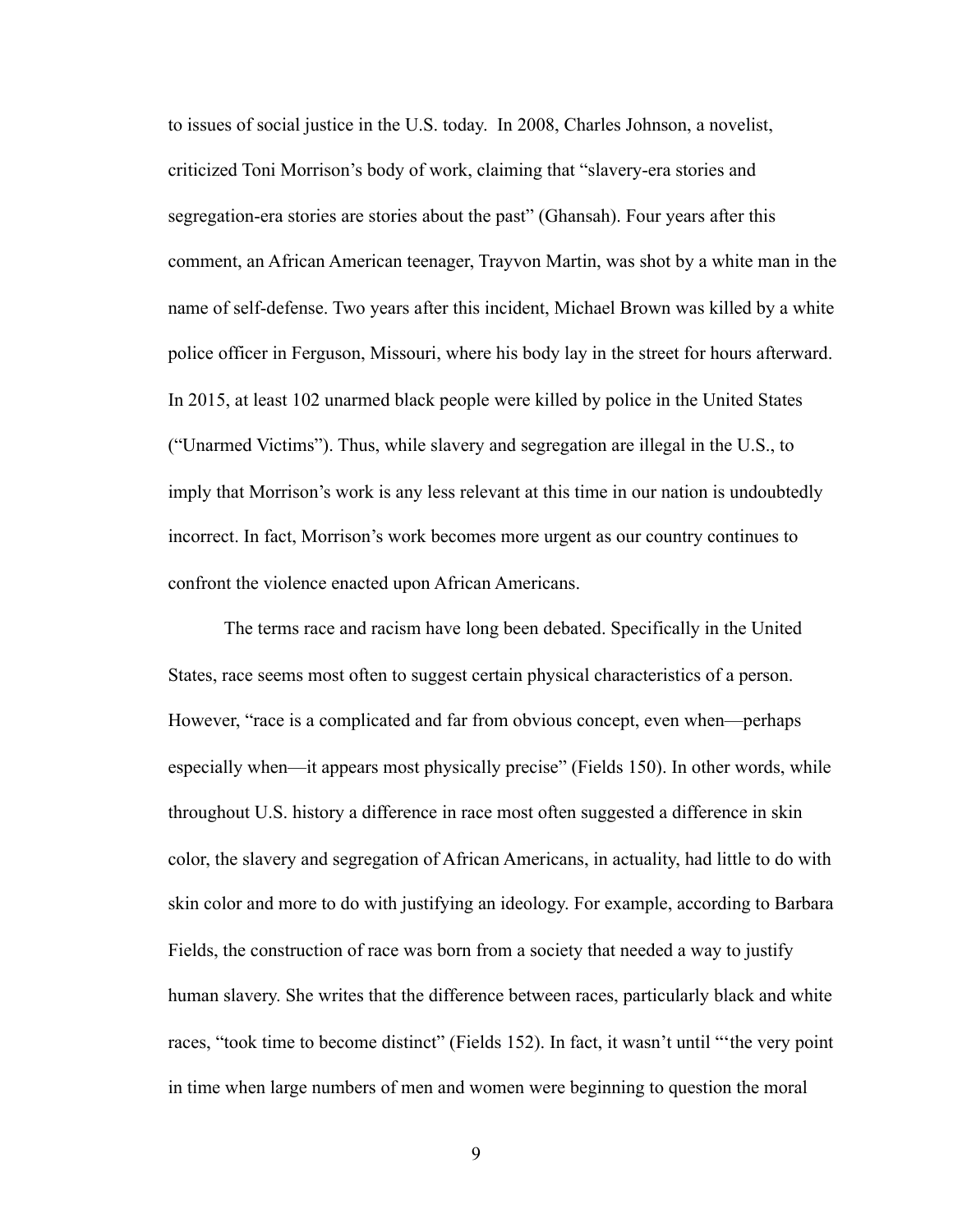legitimacy of slavery' that the idea of race came into its own" (Fields 152). Thus, the "prime function" of race "is to make coherent—if never scientifically accurate—sense of the social world" (Fields 153). However, Fields also points out that this lack of scientific accuracy "does not mean that race is unreal: All ideologies are real, in that they are the embodiment in thought of real social relations" (Fields 151). Thus, while it is true that race is most often recognized in arbitrary and imprecise physical attributes of the human form, it is important to recognize these symptoms of an underlying ideological problem. Racism is cancerous, and to ignore its symptoms is to ignore the disease which eats away at our society. Thus, for the purposes of this chapter, race and racism will be terms referred to with the understanding that they are socially constructed ideas with very real and detrimental consequences. Understanding how ecophobia works can also help us to understand why arbitrary differences in the human body can lead to such devastating systems of hatred and oppression.

 Racism and ecophobia are related in their mutual contempt of the natural world. Racism is a type of ecophobia. It feeds on fear of other humans. Then, it demands that we control what we fear. Racist practices, specifically those which enslaved and killed millions of Africans in the U.S., began with the recognition of the black body as 'Other.' Toni Morrison has written much about the history of African Americans, both their inclusion as stereotypes and their erasure within the US literary canon. She also highlights the role of the African American body in slavery and oppression.

"These slaves, unlike many others in the world's history, were visible to a fault. And they had inherited, among other things, a long history of the 'meaning' of color. It was not simply that this slave population had a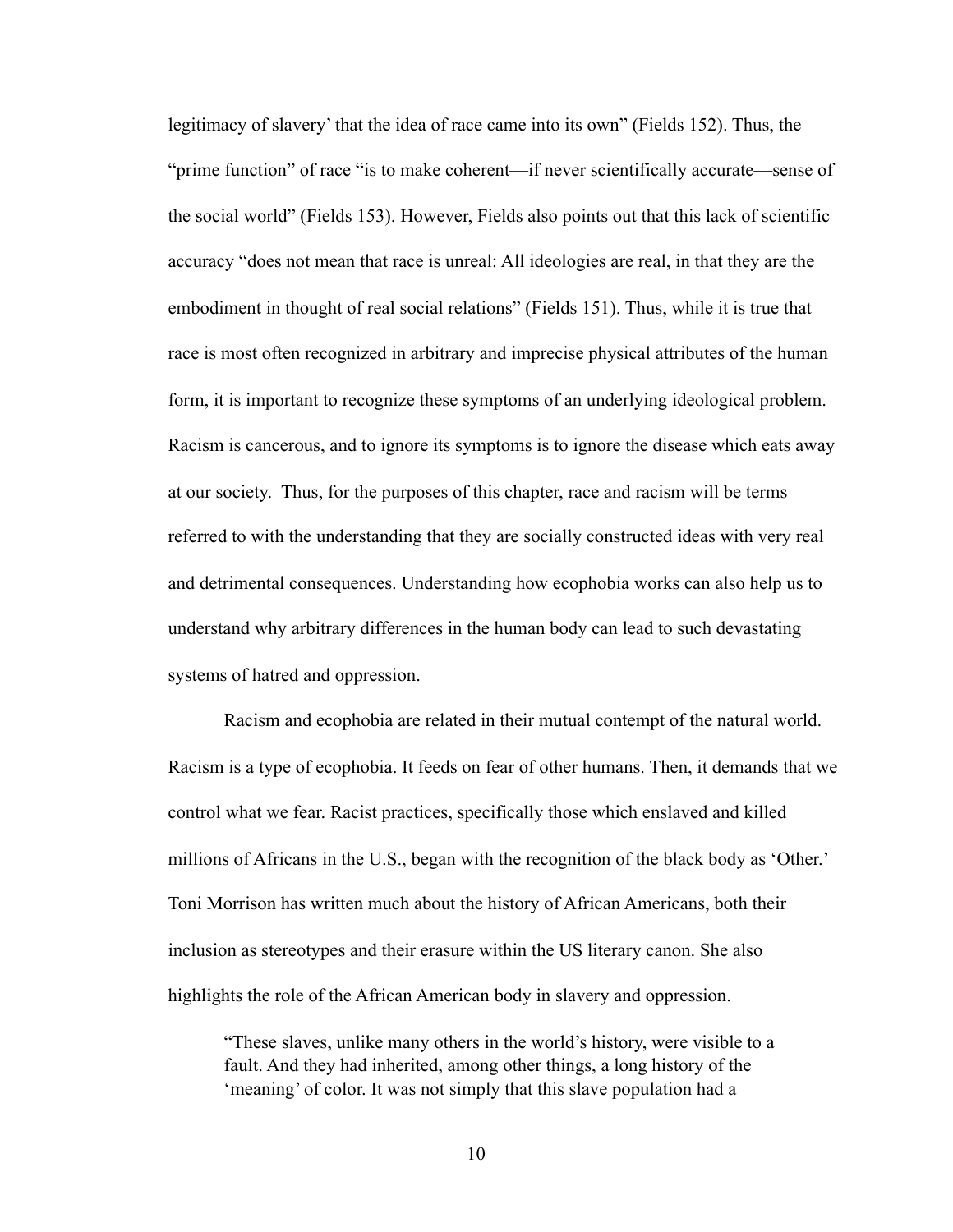distinctive color; it was that this color 'meant' something. This 'meaning' had been named and deployed by scholars from at least the moment, in the eighteenth century, when other and sometimes the same scholars investigated both the natural history and the inalienable rights of man that is to say, human freedom" ("Black Matters").

In this passage, Morrison describes how difference in skin color was used to justify the advocation for inalienable rights with one hand and the enslavement of an African with the other. In other words, arbitrary characteristics of the African American body are what informed the possibility of slavery, even within a time when "freedom" was being championed by colonialists from Europe. According to Fields, this is possible because "in the era of the slave trade a social fact—that these people all came from the same exotic continent and that they were all destined for slavery—made the similarities among them more important, in principle, than the differences (Fields 145). From the eighteenth century on, the African American body, specifically darker skin colors, became the focal point of violence. Toni Morrison's novel, *The Bluest Eye*, drags the consequences of this violence into the light.

 In this novel, characters exhibit signs of ecophobia toward their own bodies, which is a consequence of life inside a racist and violent society. Simon Estok briefly mentions how humans are commonly ecophobic of our own bodies, although we usually do not recognize this behavior as harmful. He claims that this type of ecophobia "sustains the personal hygiene and cosmetics industries (which cite nature's 'flaws' and 'blemishes' as objects of their work)" (Estok 208). In other words, even basic methods of hygiene could be considered ecophobic because they reflect an attempt to correct the naturally occurring form of the human body. This means that even the idea of cleanliness is rooted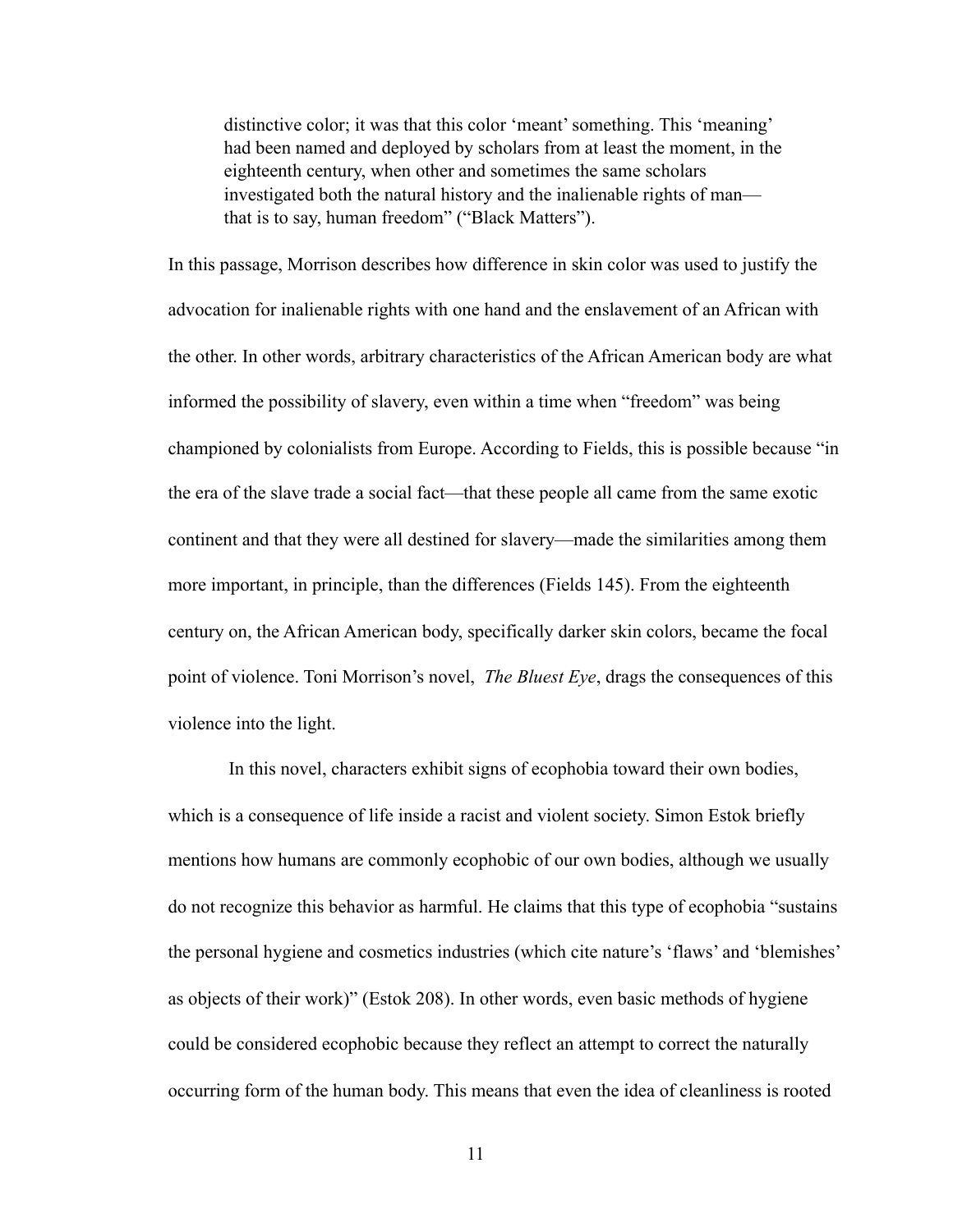in fear of the natural world. This description of ecophobia is very similar to an image described by Albert Memmi. Memmi describes the psychology behind the African American's attempt to change his or her physical characteristics to match that of the white colonizer:

"In order to free himself, at least so he believes, he agrees to destroy himself. This phenomenon is comparable to Negrophobia in a Negro, or anit-Semitism in a Jew. Negro women try desperately to uncurl their hair, which keeps curling back, and torture their skin to make it a little whiter" (Memmi 122).

The behavior described in this passage is ecophobic. These compulsions are a consequence of a society which tells African Americans that their natural appearances are inadequate and in need of maintenance. In Morrison's novel, characters describe the natural world and their relationships to their own bodies in a similarly ecophobic manner. The experiences of her characters allow ecocritics to understand the way race politics and ecocriticism are deeply intertwined. For example, Estok writes, "theorizing ecophobia… means looking at the constitutional moment in history that gives us the biblical imperative to control everything that lives. Control, of course, is the key word here" (Estok 208). Control of the African American body is both racist and ecophobic. To understand explicit examples of corporeal ecophobia, ecocritics should turn to characters in *The Bluest Eye*.

 One facet of corporeal ecophobia is cleanliness. Consistently throughout the novel, Morrison's characters comment on the differences between cleanliness and dirtiness, specifically in relation to their bodies. For example from the beginning of the novel, the narrator describes the relationship between Pecola and the Earth. After the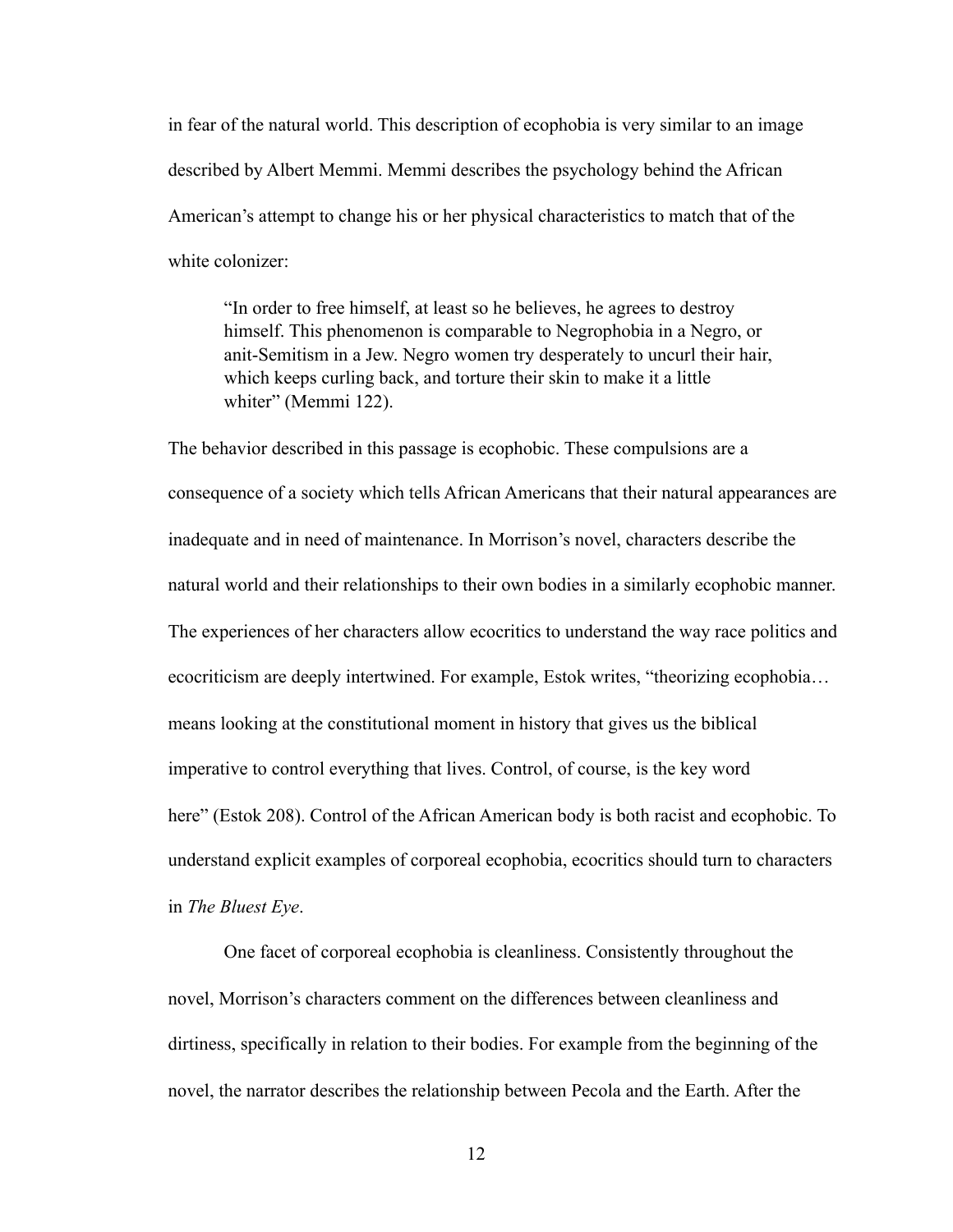reader discovers that Pecola is pregnant with her father's child, the narrator remarks that "Pecola's father had dropped his seeds in his own plot of black dirt" (*The Bluest Eye* 6). Pecola is described as being equivalent to both dirt and "the unyielding earth" (*The Bluest Eye* 6), and she is not the only character to be described in this way. Oftentimes, it seems that bodily cleanliness is a state which is forced upon characters as a means of fitting into society. For example, Claudia describes her experience taking a bath on Christmas morning, where there was "no time to enjoy one's nakedness," but only "the dreadful and humiliating absence of dirt" (Morrison 22). Then, later in life, she learns to give in to this cleanliness, "knowing, even as [she] learned, that the change was adjustment without improvement" (Morrison 23). Claudia's initial resistance to cleanliness reflects the idea that it is a learned habit, which is rooted in the desire to fit into a certain mold. Claudia and Pecola both learn to admire cleanliness and despise the dirt.

 Pecola also describes her experiences with filth and cleanliness, particularly in response to her own body. In one particular scene, Pecola describes her attempt to purchase some Mary Jane candy. After an awkward and shameful interaction with the owner of the candy store, in which he refused to touch Pecola's hand, she reflects on the candies themselves and what they represent. Pecola considers the difference between herself and the girl on the candy wrapper. She describes, "each pale yellow wrapper has a picture on it. A picture of little Mary Jane, for whom the candy is named. Smiling white face. Blond hair in gentle disarray, blue eyes looking at her out of a world of clean comfort" (Morrison 50). The image of Mary Jane on this candy wrapper is the ideal image of beauty to Pecola, whose biggest wish is to have blue eyes. Throughout the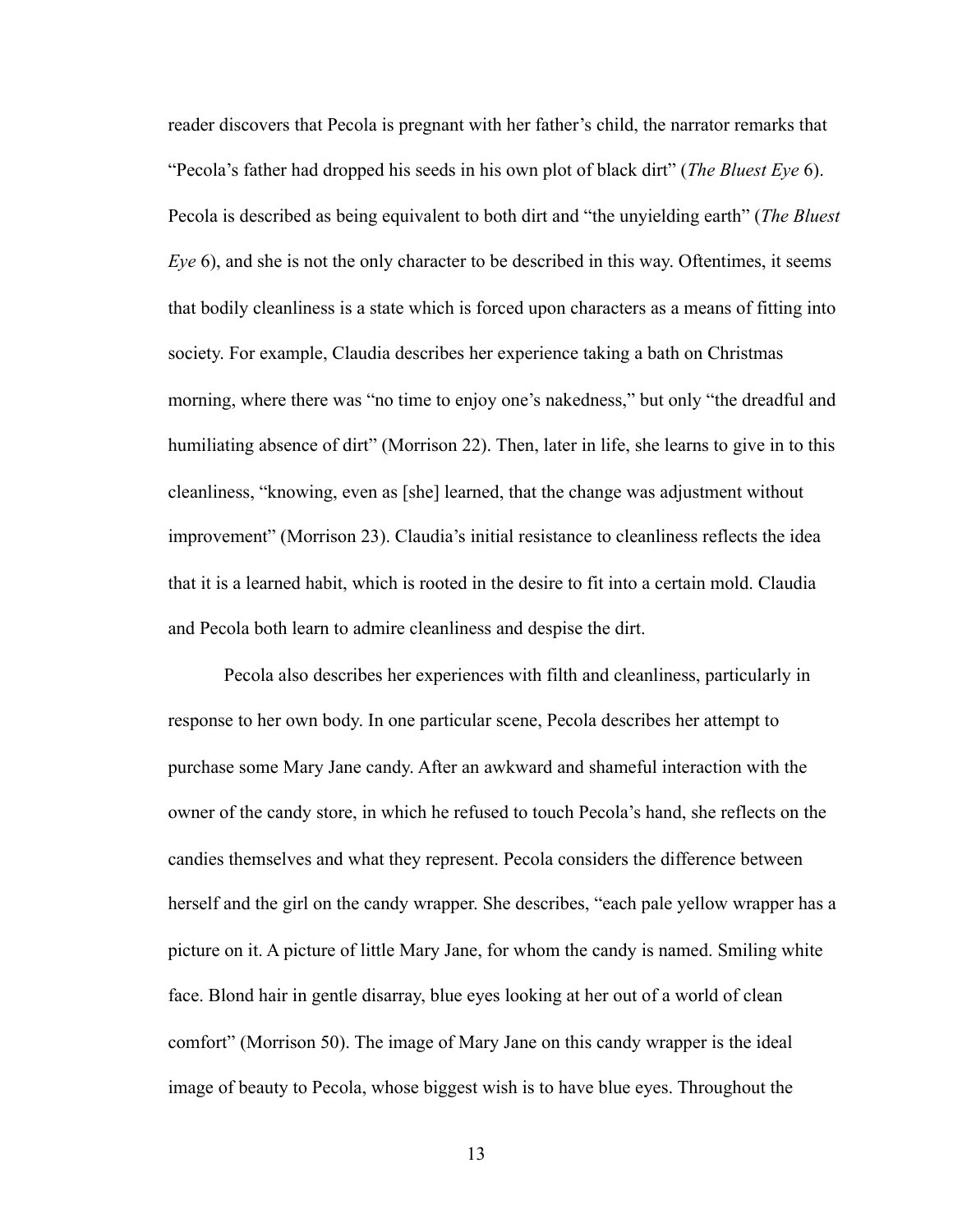novel, Pecola attempts to conform to the overwhelming message from society that her blackness and poverty are things to be ashamed of, while beauty resides in cleanliness and whiteness. From Pecola's perspective, the outside is dirty. Furthermore, because this dirtiness is not found in the ideal image of beauty on the Mary Jane candy wrapper, dirtiness bad. This is, in fact, ecophobia at work. However, this type of ecophobia is driven by the messages being sent to Pecola from society, the image on the candy, "its sweetness is good" (Morrison 50). Thus, Pecola lives in a society that continually tells her that her blackness is bad and dirty, influencing her to feel ecophobic of her own body.

 However, this fear extends even beyond the status of one's own body. Morrison's characters also exhibit fear of the location of their bodies within the nonhuman natural world. This fear can be noted in the oppositions that characters create between the concepts "inside" and "outside." It seems that the nearer a character is to the outside, the dirtier, and the lowlier, they consider themselves to be. In the world of the novel, being without a house is referred to as being "outdoors" (Morrison 17). And to some characters, like the Breedlove children, "outdoors…was the real terror of life…if you are outdoors, there is no place to go…outdoors was the end of something, an irrevocable, physical fact, defining and complementing [their] metaphysical condition" (Morrison 17). In this passage, being without a home to separate oneself from the natural world represents your station in society. The nearer you are to the nonhuman natural world, the more shame you should feel about yourself. Thus, characters must take certain precautions in order to prevent this shame. One way of preventing the fall to "outdoors" is by focusing one's attention on ownership. Characters within Morrison's novel are obsessive about their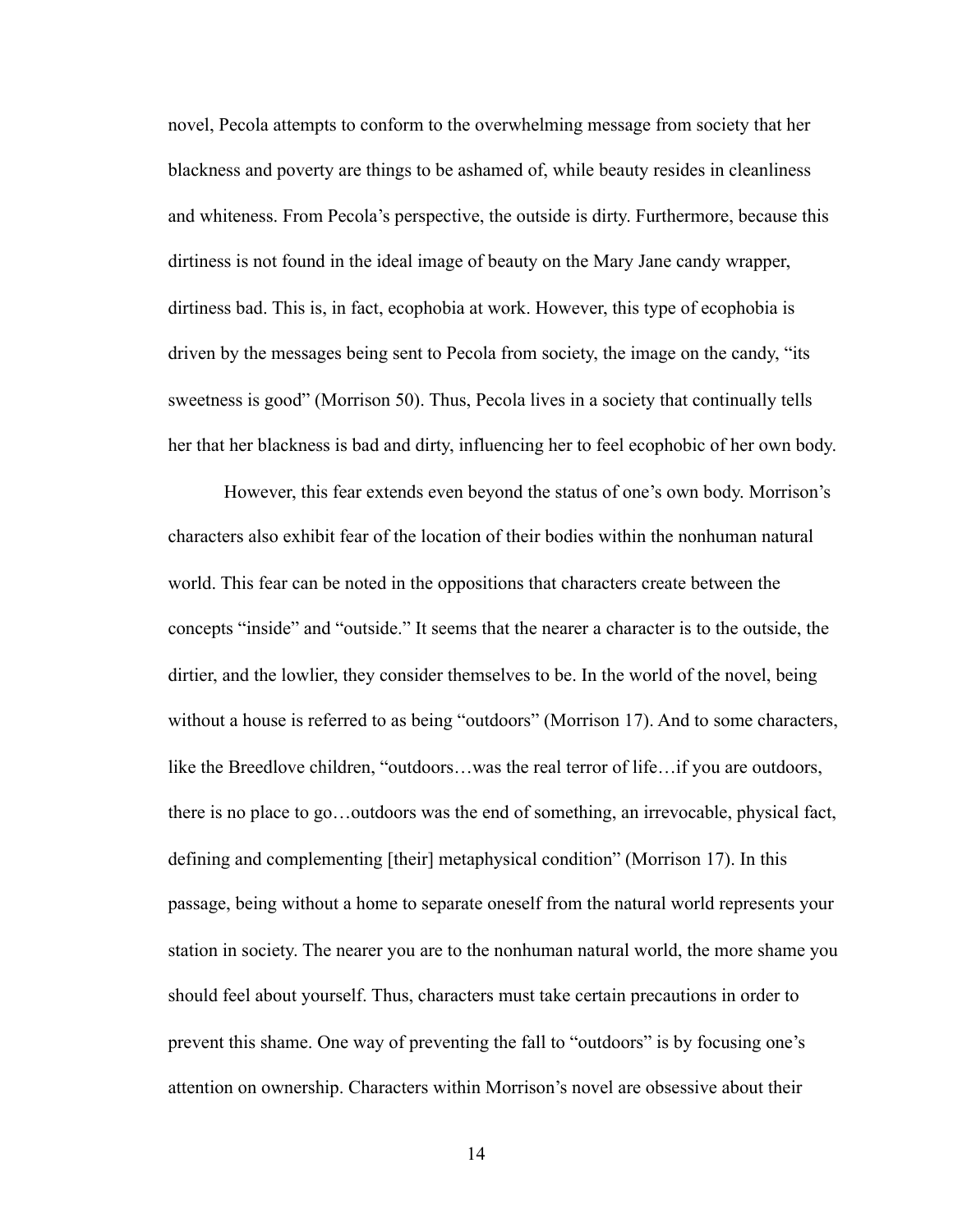domestic territories. The Breedlove children claim, "knowing that there was such a thing as outdoors bred in us a hunger for property, ownership…The firm possession of a yard, a porch, a grape arbor. Propertied black people spent all their energies, all their love, on their nests" (Morrison 19). Thus, black characters, specifically those in the lower class, attempt to keep themselves from falling to the level of the natural world (outdoors) through landownership. The success of this ownership is illustrated in the character of Geraldine.

 Geraldine's character offers another example of the way ecophobic behavior is enacted in order to maintain control of one's surroundings and station within society. The descriptions of Geraldine in contrast to the Breedlove family offer some of the most explicit examples of ecophobia. For example, the Breedlove family is described as being poor, black, and ugly (Morrison 38), while Geraldine is is described as a black woman who has learned "how to behave" (Morrison 83). In the eyes of other characters, her goodness comes from her ability to control both her behavior and the natural aspects of her body. According to Claudia, these natural aspects are known as "funk," (Morrison 83) and Geraldine has learned to minimize her funk.

"Wherever it erupts, this Funk, they wipe it away; where it crusts, they dissolve it; wherever it drips, flowers, or clings, they find it and fight it until it dies…The laugh that is a little too loud; the enunciation a little too round; the gesture a little too free; when they wear lipstick, they never cover the entire mouth for fear of lips too thick, and they worry, worry, worry, worry, about the edges of their hair" (Morrison 83).

This worry comes from the need to assert oneself as better than other black characters. The more Geraldine and her family are able to maintain and groom their bodies, they will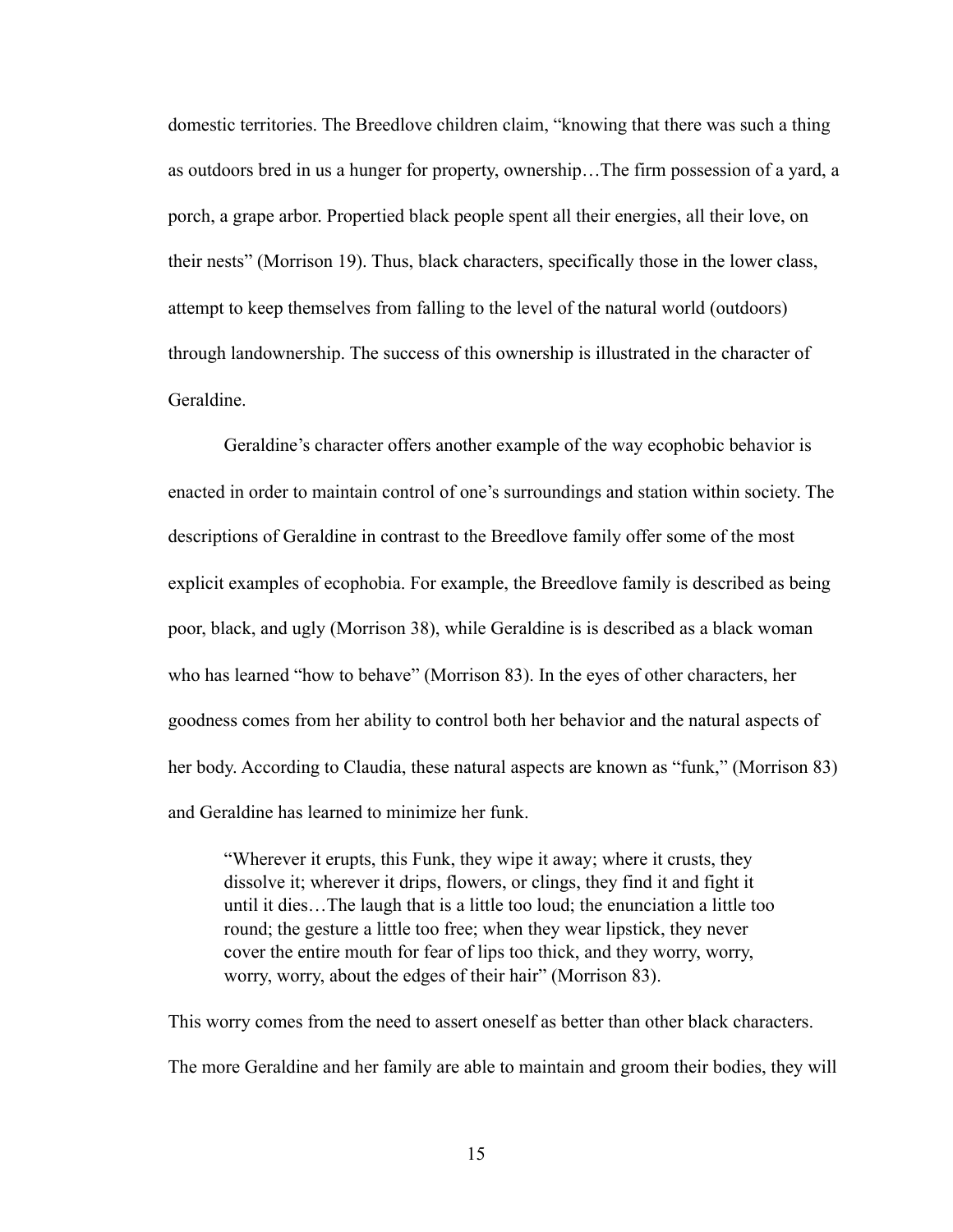be accepted as "colored people," who were "neat and quiet," while "niggers were dirty and loud" (Morrison 87). The measures Geraldine takes to separate herself from the natural world are ecophobic. Her need to dominate the natural world, even within herself and her child, reflects the expectations of class within the world of the novel. Furthermore, it reflects the feelings of an internalized inferiority of many African Americans.

 Franz Fanon analyzes this internalized inferiority from a psychological standpoint. In *Black Skin, White Masks,* Fanon asserts that people of color often feel inferior to their white counterparts, and they become obsessed with making up for this feeling of inferiority. However, he also asserts that this inferiority is not felt because the black individual is, in fact, inferior but because he or she has been made to feel this way by external prejudices.

"If he is overwhelmed to such a degree by the wish to be white, it is because he lives in a society that makes his inferiority complex possible, in a society that derives its stability from the perpetuation of this complex, in a society that proclaims the superiority of one race; to the identical degree to which that society creates difficulties for him, he will find himself thrust into a neurotic situation" (Fanon 74).

Within the novel, ecophobic behavior is a side effect of this neurotic situation. These characters attempt to control their own natural states as a way to conform to the ecophobic values of the society in which they live and in order to feel less inferior. The biggest example of this situation is Geraldine. Geraldine is perhaps the definition of neurotic. She is obsessed with being clean and nice. She insists that her son play only with "white kids; his mother did not like him to play with niggers. She had explained to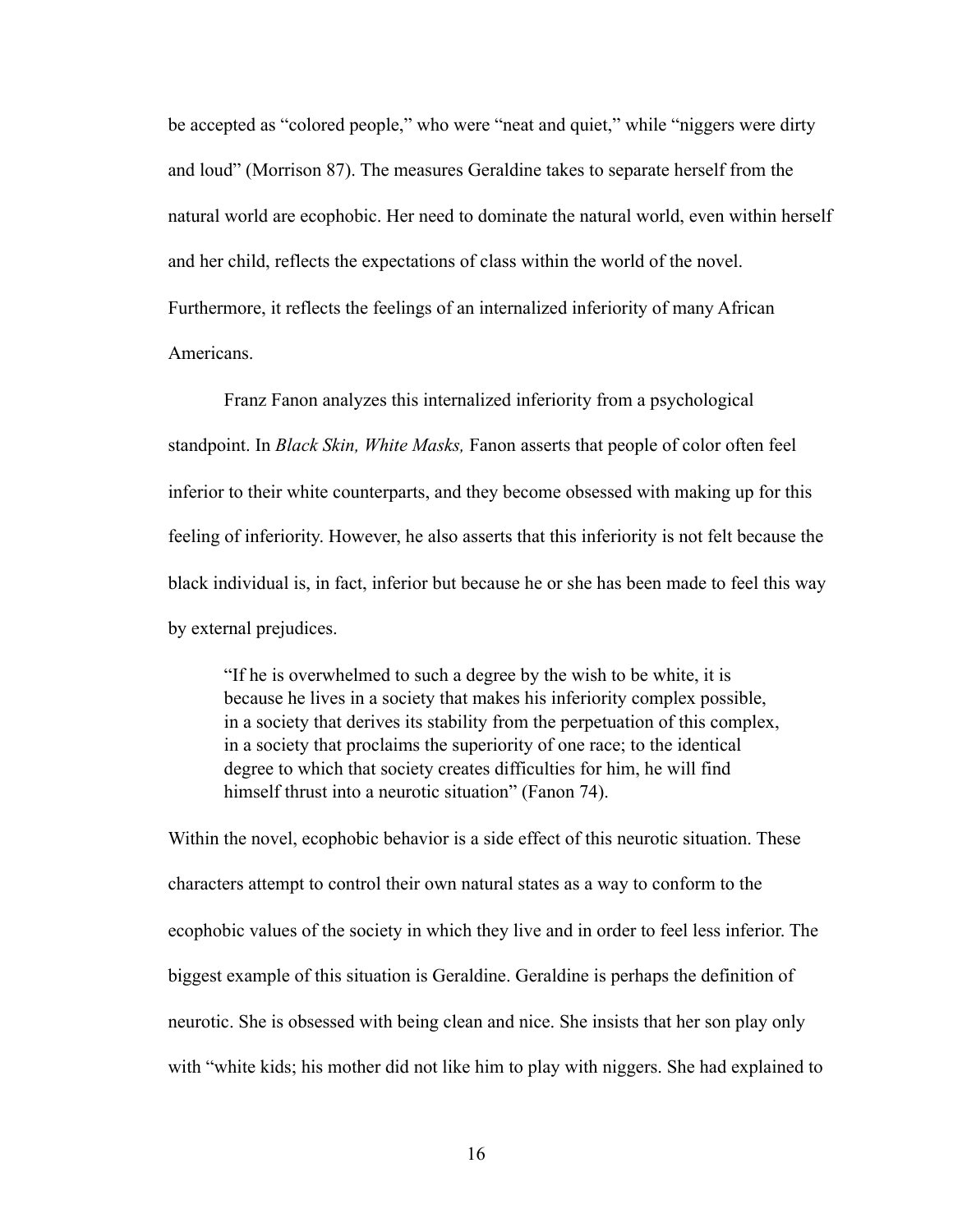him the difference between colored people and niggers" (Morrison 87). According to Geraldine, "colored people were neat and quiet; niggers were dirty and loud…The line between colored and nigger was not always clear; subtle and telltale signs threatened to erode it, and the watch had to be constant" (Morrison 87). In these passages, feelings of inferiority are staved off by ecophobic attitudes toward cleanliness and behavioral control. In the era of slavery, African Americans were considered to be sub-human, and thus were subject to control and violence. Centuries later, Geraldine attempts to resist this sub-human identity through the same patterns of control and ecophobia that were once directed toward African slaves. The difference is that Geraldine's ecophobia is not directed toward a slave, but toward herself.

 Geraldine's behaviors also mimic the way white characters in the novel treat the natural world. For example, later in the novel, Claudia and her sister Frieda search for Pecola in a part of town where "black people were not allowed" (*The Bluest Eye* 105). Claudia observes that "the streets changed; houses looked more sturdy…set well back from the street, fronted by yards edged in shrubbery clipped into smooth cones and balls of velvet green. The lakefront houses were the loveliest" (*The Bluest Eye* 105). Claudia and Frieda's fascination with more controlled landscapes reflects that they have been taught to value the correlation between beauty and control of natural entities. To them, the controlled nature of these lakefront houses represents something impressive or powerful. On the other hand, their observations of the natural environment surrounding their own land is ecophobic. For example, as spring approaches, a time of the year where life and color are blooming, Claudia describes only the violence she associates with the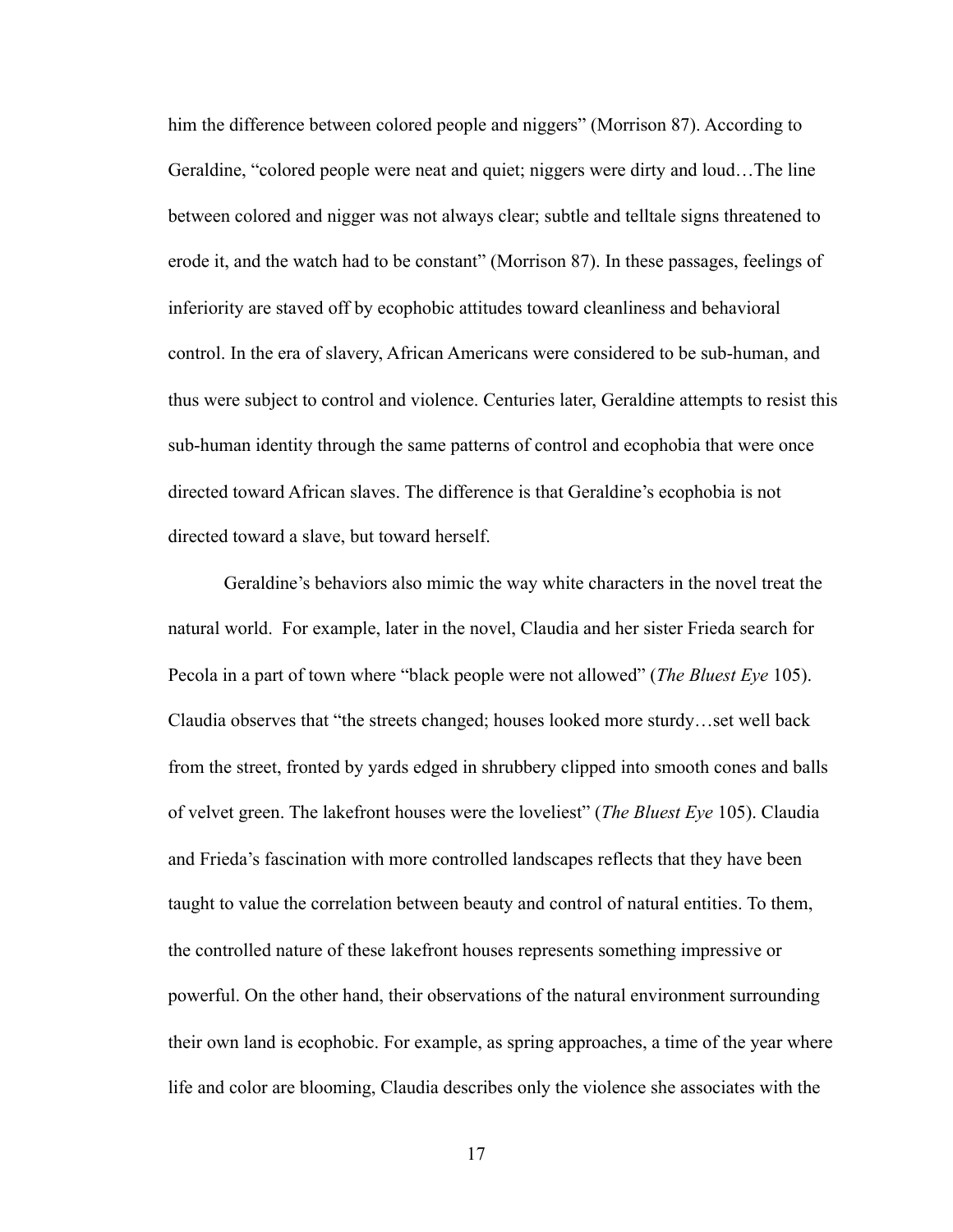forsythia bushes. She says, "Their delicate, showy hopefulness shooting from forsythia and lilac bushes meant only a change in whipping style…Even now spring for me is shot through with the remembered ache of switchings, and forsythia holds no cheer" (Morrison 97). Here, Morrison's writing demonstrates how a history of violence and racism informs ecophobic constructs of nature. Gardens and trimmed bushes flourish in the white neighborhoods of this novel. They are coupled with clean linens, big houses, and bubbling blackberry pies. But this represents only one view of the natural world: that in order to be beautiful, it must be controlled. This is contrasted with Pecola and Claudia's interpretations of the natural world among their own homes, which evoke only violence and dread. In this particular passage, Claudia's ecophobia comes from a fear of the violence enacted upon the human body. This violence is reflective of the policing of African American bodies, first by slavery, then by segregation. While the whipping Claudia receives with the forsythia bushes is enacted upon her by her parents, this could be a symbolic reminder of this same sort of violence once enacted upon slaves by their masters. This type of symbolism can be seen in other American Gothic texts, where "a racial history of slavery…shifts the novel's theme away from family guilt to national guilt or uses the family as a synecdoche of the nation" (Martin 130). Thus, the violence against Claudia and her siblings is an echo of the historical violence against African Americans. Furthermore, this cultural violence results in the perpetuation of ecophobic constructs of nature. The natural world now becomes a reminder of fear, and thus control of that natural world becomes justifiable.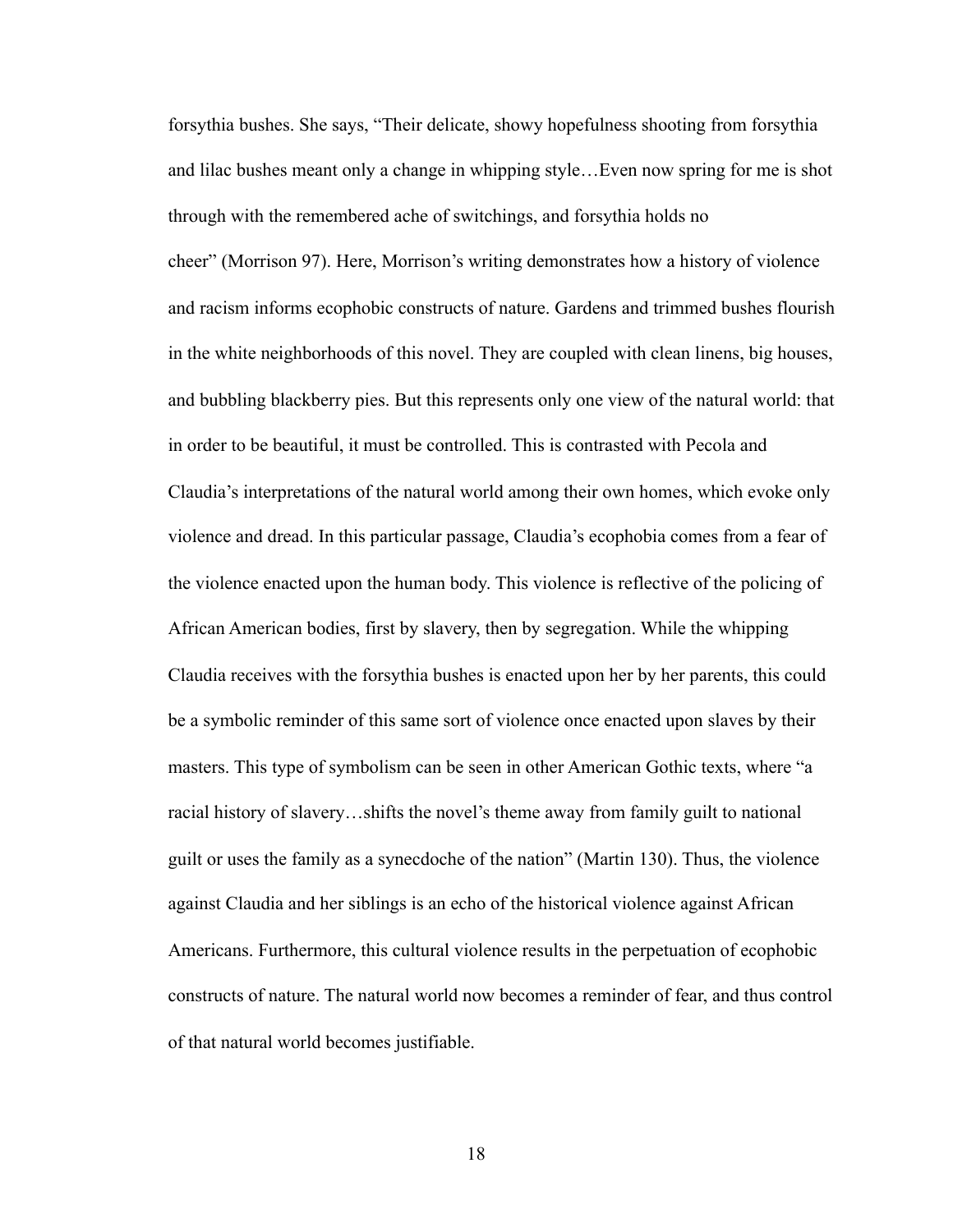# **Conclusion**

As I discussed in the introduction to this thesis, cultural trauma can often be observed in the individual's relationship to a particular landscape. In Toni Morrison's novel, characters show ecophobic relationships with both geographical and corporeal landscapes as a reflection of the violence and oppression they have received historically. As described by characters in this novel, land ownership is often a mode of social survival. That is, characters often prove themselves as separate from the natural world by controlling and manicuring even the smallest patch of land. Further, characters exhibit ecophobic behaviors with regard to their own bodies. These behaviors are described as ridding the body of "funk" or dirt, which also represents a separation of the human body from the natural world. This separation of human from the natural world is both informed by and influential to the perpetuation of ecophobia. Morrison's novel, then, illustrates the way inter-human relationships can often inform treatment of the nonhuman world.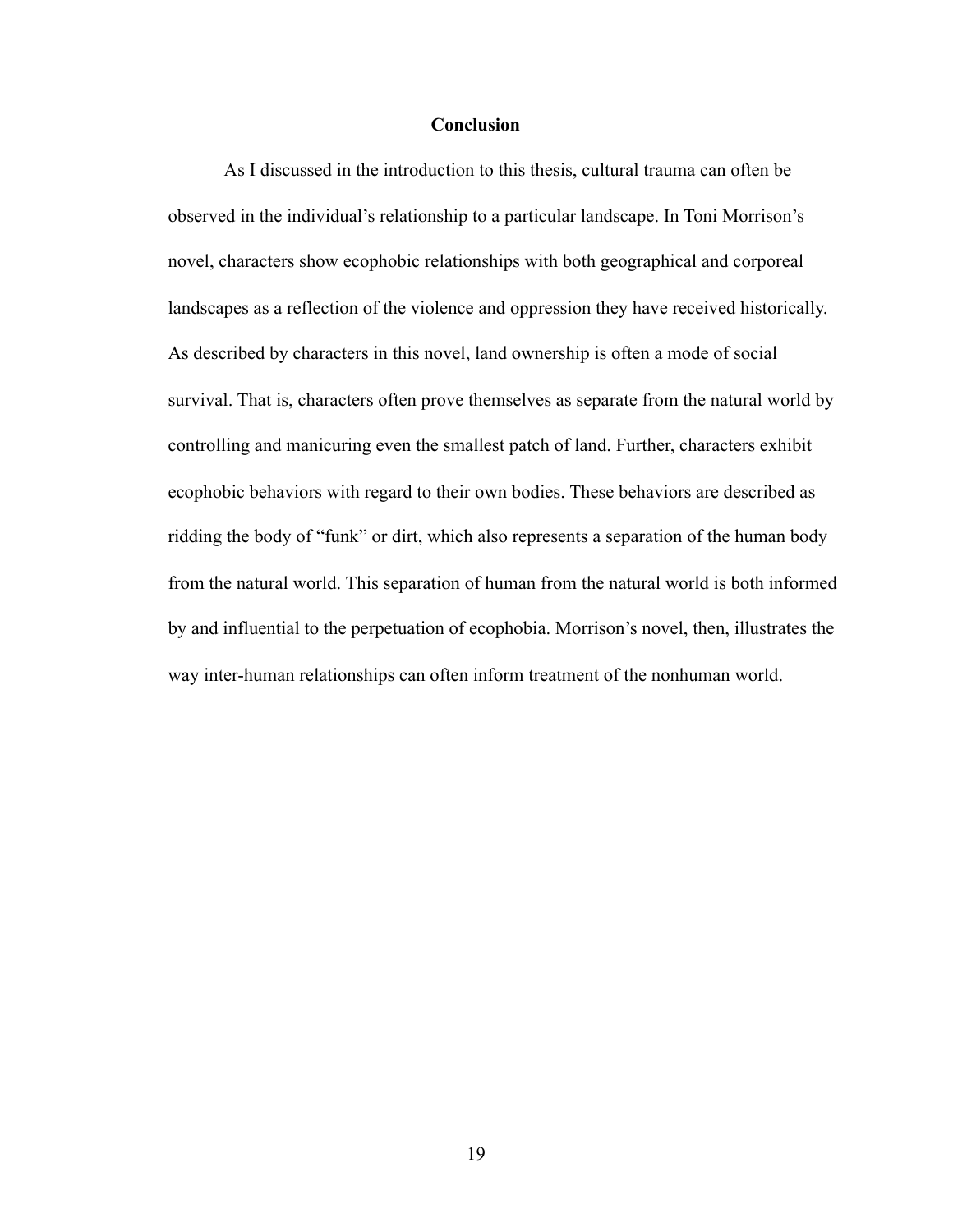# CHAPTER TWO: PLACE AND ECOPHOBIC VIOLENCE IN TRUMAN CAPOTE'S *IN COLD BLOOD*

In the previous chapter, I examine instances of ecophobia as it relates to the body. In this chapter, I narrow in on a specific moment in Truman Capote's *In Cold Blood* in order to understand how places and landscapes hold cultural histories. Further, I argue that it is this historical meaning which informs instances of ecophobia in characters whose ancestors were subject to violence and oppression. For a brief moment in the novel, history and landscape intersect and a form of ecophobia manifests. This manifestation takes place Perry Smith.

 In Holcomb, Kansas, 1959, four members of the Clutter family were murdered by two men looking for a nonexistent safe. These men were Richard Hickock and Perry Smith. In the years following the murders, Truman Capote, a New York writer from Alabama, worked diligently on writing a novel that would make sense of such extreme violence. As Capote spiraled into obsession, he found himself particularly draw to Perry Smith. Smith, an ancestor of the Cherokee Native American tribe, became the main focus of Capote's nonfiction novel, which ultimately called into question Smith's guilt. Capote's novel offers insight into Smith's life, portraying him as an exile of 1950s U.S. society, not in order to relieve Smith of his guilt, but in order to understand why and how such violence could occur.

 There's no shortage of criticism about Capote's nonfiction novel, from a number of brutal reviews that sprouted after its release, to Jack DeBellis' 1979 article, "Visions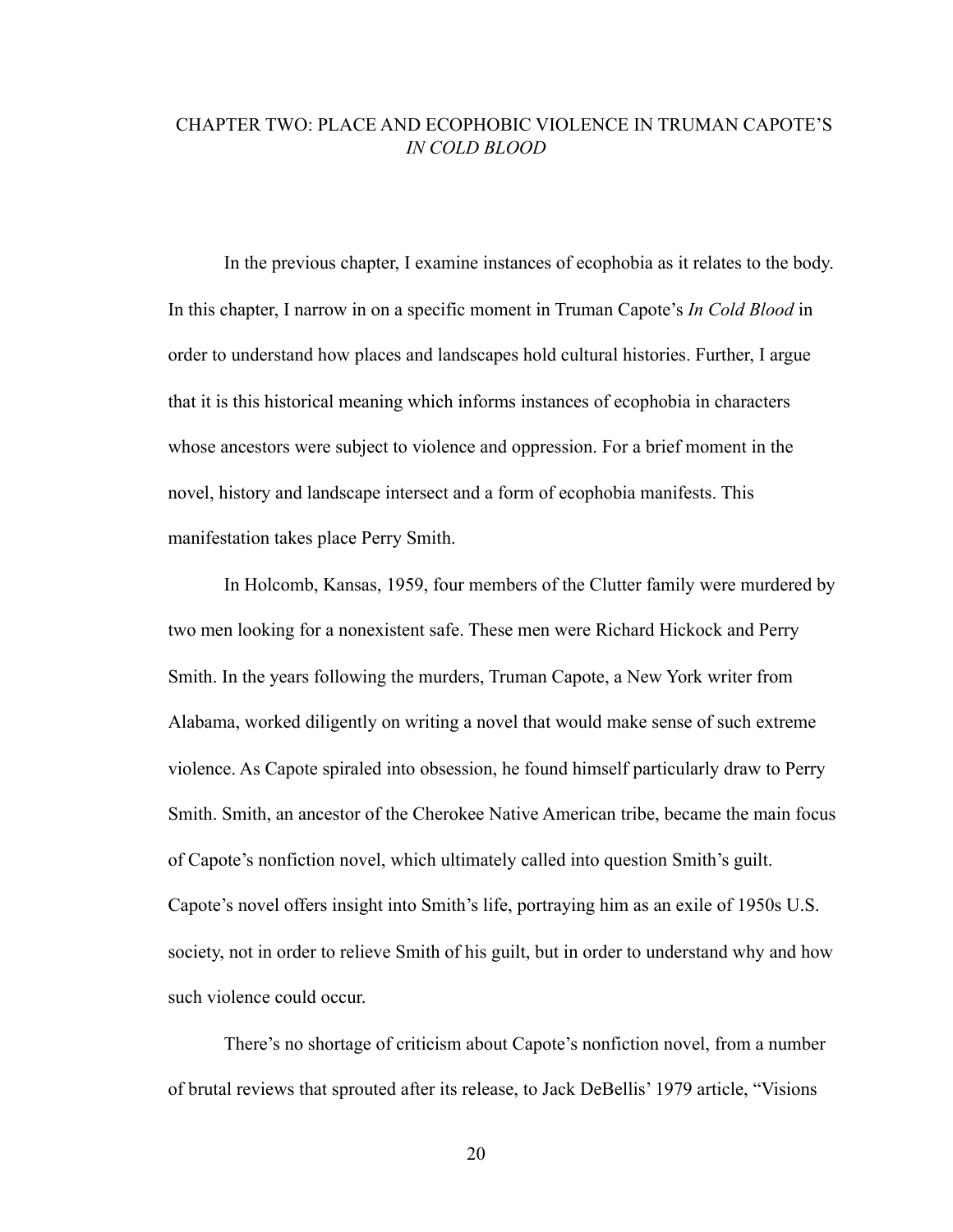and Revisions," which analyzes the 5,000 revisions made by Capote from the New Yorker serialization to the Random House novel edition. Furthermore, his writing has been examined in relation to both queer and racial politics, although this criticism mostly involves his early work *Other Voices, Other Rooms*. Capote was also known for having a cinematic writing style. Most of his published writing eventually became films, the most well-known being *Breakfast at Tiffany's*, starring Audrey Hepburn. There has even been a considerable amount of criticism conducted about how Capote fits into the Gothic. For example, Thomas Slayton observes Capote's writing in this way by setting it beside the work of Carson McCullers in his book *Horror in the Mansion*. J. Perry explores *In Cold Blood* as structurally Gothic, exemplifying how it fits in among other American Gothic writers like Faulkner and Styron. But little has been written about the use of setting and landscape in his nonfiction novel. As I introduced in the previous chapter of this thesis, one way of examining Gothic texts and the social anxieties that they reveal is with an ecocritical lens. Furthermore, because Gothic texts deal with fear and terror, using the concept of ecophobia allows ecocritics to identify harmful tendencies humans have toward the nonhuman world. It also allows ecocritics to understand the consequences of these ecophobic tendencies. Truman Capote's novel, *In Cold Blood*, is particularly complex because it reveals two very different ways that ecophobia can present itself, specifically within the twentieth century in the United States.

## **A Gothic Connection**

 In mid-October of 1960, Truman Capote, his partner Jack Dunfry, and his bulldog Bunky made the trek from Playa de Aro, Spain to Verbier, Switzerland. It was there,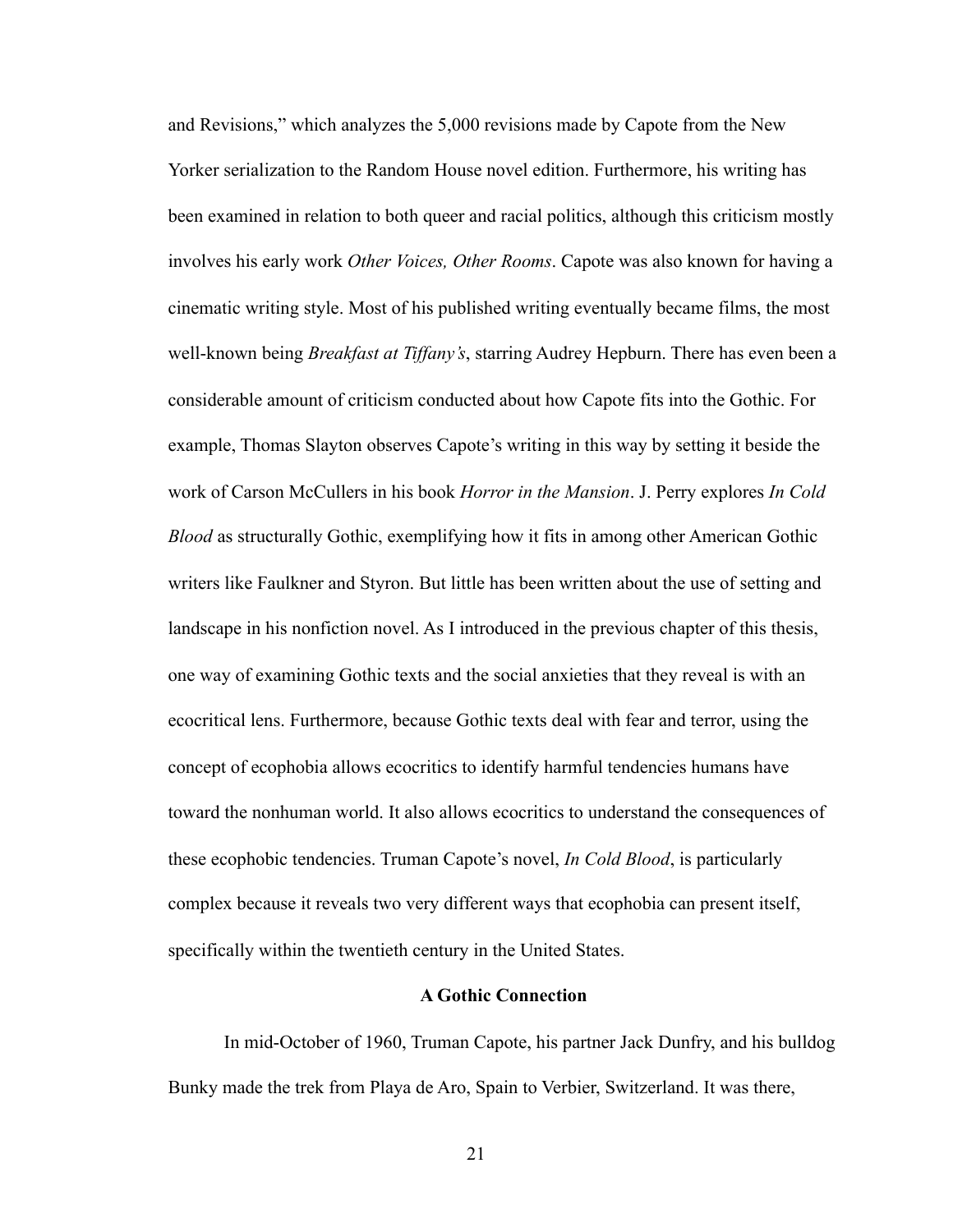among the height and beauty of the Swiss Alps, that Truman Capote spent his winters writing his renowned novel, *In Cold Blood*. In a letter to Donald Windham, a writer and friend of Capote, he wrote, "all I have to say is Sir Edmund Hillary is looking for the Yeti in the wrong place: its's here—and I'm it" (Clarke 303). Over the course of the next few years, Capote would return to Switzerland several times, always communicating to those back in the states through letters. For the most part, he seemed to do well in the snow and cold, "perched almost on the top of an Alpine peak" (Clarke 305). However, the weight of his project seemed to always be looming in the background of his mind, never allowing him to completely his time there. In another letter to Windham, he wrote, "I feel a great obligation to write [the novel], even though the material leaves me increasingly limp and numb and, well, horrified—I have such awful dreams every night. I don't know now how I could ever have felt so callous and 'objective'—as I did in the beginning" (Clarke 301). While this mountainous region is well-known for inciting sublime notions among Romantic and Gothic artists, Truman Capote seemed to be much more overwhelmed by the sublimity of his own work. If *In Cold Blood* is a creation of sorts, then Truman Capote is its nervous creator, Victor Frankenstein. Capote might also be compared to Mary Shelley, whose Gothic novel is known for its experimentation with both form and content. In fact, Shelley very much considered her novel to be a creation just like the monster within the narrative. It's also interesting to note that Shelley wrote her novel shortly after having traveled through the Alps, the same region where Truman Capote would live and grapple with his own monster over a century later.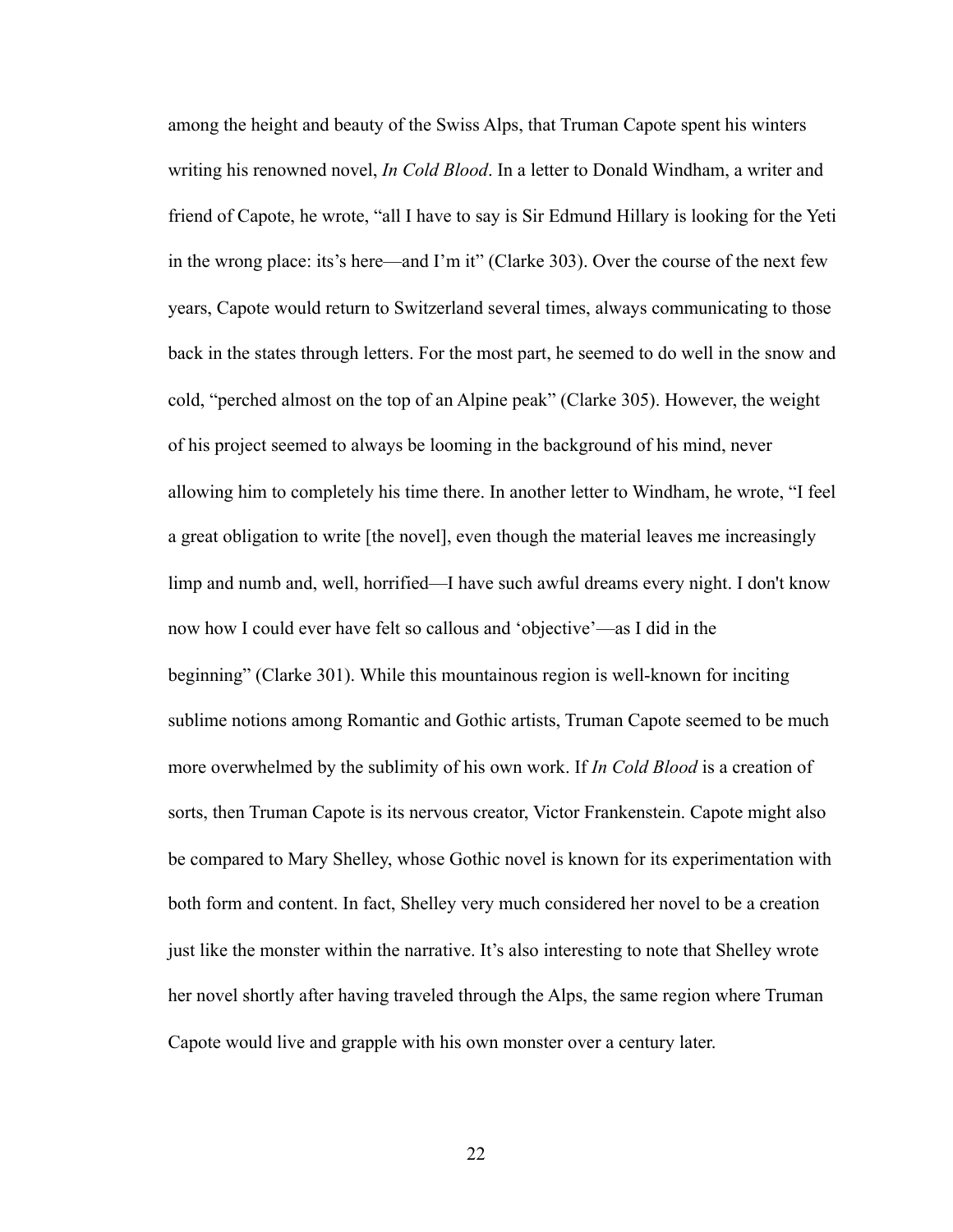Capote's text, with its proclaimed used of both journalistic and fiction elements, is pieced together just as Frankenstein's creature. Other forms of experimental narrative structures can be identified throughout the history of the Gothic. According to Maggie Kilgour in her collection, *The Rise of the Gothic Novel*, Gothic texts themselves can act as oddly created "monsters." She says, "Gothic creation thus suggests a view of the imagination not as an originating faculty that creates ex nihilo, but as a power of combination" (Kilgour 4). She then quotes Mary Shelley, who said in the introduction to *Frankenstein* that "'invention, it must be humbly admitted, does not consist in creating out of a void, but out of chaos; the materials must, in the first place, be afforded; it can give form to dark, shapeless substances, but cannot bring into being the substance itself'" (Kilgour 4). These ideas about Gothic texts in relation to creation and invention are important when considering Truman Capote's novel, *In Cold Blood*. Known to many as the first nonfiction novel, Capote invents a hybrid form using the narrative parts of both fiction and journalism, creating his own "Frankenstein" narrative. Thus, aside from the obvious Gothic motifs that Capote uses throughout his work, the construction of the text by using these differing forms is itself Gothic in nature. However, Capote's collaborative piece was not necessarily praised for its experimentation. According to Michael Wainwright, critics viewed Capote's nonfiction novel as unreliable and not at all documentary. Wainwright highlights that many readers of *In Cold Blood* "'have stated that the credibility of the narrative collapsed for them when they discovered that certain details had been invented or significantly changed to enhance the thematic patterning of the text'" (Wainwright). In Capote's novel, this enhancement may refer to the emotional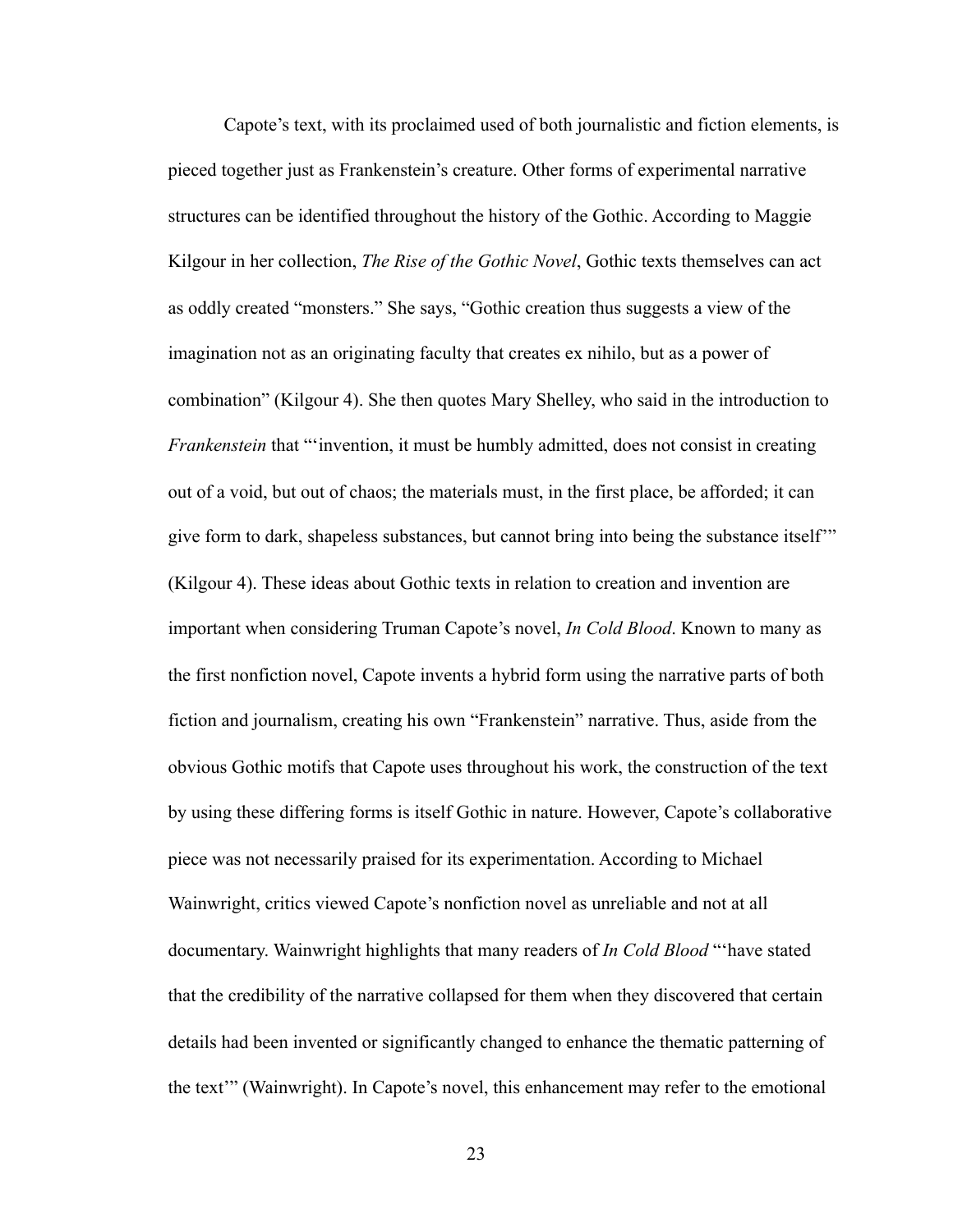and historical motives that he gives to Perry Smith, the main murderer of the Clutter family and sympathetic character of the novel. Capote's attempt to give Perry complex emotions and motivations forces the reader to question morality, to question how we look at justice in America. Capote is not the only true crime writer to make this attempt, and according to critics of contemporary American crime stories, "if the ongoing assumption is that the killer is not what he seems…it shouldn't surprise us that writers about serial killers turn to a rearticulation of the nineteenth-century gothic" (Nixon 224). True crime writers often turn to the Gothic because it is "traditionally the genre best equipped for the representation of a collective fear in the seemingly incomprehensible or occultly ineffable" (Nixon 224). Because Perry is representation of a "collective fear," understanding why he feels ecophobic allows us to understand societal attitudes toward the natural world. Just as Toni Morrison's novel rewrites the Gothic by elaborating on the realities of the African American experience, Truman Capote's novel uses the history of violence to depict haunting and revengeful portrayals of nature. It seems that often, "'Gothic novelists didn't know what to do with their own feelings of frustration and rebelliousness…Their fiction is both exploratory and fearful…[For they have] opened up new areas of awareness which complicate life enormously'" (Kilgour 9). Perhaps Capote has opened up the history of place and environment through his fictitious constructions of Perry Smith's character. By highlighting Smith's Native American heritage and creating in him motivations connected to his displacement from his ancestral land and from the successful agriculture in the U.S., Capote draws attention to this particular society's fear of revenge from its violent past. Thus, Perry's character is another way Capote utilizes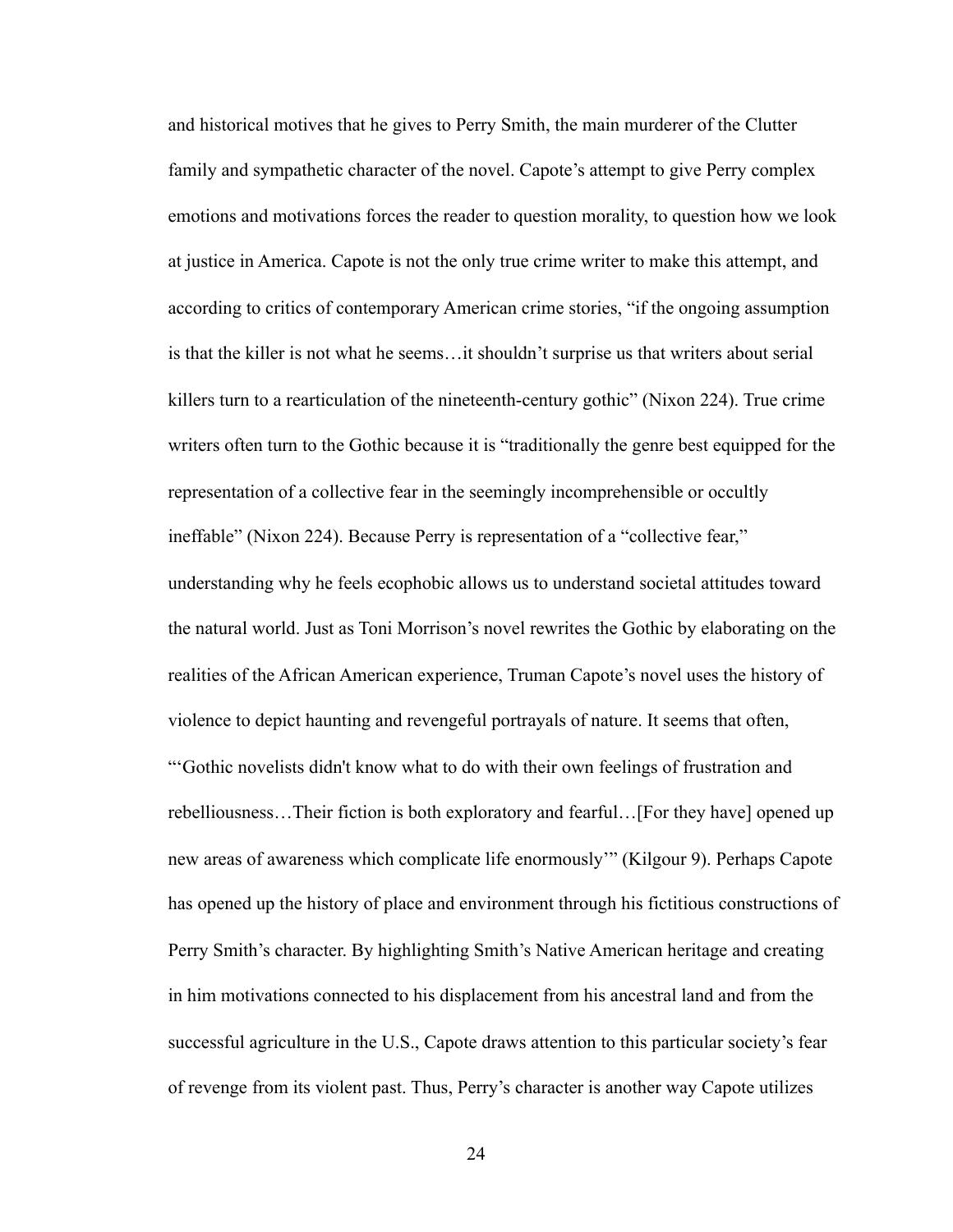the Gothic. However, in order to understand the significance of both Capote's depictions of nature and Perry Smith's experience with landscape, we must first understand the concepts of history and place within the novel.

## **Significance of Place and History**

 As I discussed in the introduction to this thesis, place plays an important part in recovering from both cultural trauma and, subsequently, individual trauma. Also, individual trauma is often "rooted within a cultural context and tied to a specific landscape" (Satterlee 74). However, in Capote's novel, we see what can happen when a character faces that landscape, but is unable to reconcile his cultural and individual trauma. While understanding the historical context of a place often leads "to securing a confident essence of who one is as a person" (Clark 2), the main character of *In Cold Blood* experiences feelings of displacement and ecophobia.

 The reader is introduced to Perry Smith as the son of a full-blooded Cherokee (Capote 16). The narrator describes that "his mother's donation was apparent; that of his father, a freckled, ginger-haired Irishman, was less so. It was as though the Indian blood had routed every trace of the Celtic strain" (Capote 16). However, Perry is given his father's last name, Smith, which is not of Native American origin. The emphasis on Perry's heritage seems purposeful, and it may be an invitation to reflect on the historical treatment of Native Americans, specifically near Holcomb. The Great Plains of the United States' landscape, while seemingly empty and flat, are filled with the violent histories of oppression and colonization. Both Kansas and Arkansas originally acted as part of the Indian Removal emigration policy of the 1800s. These territories hosted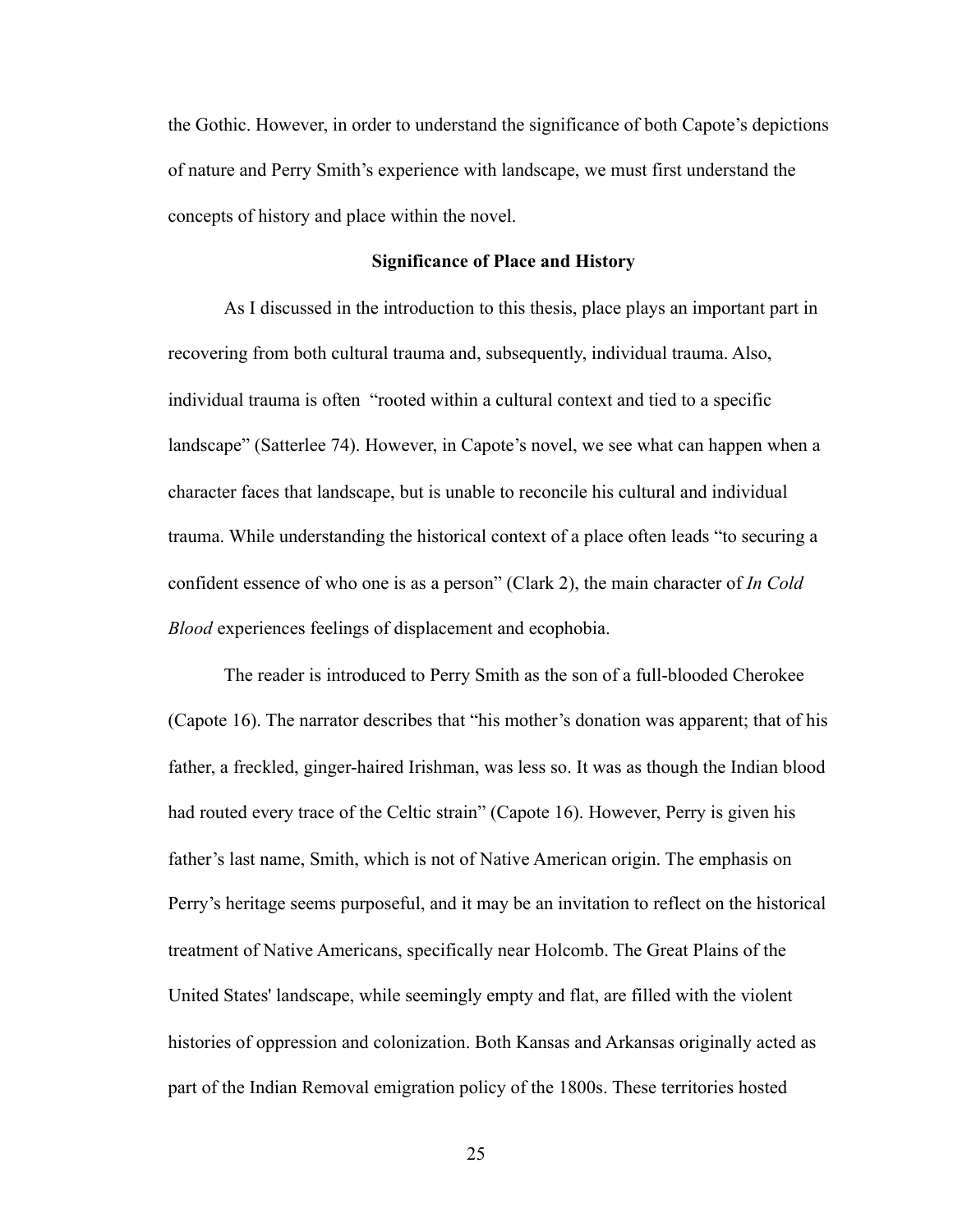reservations for the Chippewa, Delaware, Illini, Iowa, Kickapoo, Potawatomi, Sac and Fox, Seneca, Shawnee, Wyandotee, and Cherokee tribes. However, as the number of settlers increased on the east coast in 1854, the land was taken from these tribes and they were once again displaced (Kansas Historical Society). In this way, this landscape holds a particular significance to Perry Smith's lineage and the violence which has occurred there. According to Mintz and Kellogg, "after 1945, as the economy expanded, both people and businesses sought new spaces and places. Many members of the growing middle class scattered into sprawling suburbs and other outlying areas to find their ranch house and patch of lawn" (Mintz 183). In other words, many U.S. families were moving from city spaces to rural spaces, where they began to make incomes from farming and agriculture. This movement of the middle class becomes complicated when placed beside the relocation policies in action at this same time.

 1950s United States was responsible for one of the largest relocation programs in Native American history, moving at least 30,000 American Indians from rural spaces to inner-city urban spaces (Burt 85). Because the Native Americans involved in this relocation program were not given adequate assistance once they arrived in these urban spaces, they were not able to succeed and often found themselves in even worse positions than before relocation. This program was criticized by Native Americans and liberals, such as Dorothy Van De Mark, who "described relocation as a policy motivated by the drive to remove Indians from their land so non-Indians could get it" (Burt 92). It seems, then, that the success of one family in the U.S. often came at the price of another's. The success of many middle class families in rural areas combined with the economic failings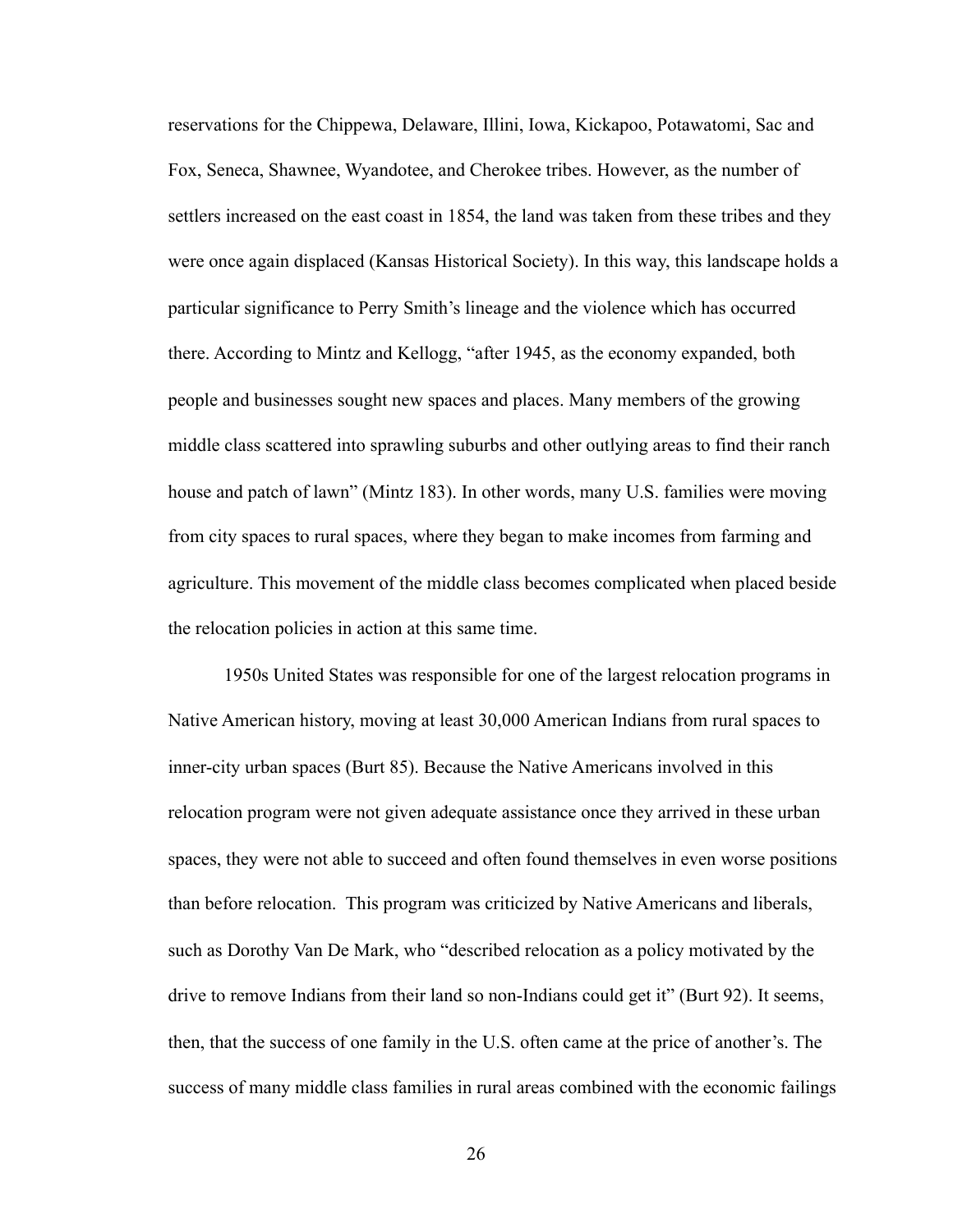of Native Americans who were relocated to urban spaces represents the power that comes with owning and exploiting land in the U.S. in the 1950s. Capote's novel ultimately asks what the consequences are of such programs and how the history of a physical place impacts the human world, even decades or centuries later.

 Perry's interaction with the Kansan landscape is one example of these consequences. The night of the Clutter murders, Perry has a very intense reaction as he looks upon the wheat fields of Kansas. Capote describes, "glaring at the landscape, flat and limitless under the sky's cold, lingering green—empty and lonesome except for the far-between flickering of farmhouse lights. He hated it, as he hated the Texas plains, the Nevada desert; spaces horizontal and sparsely inhabited had always induced in him a depression accompanied by agoraphobic sensations" (Capote 49). Here, the Kansas plains do not only make Perry feel unsettled or frightened or overwhelmed, but *agoraphobic*. Agoraphobia is a term to describe anxiety or panic disorder, *agora* being the Greek word for "place of assembly," "open space," or "marketplace" ("Agoraphobia"). Often, people who suffer from agoraphobia are fearful that "they may inadvertently enter into situations that they perceive to be beyond their control" ("Agoraphobia"). In contrast to the earlier definitions and examples of place, Perry observes this landscape not as a place where he is able to connect and heal, but as a place that is out of his control. While the Great Plains are not the native homeland of Perry's ancestral tribe, the Cherokee, the connection between agriculture and economic success may have incited Perry's ecophobic feelings in this passage. Furthermore, the lack of control he feels during his interaction with this landscape reflects his position in U.S.-American society.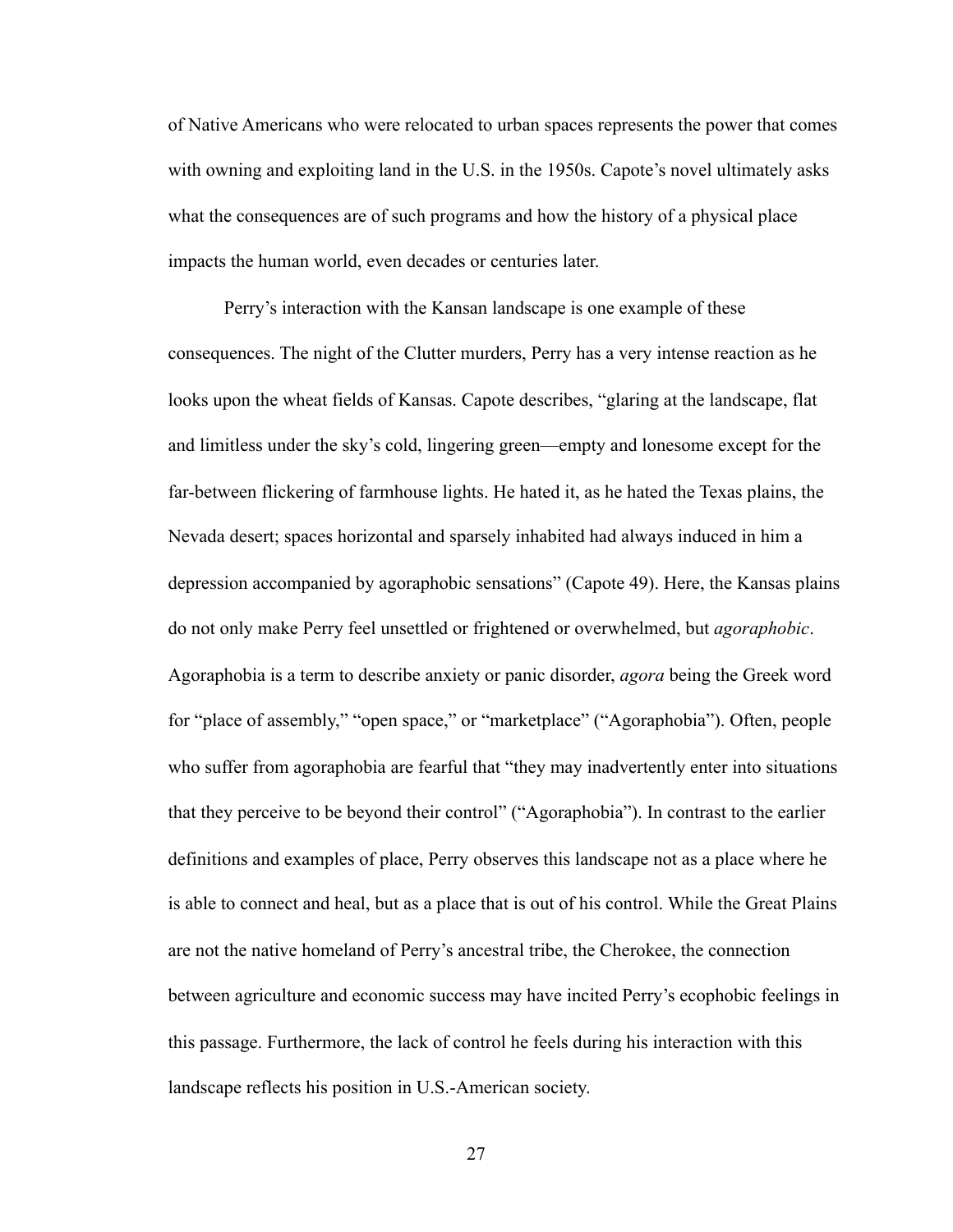## **The Gentry and the Exile**

 In a 1968 interview with *Playboy,* Capote acknowledges the stark contrast that his novel portrays between the Clutters and their murderers. He explains:

"Here you have the Clutter family on one hand—such a perfect prototype of the good, solid, landed American gentry, as you point out—and on the other hand you have Hickok and Smith, particularly Smith, representing the dangerous psychotic element, empty of compassion or conscience. And these two extremes mated in the act of murder…In a way; all this had to happen; there was a quality of inevitability about it. Given what Perry was, and what the Clutters represented, the only possible outcome of their convergence was death" (Inge 133, 134).

In Thomas Fahy's book, *The Philosophy of Horror*, he investigates the differences between Perry Smith and Mr. Clutter using Thomas Hobbe's theoretical work on the analysis of human nature and society. Fahy argues that Mr. Clutter is a representation of a stable, protective society. For example, Fahy notes that Mr. Clutter's control over the actions of his family and employees "reflects not only his belief in the importance of society; it also demonstrates his essential place in it…Clutter's 'reign' is associated with social stability" (Fahy 66). If we read *In Cold Blood* using only Fahy's argument, Perry's actions might represent the violent, power-hungry "nature" that resides in all of us as human beings. However, what Fahy fails to mention is the connection that Capote is creating between Mr. Clutter as agricultural royalty and Perry Smith as Native American savage. For example, while it is true that part of the fear invoked by Capote's nonfictional novel and the Clutter murder itself is born of the fact that the murderers could have been any one of us, the key to the pleasure of this horror is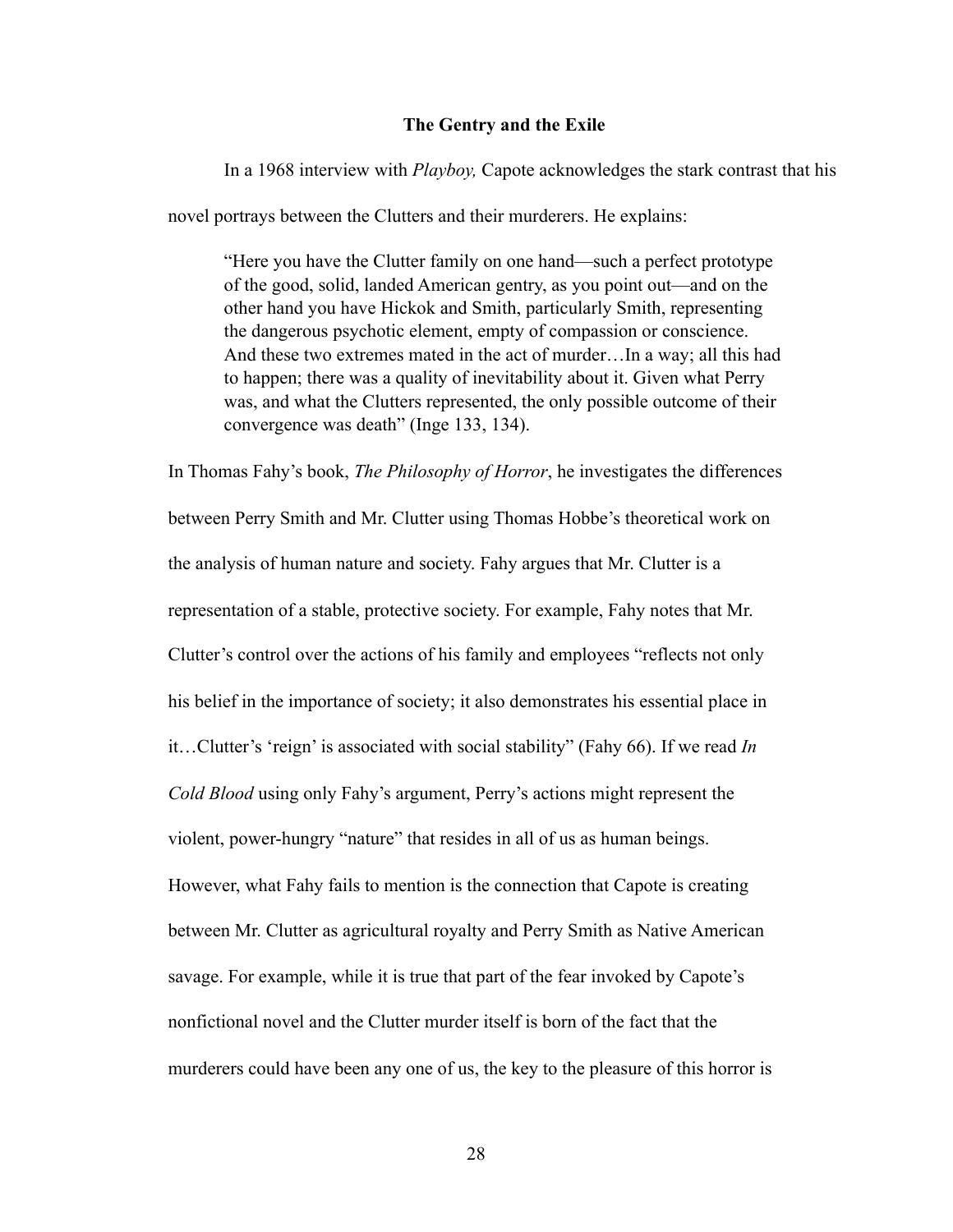distance. In the case of this novel, the distance comes from the fact that Perry Smith was already an outcast of society before he committed these murders. As Fahy notes, Smith was someone "who represented what Capote could have become under different circumstances" (Fahy 69). Therefore, not only does Perry represent the "wounded, exiled animal" of society (Fahy 68), but it is also this society which has created him in this way. Furthermore, his feelings of contempt toward this landscape may be a reaction to the lack of control he has over this position.

 One way in which Capote portrays Perry as an exile is by placing his Native American heritage beside the agricultural success of the Clutter family. One way of understanding this difference is through the descriptions of the Clutter family and their estate. The attention given to the Clutter house is significant because of its notoriety amongst the town of Holcomb. Everyone knows of the Clutter house, in part because in a small town like this everyone knows of everyone, but also because of what the Clutter house and its inhabitants represent at this point in U.S. culture. Mr. Clutter represents the overall success of many families during the postwar period of the 1950s in the United States. In Dwight Eisenhower's 1960 State of the Union address, he "used the occasion to hail the 'well-being' of the American family. Since 1946, the president noted, the real income of every man, woman, and child in the country, corrected for inflation, had risen nearly 20 percent…And 31 million of the nation's 44 million families now owned their own home" (Mintz 182). The Clutter house, constructed in 1948, was built in a time of budding economic success among many U.S. families, and it represented this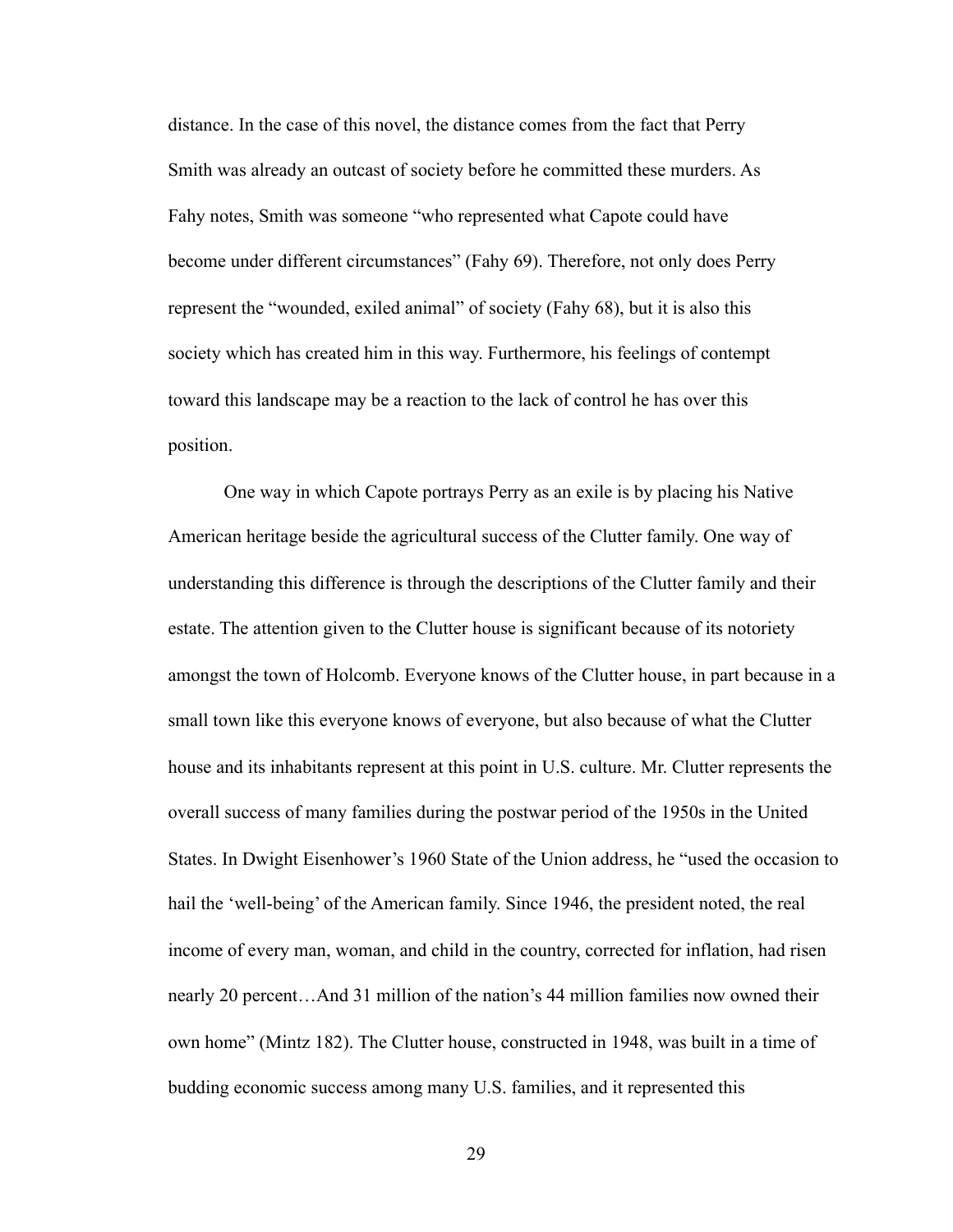commonality. Capote writes that "the handsome white house, standing on an ample lawn of groomed Bermuda grass, impressed Holcomb; it was a place people pointed out" (Capote 9). And inside, the decorative scheme matched those of the Clutters' "aquantainces, whose homes, by and large, were similarly furnished" (Capote 9). Thus, the house both represents the agricultural and economic success of the Clutters, but it also represents this same success among the majority of families in the U.S. Furthermore, Mr. Clutter himself is an embodiment of this success. He was "the community's most widely known citizen… He was currently chairman of the Kansas Conference of Farm Organizations, and his name was everywhere respectfully recognized among Midwestern agriculturists…Always certain of what he wanted from the world, Mr. Clutter had in large measure obtained it" (Capote 6). It seems that Mr. Clutter is the perfect farmer. He takes care of his family and of his land. He is the epitome of the postwar economic boom. And while this portrait of the "American family" may have been the experience of many U.S. citizens, it was not the same experience for many minorities. For example, the description of Perry Smith's experiences are in direct opposition to those of the Clutters'.

 Much of Capote's description of Perry is focused on Perry's physical deformity and how that deformity has created Perry as an outcast of U.S. society. For example, in a letter written by Perry's father to the Kansas State Parole Board, he mentions that "Perry knows he is not wanted now by Contractors, cripples can't get jobs on heavy equiptment [sic]" (Capote 129). Capote capitalizes on this detail, devoting much of Perry's description to his physical abnormalities. He notes: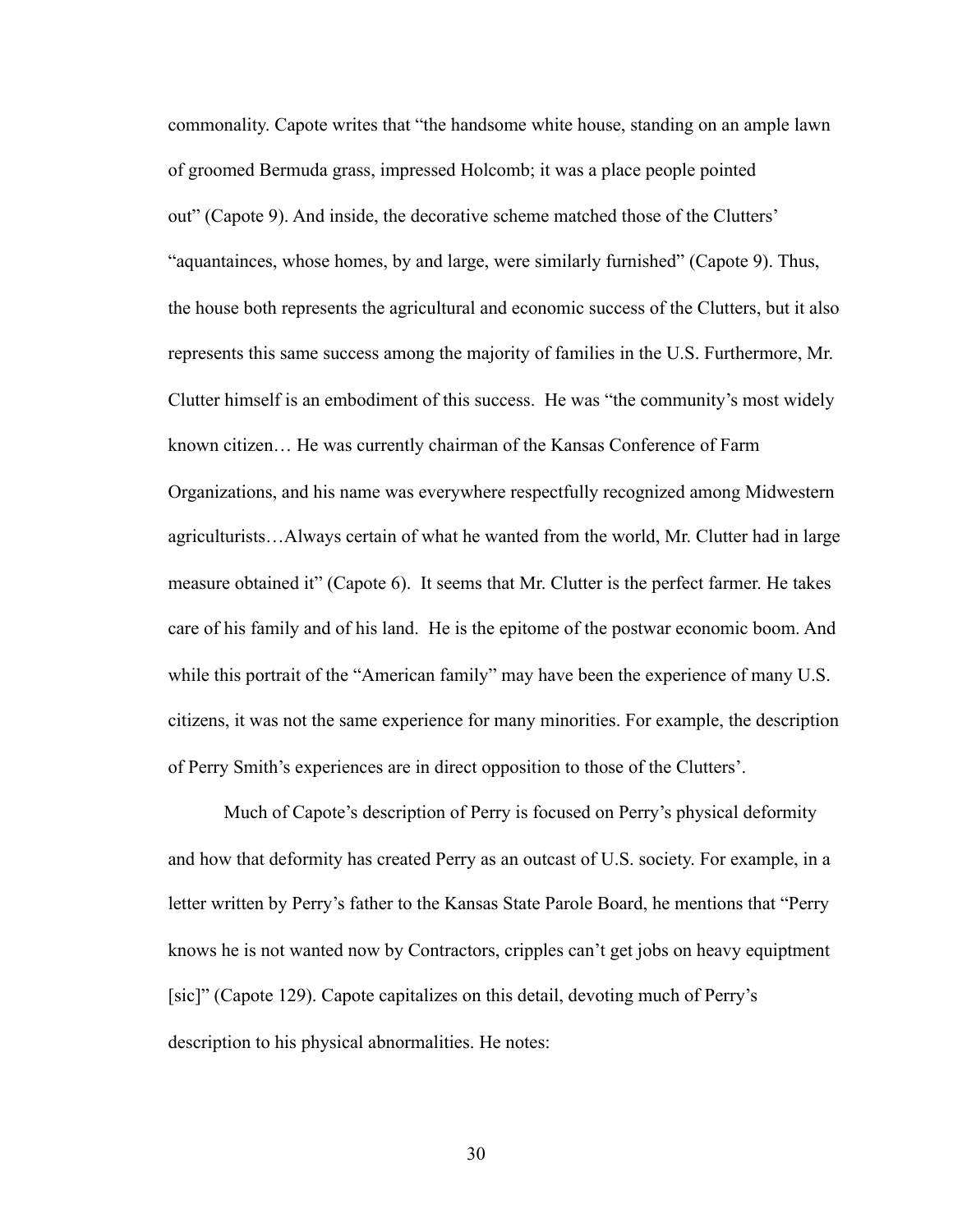"Sitting, he had seemed a more than normal-sized man, a powerful man, with the shoulders, the arms, the thick, crouching torso of a weight lifter... But some sections of him were not in proportion to others. His tiny feet, encased in short black boots with steel buckles, would have neatly fitted into a delicate lady's dancing slippers; when he stood up, he was no taller than a twelve-year-old child, and suddenly looked, strutting on stunted legs that seemed grotesquely inadequate to the grown-up bulk they supported, not like a well-built truck driver but like a retired jockey, overblown and muscle-bound (Capote 15).

In several passages such as this one, Capote illustrates Perry as both effeminate and grotesque. Furthermore, it is because of these characteristics that he has such difficulty achieving financial stability or success. In a small town where a man such as Mr. Clutter is the ideal, Perry Smith is the exiled monster. The connection between serial killer and exiled monster has been made before, specifically within the setting of "small-town America." For example, Isabel Santaulària writes, "like other monsters in Gothic narratives, serial killers signify 'something about culture' and therefore, culture can be read through serial killers who become in Richard Davenport-Hines' words, 'emblems of the evil duality supposedly haunting every modern individual: they are the external embodiment of all the inner anxieties, interdictions and guilt of the age'" (Santaulària 61). In other words, Perry's physical appearance, and the effect of that appearance on his success as worker in the United States, reinforces his status as outsider or exile. Furthermore, just as the Gothic is preoccupied with the construct of the family, crime fiction presents the family as causal in the violence enacted by serial killers. For example, "in many serial killer narratives, childhood trauma and subsequent pathological development originate in defective family environments, which suggests that the ideal family unit based on love and mutual respect is an aspirational imagining rather than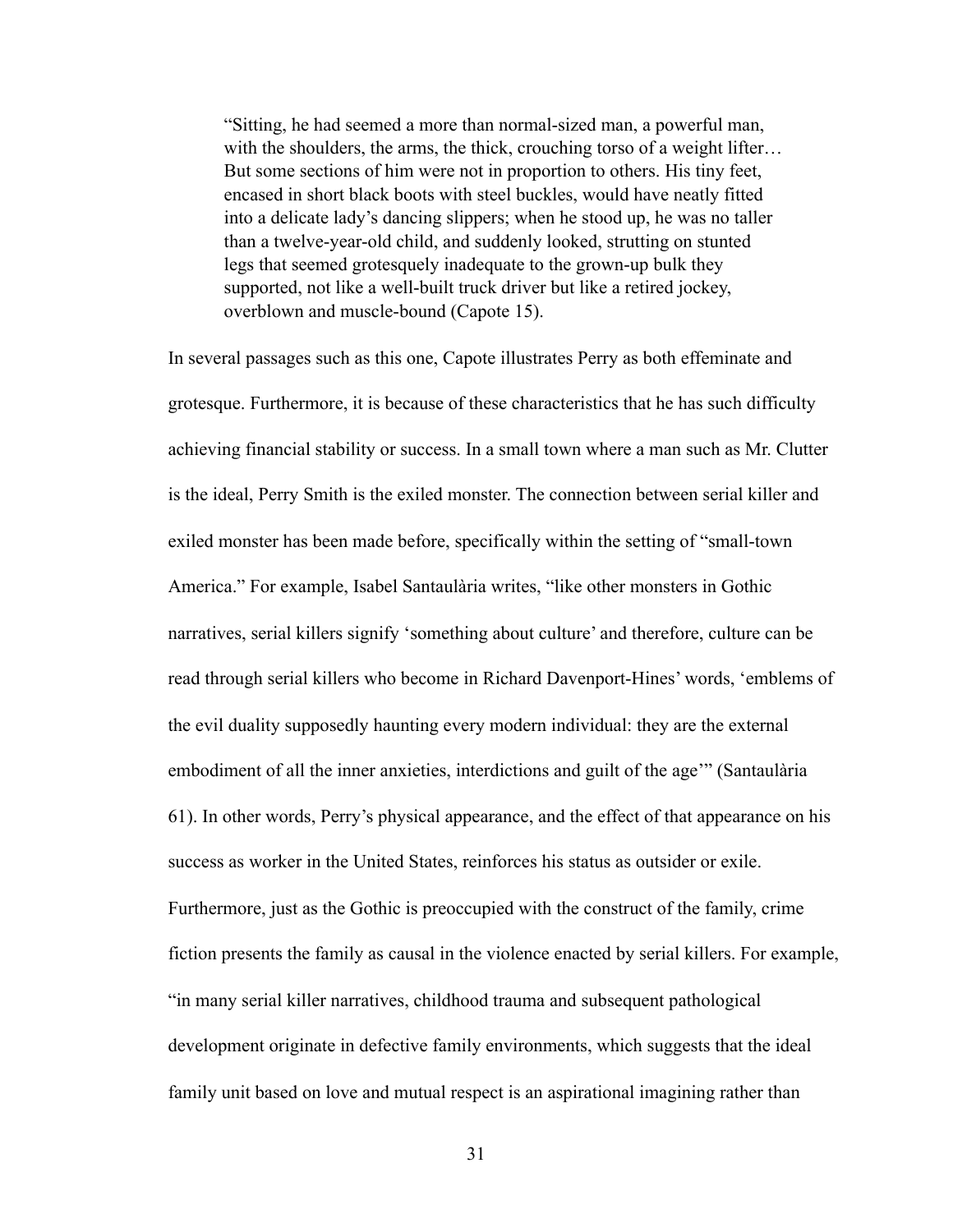fact" (Santaulària 61). In this novel, we see Capote the effects of the ideal U.S. family on those who do not fit its image.

 It is because of Perry's outsider status that Capote is able to portray his actions as exceptional and In Santaulària's article, she applies Kilgour's ideas about the Gothic novel to U.S.-American crime fiction. In the essay, she establishes that "in serial killer fiction, therefore, inwrought social ills in an ethos of institutional apathy and incompetence challenge the comforting notion that the community is essentially benevolent and crime exceptional" (Santaulària 60). However, even novels that present their killers or monsters as a threat to idea of the American Good Place, "work together to negotiate a conservative closure that overrides and ultimately prevents a destabilization of the social order" (Santaulària 63). But does Capote's novel follow this same formula? Certainly Perry's unpredicted and uncanny violence on the Clutter family and town of Holcomb were enough to rattle the small town's security, but what does this novel challenge about U.S. society? Perry's actions now are a reminder of America's history with violence, but does Capote create a novel that eventually supports a conservative structure, similar to what Santaulària describes in her article about fictional serial killers?

 In order to answer these questions, we might look at the last scene of the novel. In this scene, Detective Alvin Dewey, the main Holcomb investigator of the Clutter case, and a young Holcomb resident talk in the cemetery. As they depart, Capote describes that "she disappeared down the path, a pretty girl in a hurry, her smooth hair swinging, shining—just such a young woman as Nancy might have been" (Capote 343). At first, it seems that Capote is returning to support the ideal U.S.-American narrative in these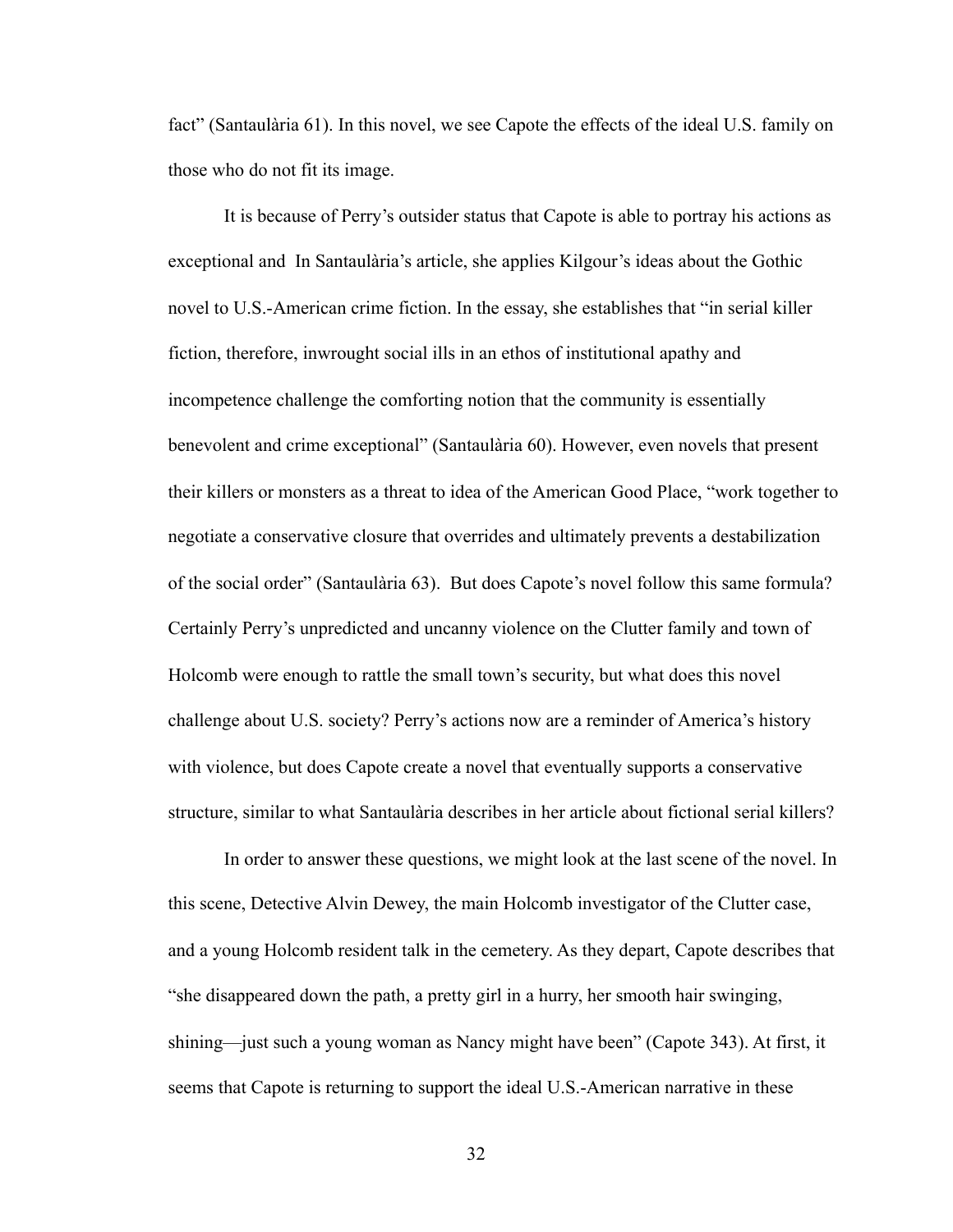ending lines, focusing on the hope and vitality of a young American, off to attend college and fall in love. However, as his language falls back on detective Dewey, the reader might interpret otherwise. He places us in the mind of Alvin Dewey, saying that "then, starting home, he walked toward the trees, and under them, leaving behind him the big sky, the whisper of wind voices in the wind-bent wheat" (Capote 343). In this eery final line, Capote draws attention to one of the vital forces of this novel: wind. The reader is left not with the glowing image of a youth and vitality, but of absent voices, of a chilling past that refuses to go unheard. The reader then carries this unsettling feeling even after they leave the novel, allowing the uncanny violence of the text to make them question their own surroundings.

 These final lines do not, in fact, support a conservative narrative. In small town America, a place where bad things don't happen, lurks a history unheard, a history that reveals itself in the tragedy of the Clutter's "execution." In most Gothic novels,"…what seemed familiar and comfortable is threatened by the return of known but hidden fears, ideas and wishes, disclosing how much a sense of self depends on early development as well as a secure anchorage in social structures" (Botting 8). In Capote's Gothic novel, fear is not in the unknown, but in the hidden secrets—and America has many violent secrets. As the small town of Holcomb becomes comfortable in the prosperity of agriculture, the history of how this comfortability came to be comes violently back. It is an important detail, for example, that Perry Smith (one of the murderers), is largely of Cherokee ancestry. And Capote would not allow this detail to go unnoticed. Not only does Capote work to establish Smith's look as predominantly Native American, but he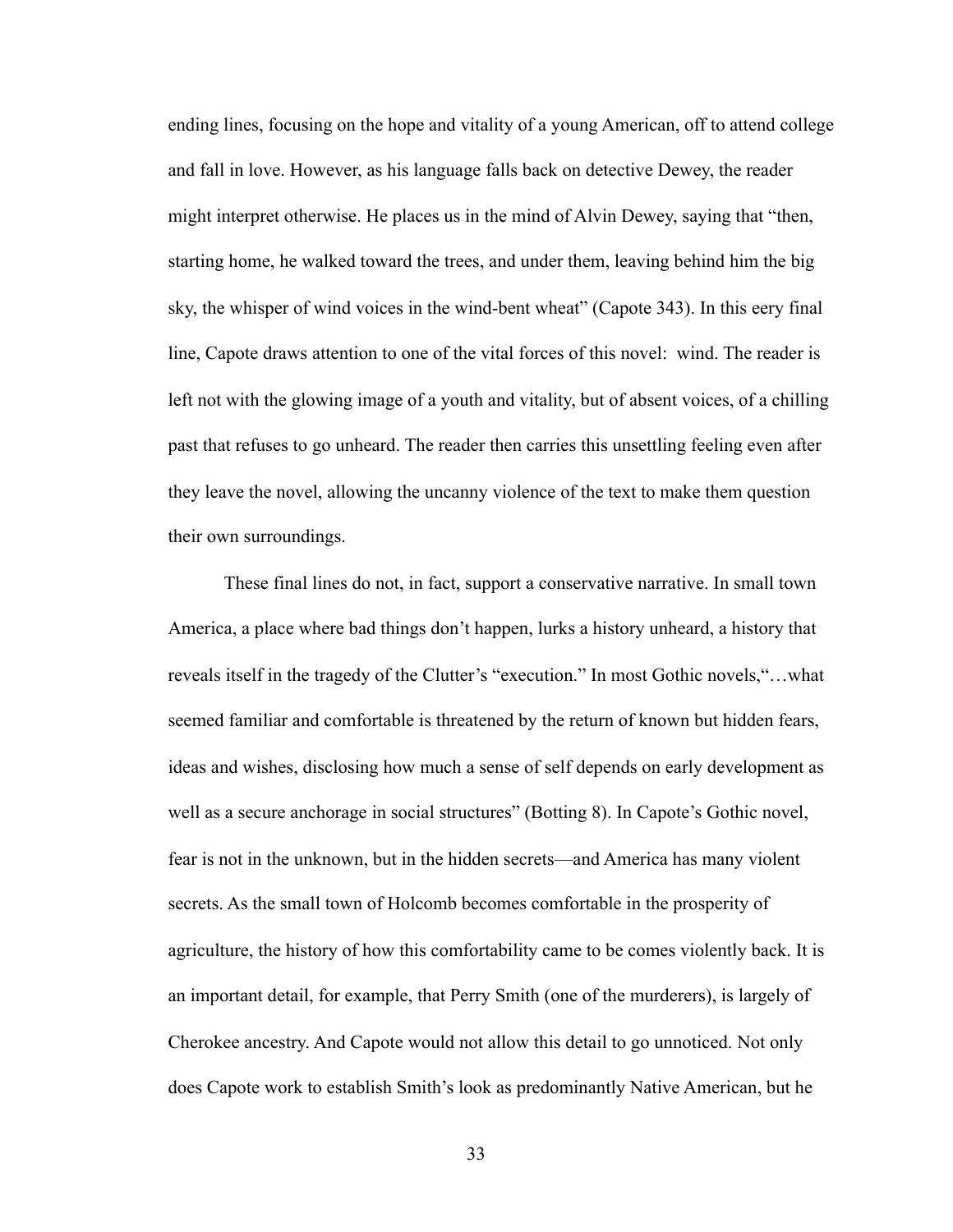also iterates the "return" and the "movement" of Cherokee blood as wiping out the European strand. Capote's diction reveals the fear that a society that is built on the murder of Native Americans might have. The imagined return of Native Americans specifically, a violent return—is significant. Although Capote focuses on Smith as Native American, he describes his actions in Holcomb as foreign. Smith, although his heritage establishes that America was once the land of his people, becomes the dangerous outsider.

"In the earliest hours of that morning in November, a Sunday morning, certain foreign sounds impinged on the normal nightly Holcomb noises on the keening hysteria of coyotes, the dry scrape of scuttling tumbleweed…But afterward the townspeople, theretofore sufficiently unfearful of each other to seldom trouble to lock their doors, found fantasy re-creating them over and again—those somber explosions that stimulated fires of mistrust in the glare of which many old neighbors viewed each other strangely, and as strangers" (Capote 5).

The violent return of Smith to Kansas, a place where he was legally forbidden to go, causes the inhabitants here to look suspiciously at one another. As Botting explains, particularly in Gothic novels, "returns of the past, in an opposing direction, involve the very characteristics—superstition, tyranny, violence—supposedly banished by the light of reason. In more psychological renderings, ghostly recurrences manifest an unease and instability in the imagined self, home or society, hauntings that suggest loss or guilt or threat" (Botting 3). Thus, the murders of the Clutter family, specifically in this place and specifically carried out by Perry Smith, reflect a society's fears of a returning past that retaliates on those who profit from the exploitation of this landscape.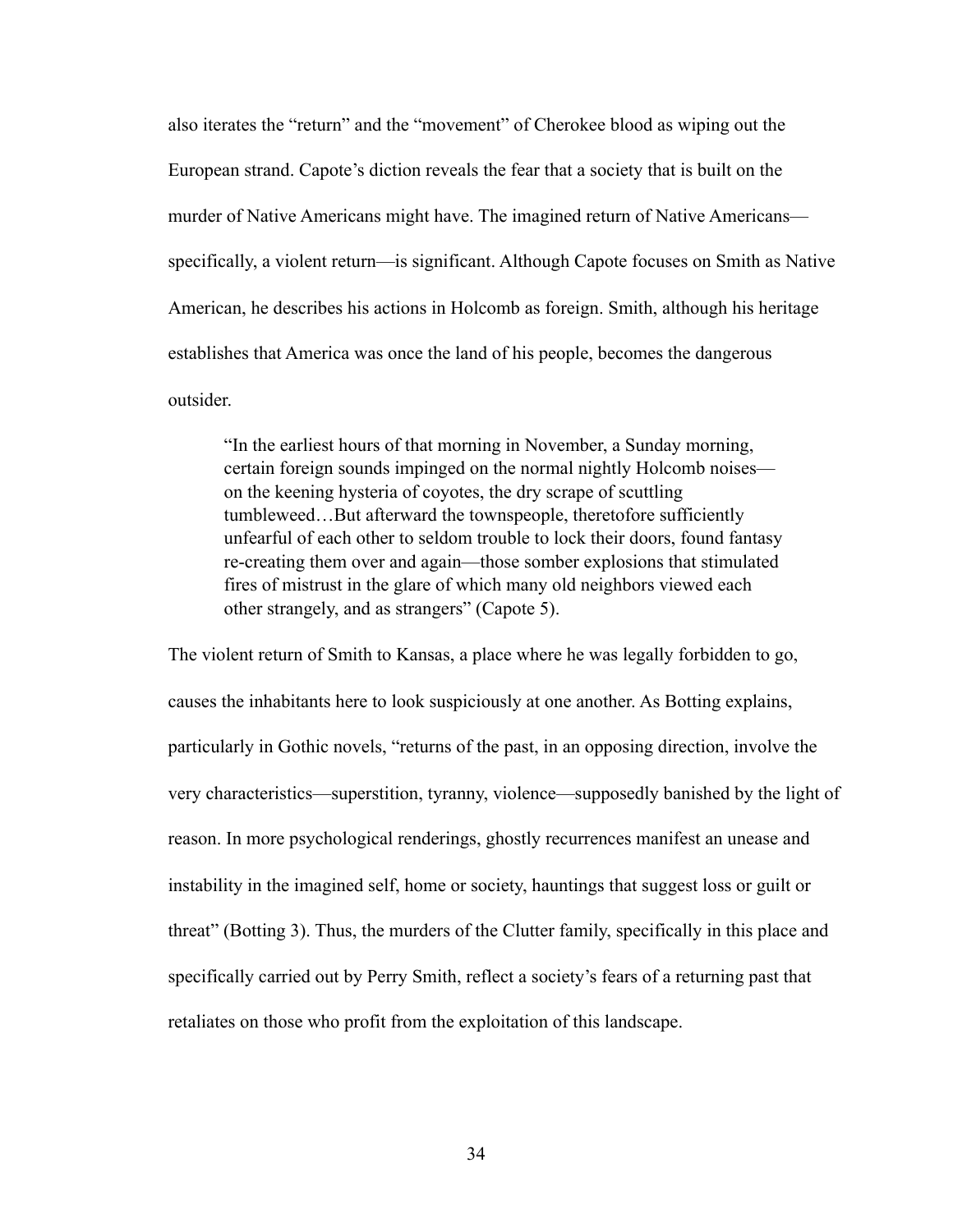## **The Frontier and the Ecosublime**

 William Cronon describes nature as entirely constructed. What we think of as "wild" can only exist in opposition to "civilization." In Cronon's essay, he explains that the Western conservation movement sprang from many factors, but the two main concepts which drove this ecological movement were the sublime and the frontier (104). In Capote's novel, specifically in his characters' interactions with the natural world, the reader sees both of these concepts at work.

 Edmund Burke is well-known for his exploration of the sublime in relation to nature and art in 1757. In his philosophical text, he explains that "The passion caused by the great and sublime is *nature*, when those causes operate most powerfully is *Astonishment*; and astonishment is the state of the soul in which all its emotions are suspended, with some degree of horror" (Burke). Certainly, the argument could be made that what Perry experiences as he looks upon the Kansan landscape, filled with anxiety, is sublime. He feels overwhelmed and out of control. However, something seems to be missing in this interaction, which could be a sign of the changing definition of the sublime within a postindustrial society. Among each definition of the sublime, there seem to be three conventions. These include:

"'apprehension, in which the individual subject encounters an object larger and greater than the self; second, awe, oppression, or even depression… and third, exaltation, in which the individual is conceptually or psychically enlarged as the greatness of the object is realized and the individual identifies with that greatness'" (Rozelle 2, 3).

What is missing in Perry's encounter of the sublime is the third stage, exaltation. While the U.S. landscape was once the home of his ancestors, Perry has been displaced from it.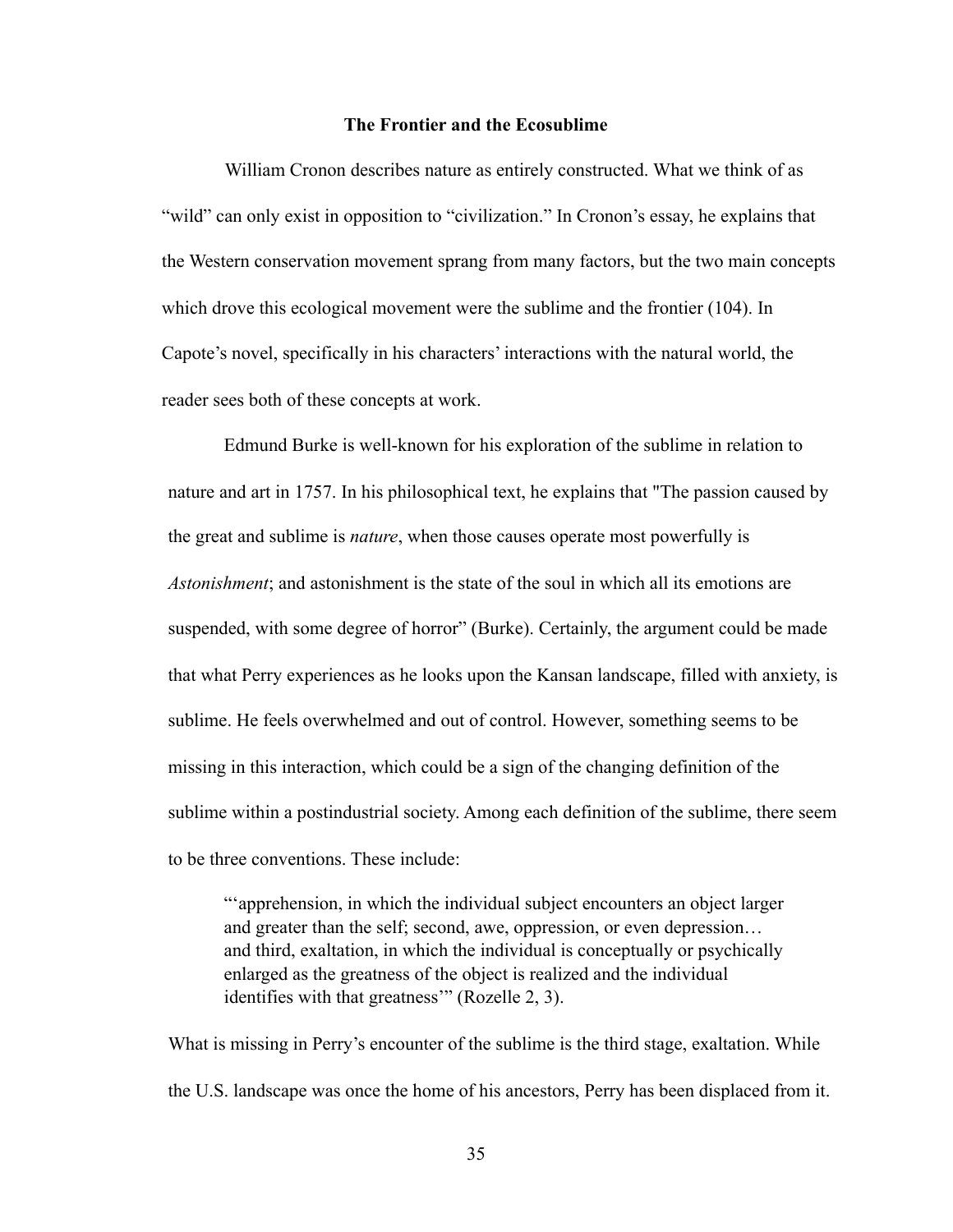This displacement denies him the ability to reconcile his status as outcast. He is unable to heal from this cultural trauma, as was mentioned in the beginning of this chapter. This inability to connect or identify with nature is defined using the term *ecosublime.* Rozelle expands on this term within the context of millennial ecocritical studies. She explains, "from the Greek *oikos, eco* (which roughly means "home"), joined with the word *sublime, ecosublime* can be defined as the awe and terror of a heightened awareness of the ecological home" (Rozelle 1). The U.S. landscape is the ecological home of Perry's ancestors. However, just as his ancestors had be displaced from this landscape, Perry was also. Legally, Perry was banned from entering the state of Kansas as a condition of his parole status. Therefore, the combination of his heritage and parole guidelines makes him doubly displaced. Further, his inability to connect with this landscape is a reflection of the ecosublime, which "can thus be thought of as the awe and terror that occurs when literary figures experience the infinite complexity and contingency of place," or the shift of "Who am I?" to "Where am I?" (Rozelle 1). Capote, then, has illustrated a landscape which is irreconcilable to Perry, causing Perry to have such extreme feelings that he would commit murder.

 This particular way of placing nature as both present and active at the scene of such a violent crime reflects Lee Rozelle's ideas about postindustrial literary landscapes. She writes, "as the possibility of reconstructing nature to its preindustrial stability becomes hopeless, the terror of nature's displacement by a numbed humankind jerks literary figures and human subjects into the ecosublime with ominous clarity" (Rozelle 8). Thus, not only is Perry's reaction to landscape reflective of ecophobia, but Capote's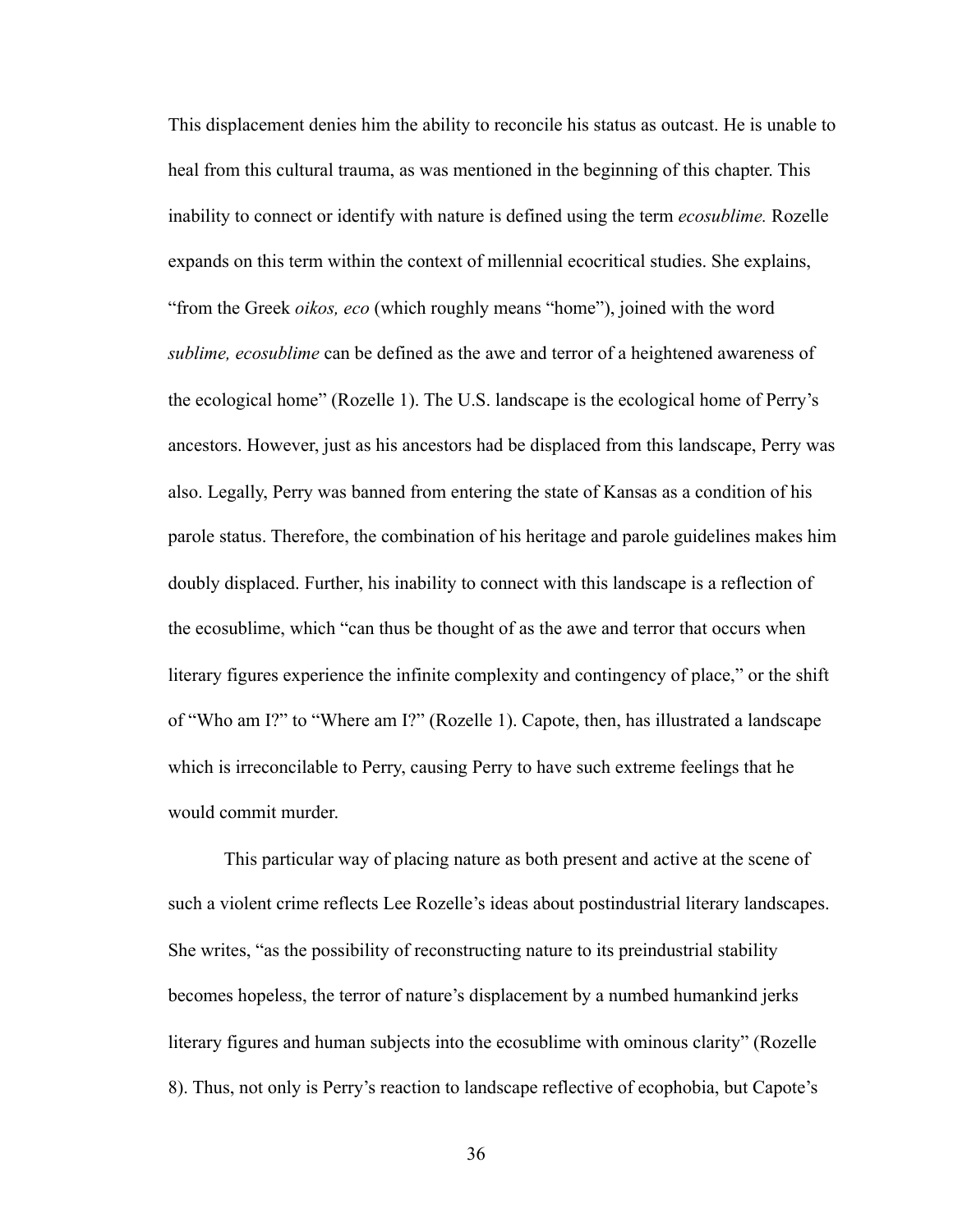depiction of nature as an active force in the clutter murder is also ecophobic. Simon Estok states that "representations of nature as an opponent that hurts, hinders, threatens, or kills us—regardless of philosophical value or disvalue of the ecosystemic functions of the dynamics being represented—are ecophobic" (Estok 209). While Capote's Kansas landscape does not explicitly take part in the murder of the Clutter family, its effect on Perry is an arousal of fear, hate, and anxiety, which ends up having a implicit effect. In this way, Capote attempts to create motive for Perry's seemingly abnormal actions by using ecophobic ideas of nature. Subsequently, Perry's ecosublime moment as due to his ancestral displacement causes him to suffer from such intense ecophobia that he must commit the murders of the Clutter family, whose agricultural success is a reminder of Perry's position as exile.

 For Mr. Clutter, a wheat farmer, the success and survival of his family depended completely on his interaction with the land. For example, Capote describes that "Mr. Clutter often remarked, 'an inch more of rain and this country would be paradise—Eden on earth.' The little collection of fruitbearers growing by the river was his attempt to contrive, rain or no, a patch of the paradise, the green, apple-scented Eden, he envisioned" (Capote 12, 13). Furthermore, "his wife once said, 'My husband cares more for those trees than he does for his children'" (Capote 13). This passage illustrates Mr. Clutter's desire to control and maintain this landscape in order to be fruitful, both spiritually and economically. This desire reflects what Cronon calls "frontier nostalgia" (108). He explains: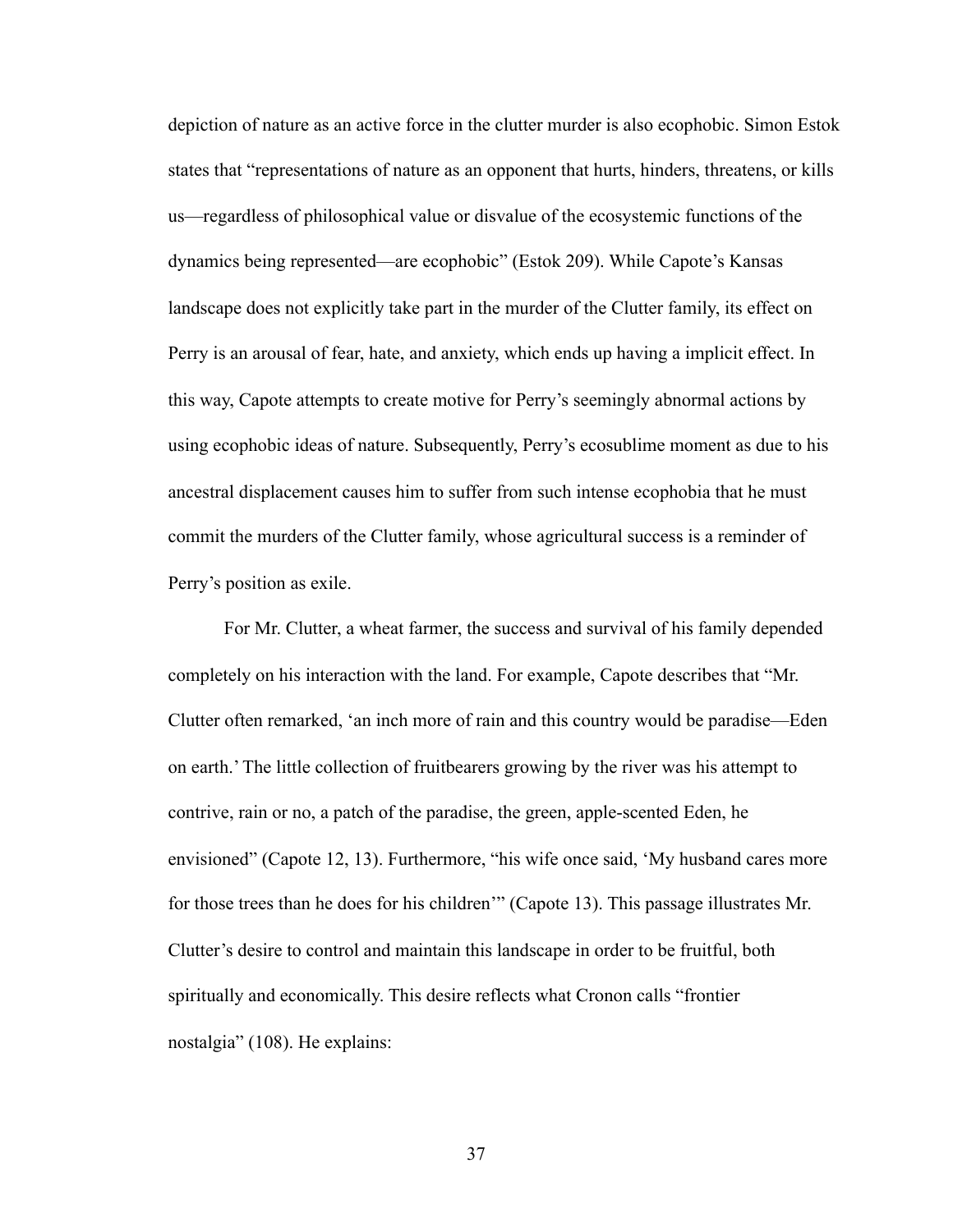"Frontier nostalgia became an important vehicle for expressing a peculiarly bourgeois form of anti modernism…If the frontier was passing, then men who had the means to do so should preserve for themselves some remnant of its wild landscape so that they might enjoy the regeneration and renewal that came from sleeping under the stars, participating in blood sports, and living off of the land. The frontier might be gone, but the frontier experience could still be had if only wilderness were preserved" (Cronon 108).

In other words, Mr. Clutter maintains such control over this landscape out of a fear of a disappearing wilderness. Cronon approaches the devastating consequences of this fear when he says "if we set too high a stock on wilderness, too many other corners of the earth become less than natural and too many other people become less than human, thereby giving us permission not to care much about their suffering or their fate" (Conon 113). This was certainly the case in the days of the frontier, when Native American lives were violently taken and/or relocated to reservations. Mr. Clutter's commitment to agriculture is a manifestation of these original frontier days.

 However, what is interesting about the application of Cronon's wilderness theory to Capote's novel, is that the landscape in which the novel takes place is not what society would usually identify as "wilderness." Near the end of his essay, Cronon makes a call to action, asking readers to reconsider the idea of wilderness. He says, "if the core problem of wilderness is that it distances us too much from the very things it teaches us to value, then the question we must ask is what it can tell us about *home*, the place where we actually live" (Cronon 115). The Clutters do not live in a national park. They do not live at the peak of Yosemite or among the Swiss Alps, so it is interesting that Perry would have such a sublime experience among this landscape. To Cronon, the wheat plains of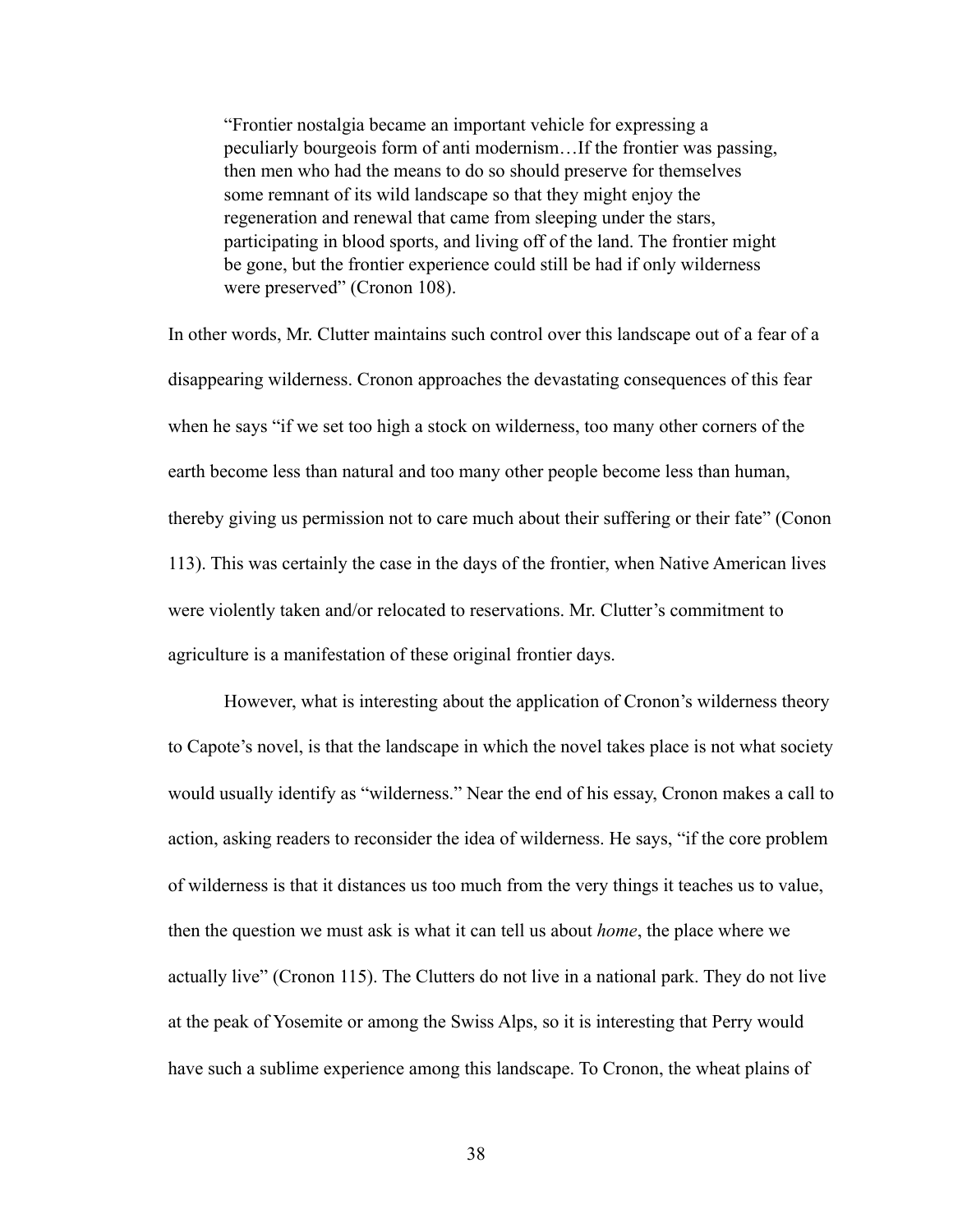Kansas would be described as a place much closer to home, or the place where one "will *use* the nature we find in it" (Cronon 116). In other words, Cronon asks us to consider that "the tree in the garden is in reality no less other, no less worthy of our wonder and respect, than the tree in an ancient forest that has never known an ax or saw," and it seems that Capote's novel is already attempting this through these two main characters: Perry Smith and Mr. Clutter. Both Smith's sublime moment as he looks out among the plains and Mr. Clutter's agricultural aspirations are inspired by the same landscape, one which is not commonly thought to invoke such extreme emotions. According to Cronon, "less sublime landscapes simply did not appear worthy of such protection; not until the 1940s, for instance, would the first swamp be honored, in Everglades National Park, and to this day there is no national park in the grasslands" (105). However, Cronon also informs us that society often idealizes landscapes which are distant, remote, or pristine (114). And to someone like Perry, Kansas was distant. He was an outlaw. His ancestors had been relocated, not from the Kansas landscape specifically, but from elsewhere in the United States. In fact, the relocation of Native Americans "would be largely responsible for inducing at least 30,000 Indians to move in the 1950s and almost three times that number during the 1960s and 1970s" (Burt 1). During this time, Native Americans were largely being moved to urban areas of the country, displacing them from natural landscapes to cityscapes, while agriculture (especially in Holcomb) began to thrive. Therefore, Capote's construction of Perry's character seems to consider the effects of this relocation. Cronon iterates that "once set aside within the fixed and carefully policed boundaries of the modern bureaucratic state, the wilderness lost its savage image and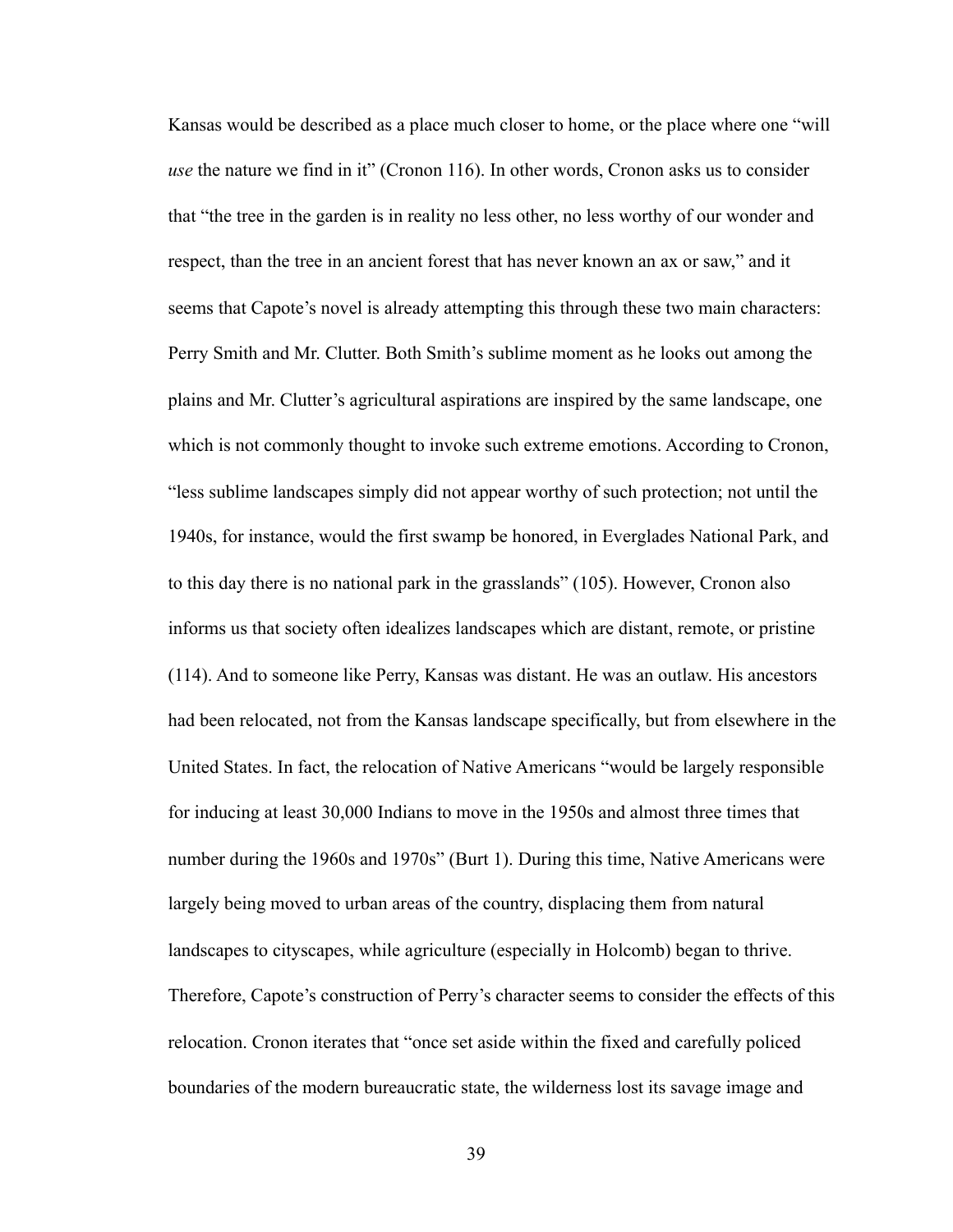became safe: a place more of reverie than of revulsion or fear. Meanwhile, its original inhabitants were kept out by dint of force, their earlier uses of the land redefined as inappropriate or even illegal (109). While Perry, in actuality, was not heavily involved with his Native American heritage, Capote may have capitalized on this aspect of Perry in order to comment on both the Native American relocation policies that were active during this time as well as the consequences of these actions. The consequences, in this case, are the murders of the Clutter family, committed by Perry Smith within a landscape.

 With this idea in mind, the descriptions of nature and landscape carry a particular weight. Capote is not interested in painting a landscape that is pastoral or picturesque, but threatening and violent. Further, it seems Capote wanted to depict nature in this way in order to bring to light questions of morality associated with land use and development. Holcomb was, at its center, a town built around the exploitation of land, of land with history. In the 1950s it seemed that the agricultural business was booming, much like everywhere else. Capote writes that "money has been made not from farming alone but also from the exploitation of plentiful natural-gas resources, and its acquisition is reflected in the new school, the comfortable interiors of the farmhouses, the steep and swollen grain elevators" (Capote 5). But history persists here. America is built on exploitation, on dispossession, which may be why many scholars point out that American fiction is inherently Gothic. Furthermore, Capote seems to comment on the consequences of this dispossession through his descriptions of U.S. landscape.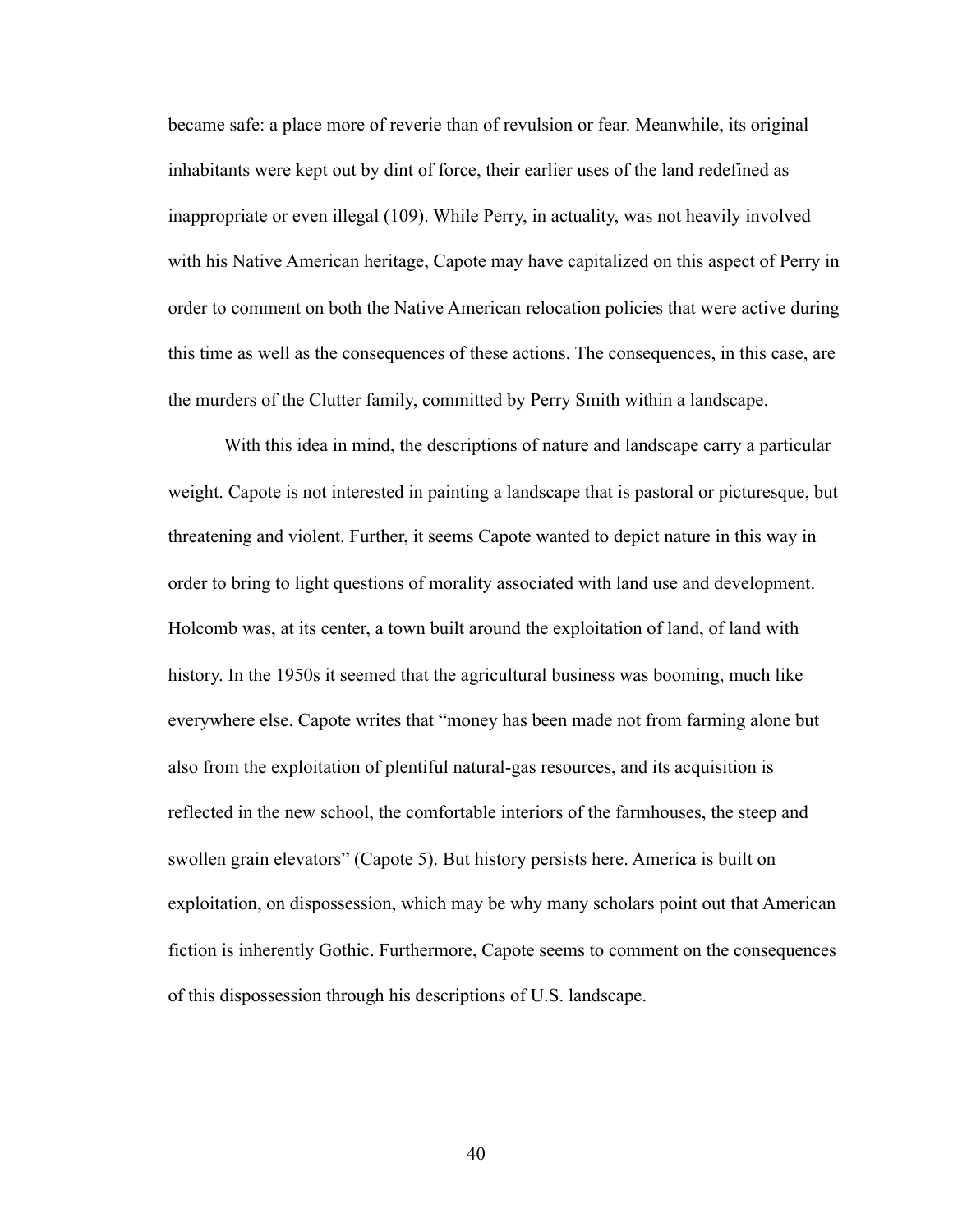#### **Conclusion**

 From the very beginning, Capote sets the scene of the novel as "out there." He describes the difficulty of farming here, of controlling this landscape. But it also seems that Capote depicts nature as having played a part in the murder of the Clutter family, nature as active. For example, Capote interviews one of the neighbors of the Clutter family, who says he did not hear any of the gunshots from the murder because "for one thing, the wind. A west wind, like it was, would carry the sound t'other way. Another thing, there's that big milo barn 'tween this house and our'n. That old barn 'ud soak up a lotta racket 'fore it reached us" (Capote (78). The wind is recalled again later in the novel by a Mrs. Archibald. She describes that this landscape is "noisier than a bomb raid. *Train*  whistles. Coyotes. Monsters howling the bloody night long. A horrid racket…And after dark, when the wind commences, that *hateful* prairie wind, one hears the most appalling moans" (Capote 115). In both of these descriptions by townspeople, wind, and subsequently nature, is seen as playing a very active role. The wind *carries* the sound of violence away from neighbors. The wind is *hateful.* Further, Perry's interaction with the Kansan landscape as a provocation of fear and violence echoes the violent beginnings of the United States' history. The elements of nature he chooses to highlight in this narrative invoke fear in a particular part of U.S. society—those benefitting from the agricultural endeavor. In this way, Capote's novel might not illustrate the particular fears that *he* has, but is able to capture the fears of a small rural place within the U.S. landscape. Furthermore, by paying particular attention to the roles of both nature and farming, Capote is able to depict the Clutter murders as a sort of revenge narrative, with nature and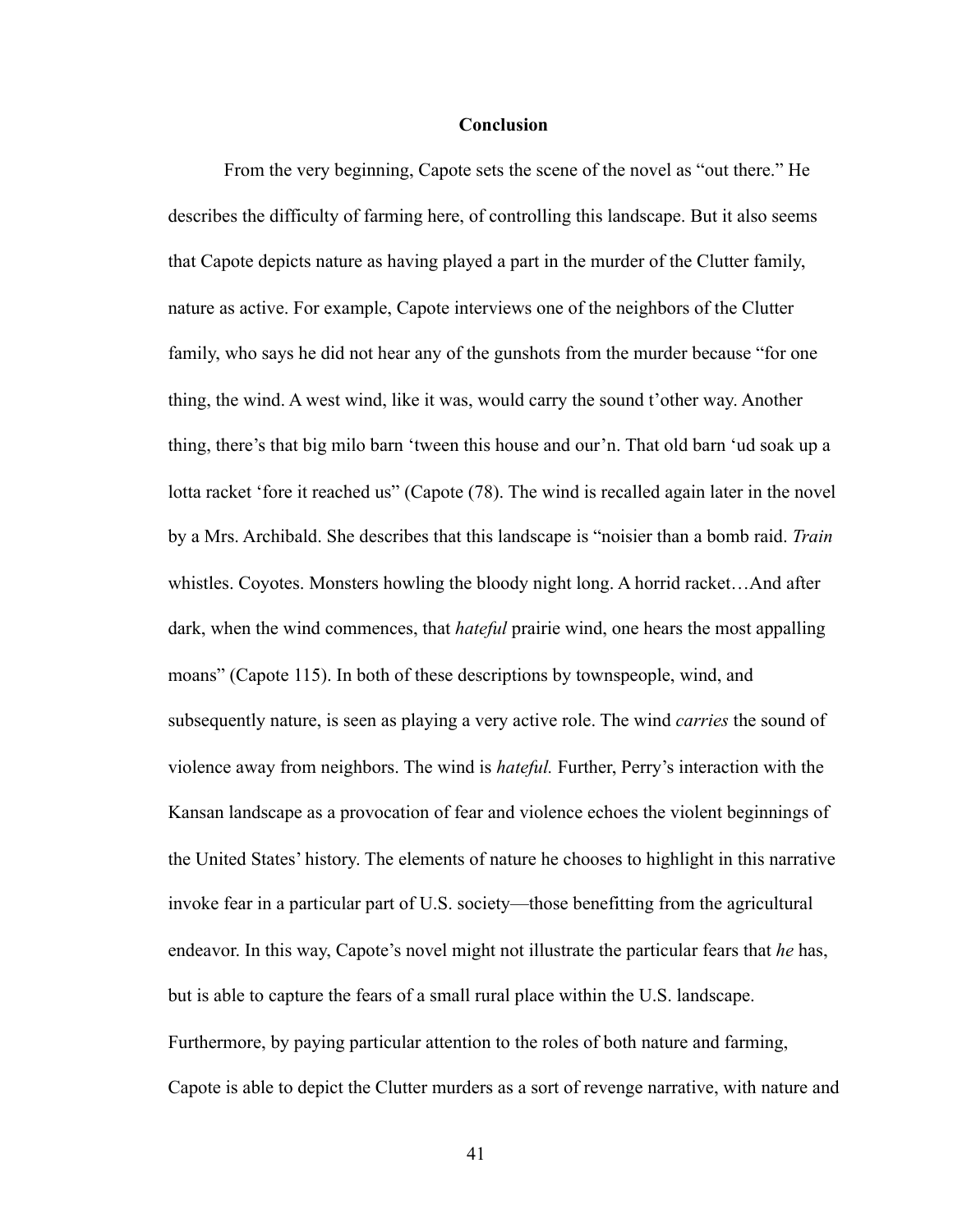history coming back to haunt those who have benefitted from America's violent past. Therefore, Capote may be attempting to challenge the ways his readers think about the natural world and human intervention into that world.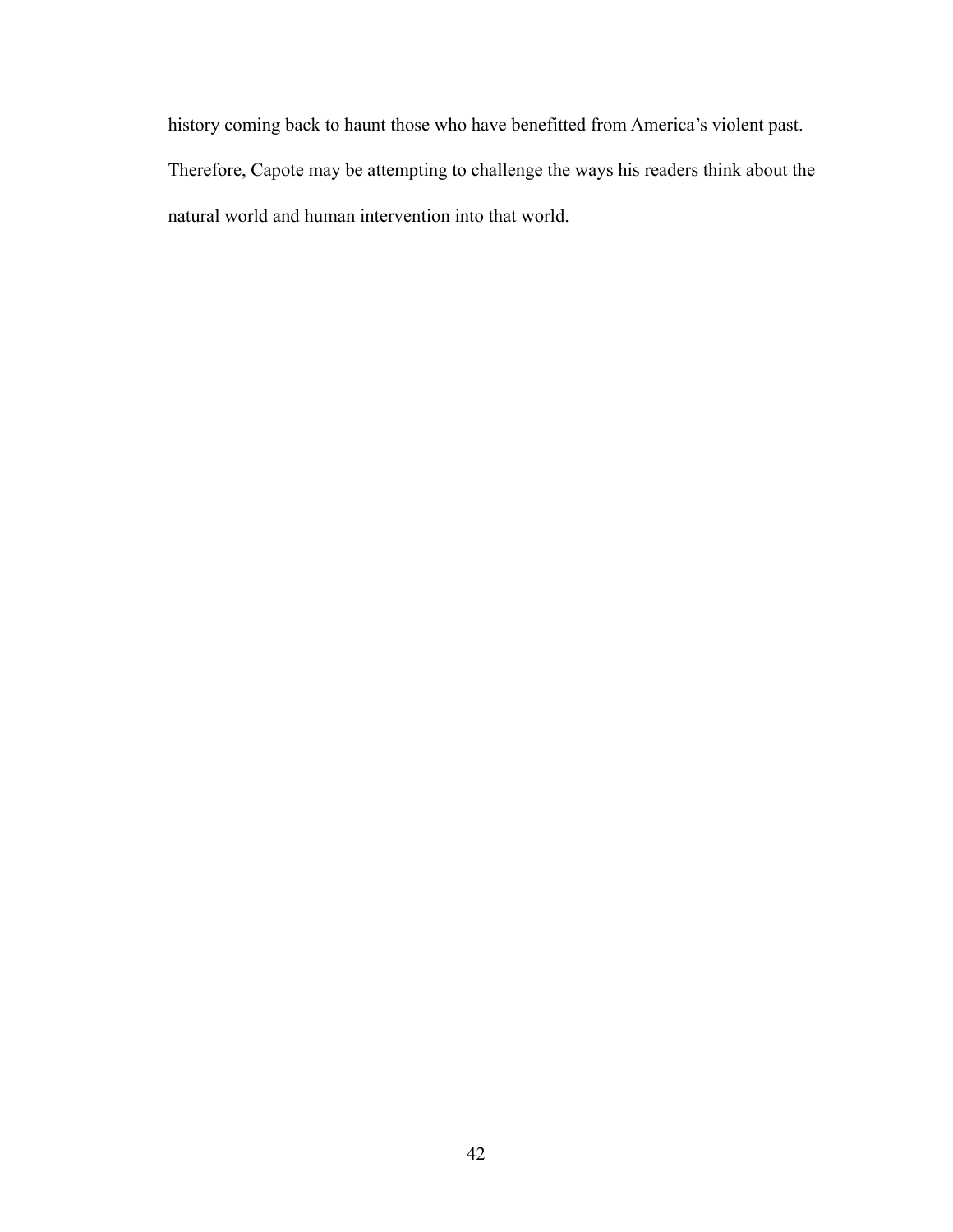#### **CONCLUSION**

 At the start of this project, I found myself at the foot of an enormous task. I was compelled to write about two texts which seemed, on the surface, quite different from one another. And while Toni Morrison's *The Bluest Eye* and Truman Capote's *In Cold Blood*  may seem to be disparate texts, in actuality they both provide productive platforms for understanding types of ecophobia. The term ecophobia, as it is still relatively new in the world of theory, has the enormous potential to be expanded and complicated. And ultimately, that is what I have attempted to do with this project. However, I also wanted to approach this subject with urgency. In essence, I wanted to write something that mattered. Thus, I found myself returning to the same question: *so what?* What does this discussion of ecophobia mean for the praxis Simon Estok set out to inspire? Why is this important *right now*?

 The conclusion I have drawn from working on this project is that, as humans, we often forget that we are part of the natural world. In a society where it is necessary to reiterate that black lives matter or that Native Americans are not mascots for sporting events, it becomes clear to me that studying ecophobia, in all its forms, allows us to resist common systems of oppression. As Estok claims, "'when progressive political movements fails to recognize the intersections of oppression, we lose political power.' The goal here is activist intervention" ("Ecocriticism in an Age of Terror" 5). With this thesis, I hope to have uncovered some of the ways humans exhibit ecophobic behavior as a product of their own oppression and displacement. This, in turn, creates a society that is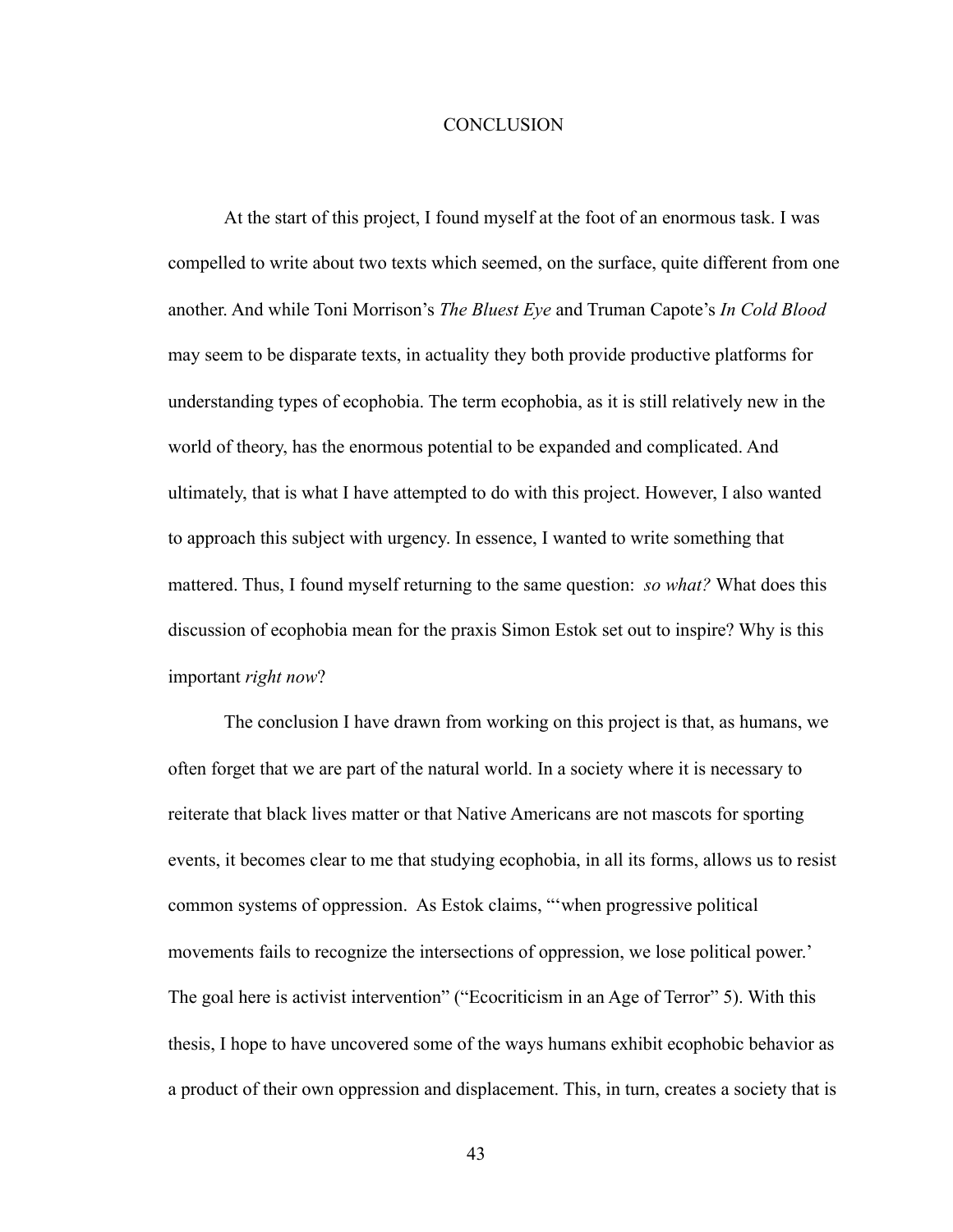unable to empathize with the nonhuman natural world, as they are unable to empathize even with other humans. I also hope that this thesis provides the opportunity for other critics to continue this conversation, to continue challenging human relationships with the natural world.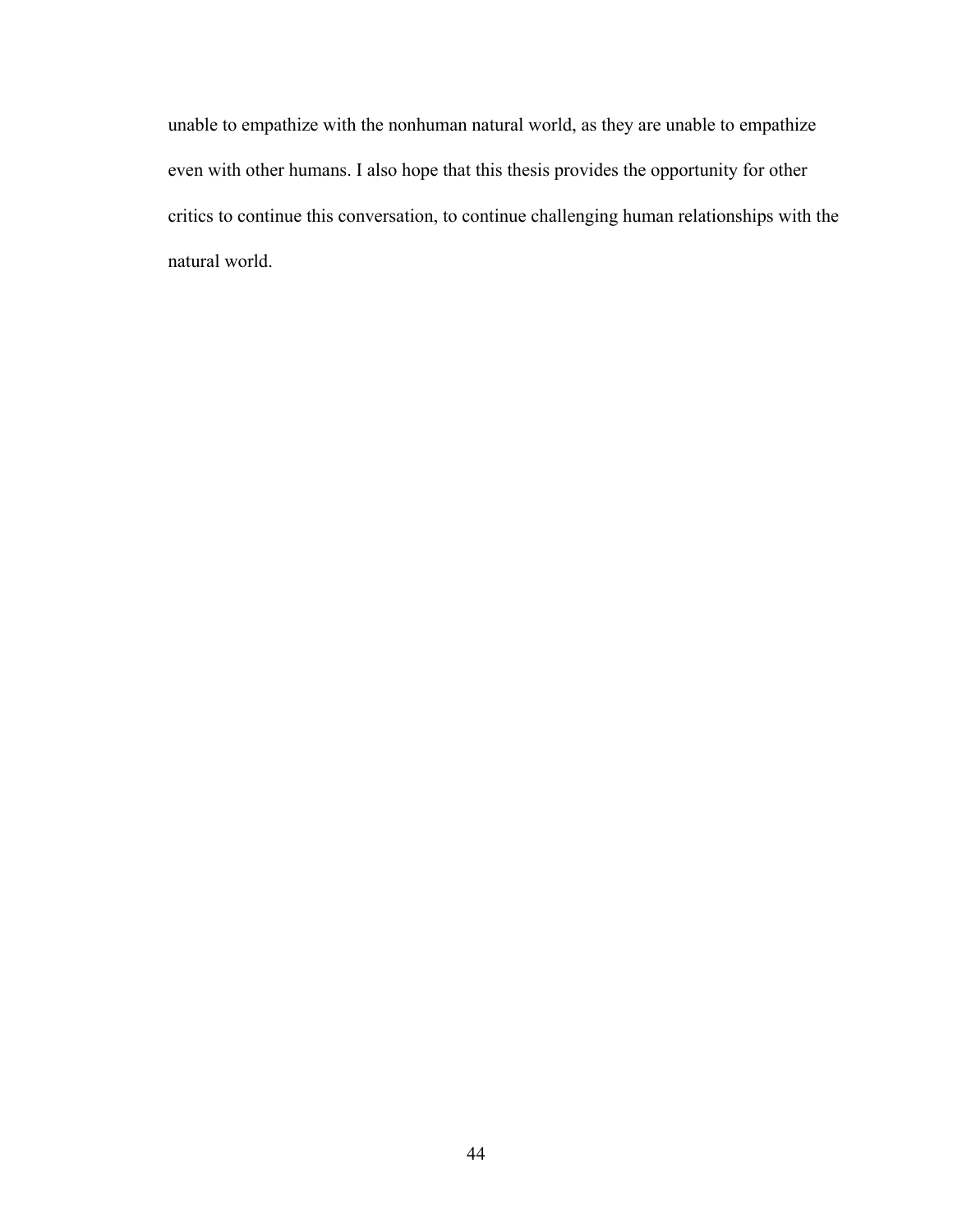#### WORKS CITED

- "American Indians in Kansas." Kansas Historical Society. Kansas Historical Society, 9 November 2015.
- Botting, Fred. *Gothic: the New Critical Idiom*. London: Routiledge, 2014. Print.
- Buchanan, Larry et al. "What Happened in Ferguson?" *The New York Times*. The New York Times, 10 Aug 2015. Web. 8 March 2016.
- Burt, Larry W. "Roots of the Native American Urban Experience: Relocation Policy in the 1950s." *American Indian Quarterly* 10.2 (1986): 85-99. *JSTOR*. Web. 18 Nov 2015.
- Capote, Truman. *In Cold Blood*. New York: Vintage International, 1965. Print.
- Clark, D. Anthony Tyeeme and Malea Powell. "Resisting Exile in the 'Land of the Free': Indigenous Groundwork at Colonial Intersections." *American Indian Quarterly* 32.1 (2008): 1-15. JSTOR. Web. 17 Nov 2015.
- Clarke, Gerald. *Too Brief a Treat: The Letters of Truman Capote*. New York: Vintage Books, 2004. Print.
- Crow, Charles L. *A Companion to American Gothic*. West Sussex: John Wiley & Sons, 2014. Print.
- De Bellis, Jack. "Visions and Revisions: Truman Capote's 'In Cold Blood.'" *Journal of Modern Literature* 7.3 (1979): 519-536. JSTOR. Web. 9 Oct 2015.
- Estok, Simon. "Ecocriticism in an Age of Terror." *CLCWeb: Comparative Literature and Culture* 15.1 (2013). Web. 10 Oct 2015.
- Estok, Simon. "Theorizing in a Space of Ambivalent Openness: Ecocriticism and Ecophobia." *Association for the Study of Literature and Environment* 16.2 (2009): 203-225. Web. 3 Sept 2015.
- Fahy, Thomas. "Hobbes, Human Nature, and the Culture of American Violence in Truman Capote's *In Cold Blood*." *The Philosophy of Horror*. Kentucky: University of Kentucky Press, 2010. Print.
- Fanon, Frantz. *Black Skin, White Masks*. New York: Grove Press, 1952. Print.
- Fields, Barbara J. "Ideology and Race in American History." *Region, Race, and Reconstruction*. Eds. Kousser and McPherson. New York: Oxford UP, 1982. Print.
- Frank, Russell. "When Bad Things Happen in Good Places: Pastoralism in Big-City Newspaper Coverage of Small-Town Violence." *Rural Sociology* 68.2 (2003): 207-230. Web. ProQuest Sociology. Web. 9 Oct 2015.
- Ghansah, Rachel Kaadzi. "The Radical Vision of Toni Morrison." *The New York Times*. 8 Apr 2015. Web. 8 Mar 2016.
- Groom, Nick. *The Gothic: A Very Short Introduction*. Oxford: Oxford University Press, 2012. Print.
- Hillard, Tom J. "'Deep Into That Darkness Peering': An Essay on Gothic Nature." *Interdisciplinary Studies in Literature and Environment* 16.4 (2009): 685-695. Web. 10 Apr 2015.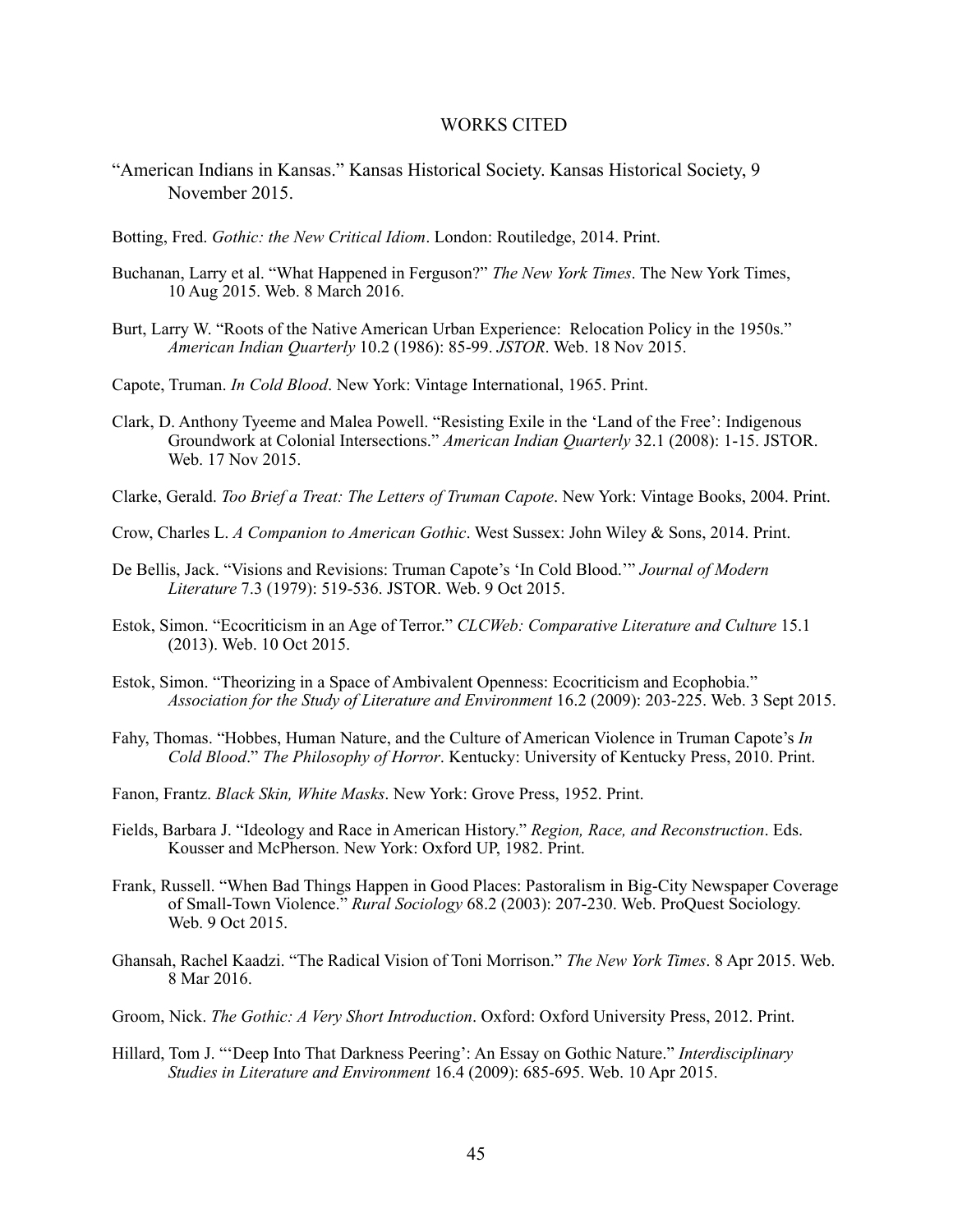- Holm, Sharon. "The 'Lie' of the Land: Native Sovereignty, Indian Literary Nationalism, and Early Indigencsm in Leslie Marmon Silko's 'Ceremony.'" *American Indian Quarterly* 32.3 (2008): 243-274. JSTOR. Web. 17 Nov 2015.
- Kilgour, Maggie. *The Rise of the Gothic Novel*. London: Routledge, 1995. Print.
- Long, Lisa A. "A New Midwesternism in Toni Morrison's: the bluest eye." Twentieth Century Literature 59.1 (2013): 104+. General OneFile. Web. 23 Dec. 2015.
- Martin, Robert K. and Eric Savoy. *American Gothic: New Interventions in a National Narrative*. Iowa City: University of Iowa Press, 1998. Print.
- Mayberry, Susan Neal. "Putting down parking lots out there in unpaved Paradise. Toni Morrison [en]counters American cowboy culture." South Atlantic Review 75.3 (2010): 83+. Academic OneFile. Web. 23 Dec. 2015.
- Memmi, Albert. *The Colonizer and the Colonized*. Boston: Beacon Press, 1965. Print.
- Mori, Aoi. "Reclaiming the Presence of the Marginalized: Silence, Violence, and Nature in Paradise." *Toni Morrison: Paradise, Love, A Mercy* (2013): 55-74. Web. 6 Jan 2016.
- Morrison, Toni. "Black Matters." *Grand Street Magazine* 40 (1991): n. pag. Web 6 March 2016.
- Morrison, Toni. "Toni Morrison, The Art of Fiction No. 134." Interview by Elissa Schappell. *The Paris Review* 128 (1993). Web. 10 March 2016.
- Morrison, Toni. "In Depth with Toni Morrison." Interview by Susan Swain. *CSPAN* (2004). Web. 10 March 2016.
- Morrison, Toni. *The Bluest Eye*. New York: Plume, 1994. Print.
- Nixon, Nicola. "Making Monsters, or Serializing Killers." *American Gothic: New Interventions in a National Narrative*. Ed. Robert K. Martin and Eric Savoy. Iowa City: University of Iowa Press, 1998. Print.
- Perry, J. "Gothic as Vortex: The Form of Horror in Capote, Faulkner, and Styron." *Modern Fiction Studies*  19.2 (1973): 153-167. Print.
- Rozelle, Lee. *Ecosublime: Environmental Awe and Terror from New World to Oddworld*. Tuscaloosa: University of Alabama Press, 2006. Print.
- Sage, Victor and Allan Lloyd Smith. *Modern Gothic: A Reader*. Manchester: Manchester University Press, 1996. Print.
- Sanders, Scott. "Southwestern Gothic: On the Frontier Between Landscape and Locale." *Frontier Gothic: Terror and Wonder at the Frontier in American Literature*. Rutherford: Fairleigh Dickinson University Press, 1993. Web. 6 Jan 2016.
- Santaulària, Isabel. "'The Great Good Place' No More? Integrating and Dismantling Oppositional Discurse in Some Recent Examples of Serial Killer Fiction." *Atlantis* 29.1 (2007): 55-67. JSTOR. Web. 13 Nov 2015.